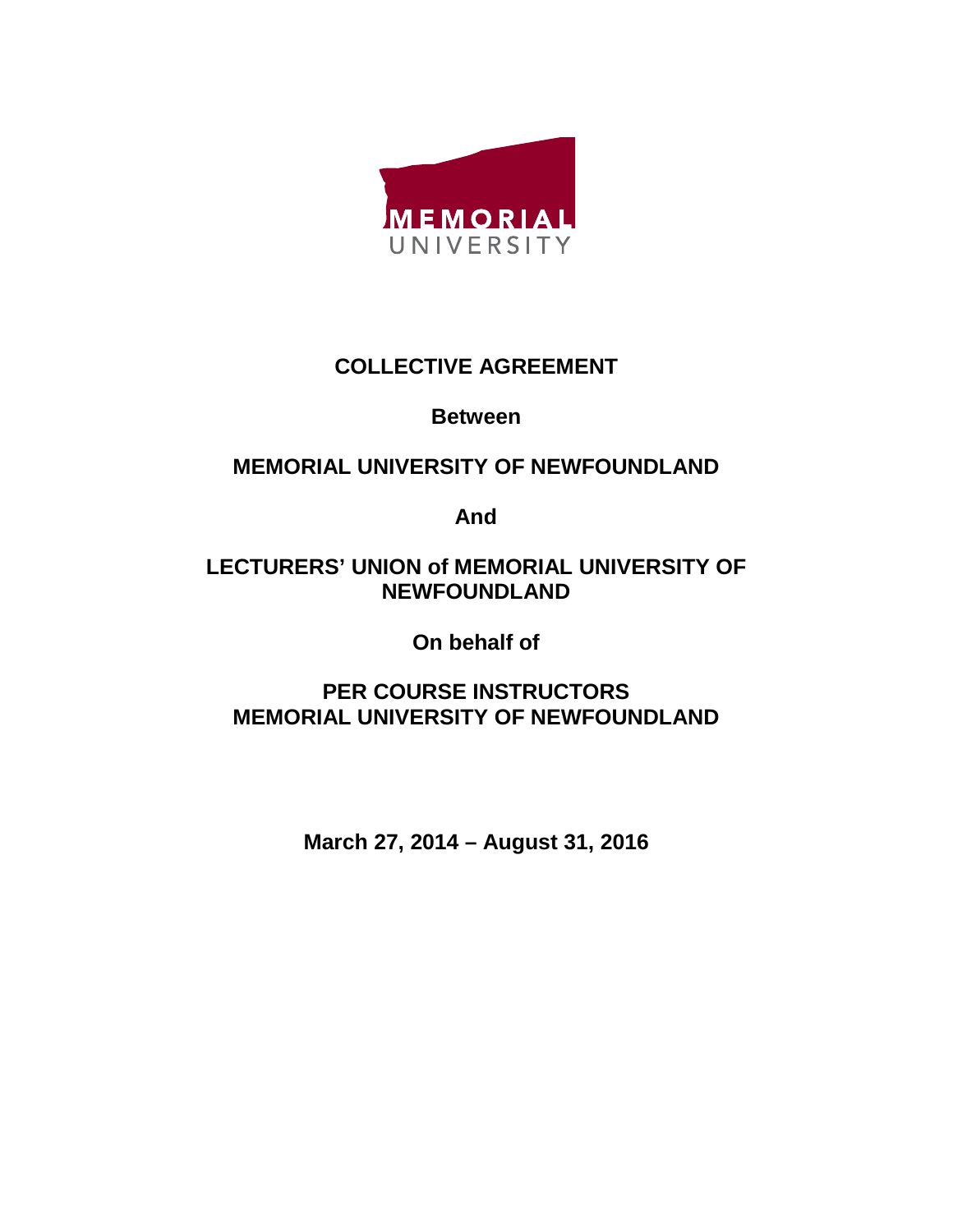# **Table of Contents**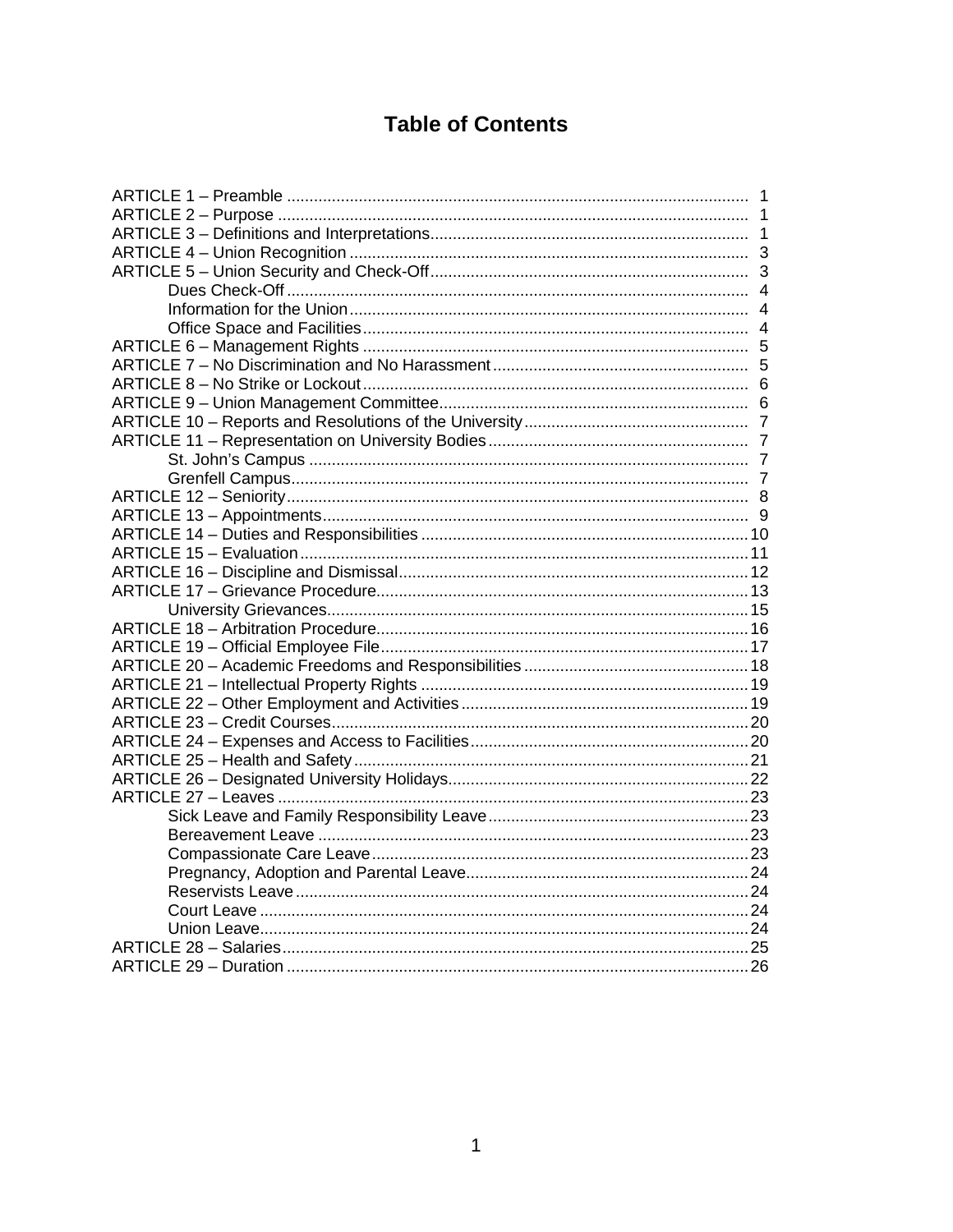#### **APPENDICES**

| <b>Appendix A</b> | <b>Labour Relations Board Order</b>                                           |
|-------------------|-------------------------------------------------------------------------------|
| <b>Appendix B</b> | University–Wide Procedures for Sexual Harassment Complaints (2001)            |
| <b>Appendix C</b> | Letter of Understanding: General Liability Policy                             |
| <b>Appendix D</b> | Letter of Understanding: Employment Equity Report                             |
| <b>Appendix E</b> | Letter of Understanding: Salary Variance                                      |
| <b>Appendix F</b> | Letter of Understanding: Employee Assistance Program (EAP)                    |
| <b>Appendix G</b> | Letter of Understanding: Scheduling and Invigilation of Distance Exams        |
| <b>Appendix H</b> | Letter of Understanding: Access to Library Collections                        |
| <b>Appendix I</b> | Letter of Understanding: Joint Committee on Benefits and Compensation         |
| Appendix J        | Letter of Understanding: One-Time Payment                                     |
| <b>Appendix K</b> | Letter of Understanding: Distance Education Course Rates                      |
| <b>Appendix L</b> | Professional Development Fund for Per Course Instructors at St. John's Campus |
| <b>Appendix M</b> | Professional Development Fund for Per Course Instructors at Grenfell Campus   |
|                   |                                                                               |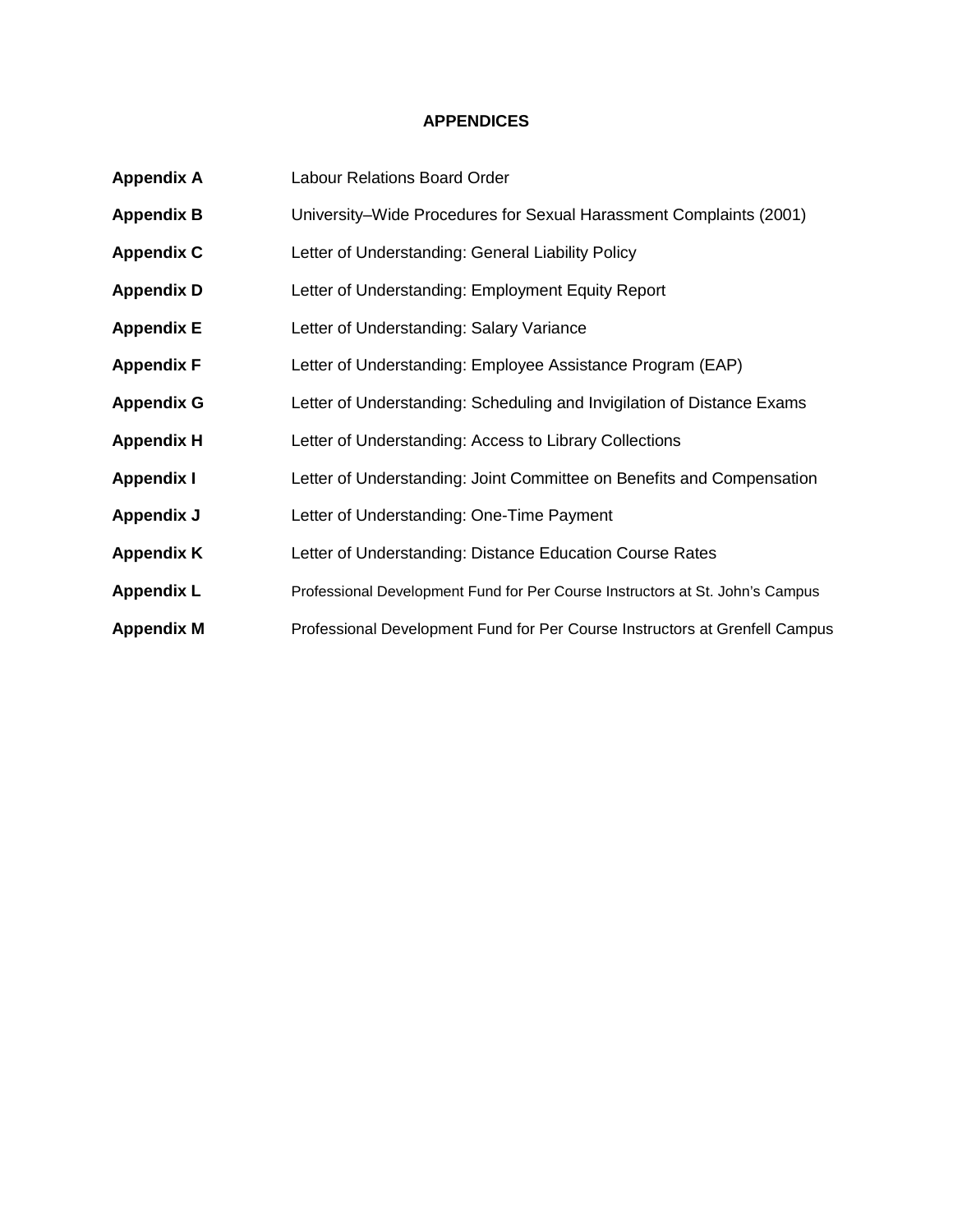#### **ARTICLE 1 – Preamble**

1.01 The University and LUMUN recognize the important contribution of Per Course Instructors to the University in the achievement of its mission.

#### **ARTICLE 2 – Purpose**

- 2.01 The general purpose of this Agreement is to establish orderly collective bargaining between Memorial University of Newfoundland (hereinafter referred to as the "University") and its Per Course Instructors, represented by the Lecturers' Union of Memorial University of Newfoundland (hereinafter referred to as the "Union"); to establish and maintain a harmonious working relationship between the parties; to ensure the prompt resolution of disputes and grievances; and to set forth the terms and conditions of employment.
- 2.02 The parties recognize that it is in their common interest to promote and enhance the working relations between the University, the Union, and its members, consistent with the principles of mutual respect, cooperation, and academic freedom.

### **ARTICLE 3 – Definitions and Interpretations**

- 3.01 For the purposes of this Collective Agreement:
- (a) "Academic Year" runs from September 1 to August 31 inclusive of both dates.
- (b) "Academic Unit" shall mean an Academic Department, School, nondepartmentalized Faculty, Grenfell Campus Division, Faculty of Medicine Division, the Fisheries and Marine Institute, to which one (1) or more Per Course Instructors have their appointment. For Per Course Instructors at Grenfell Campus who are not members of a Division, the Academic Unit shall be Grenfell Campus. For Per Course Instructors in the Faculty of Medicine who are not members of a Division, the Academic Unit shall be the Faculty.
- (c) "Adjunct Professor" shall mean an individual who is normally external to the University and who normally holds educational qualifications and academic experience appropriate for appointment as an academic staff member in the academic unit to which the appointment is made.
- (d) "Administrative Head" shall mean the head of an Academic Department, Grenfell Campus Division, or the Dean or Director of an Academic Unit or any University employee authorized to act on his or her behalf. In the Faculty of Medicine, the Administrative Head shall mean the Associate Dean of the Division of Community Health and Humanities or Bio-Medical Science. For Per Course Instructors who are neither members of the Division of Community Health and Humanities nor Bio-Medical Science, the Administrative Head shall be the Vice-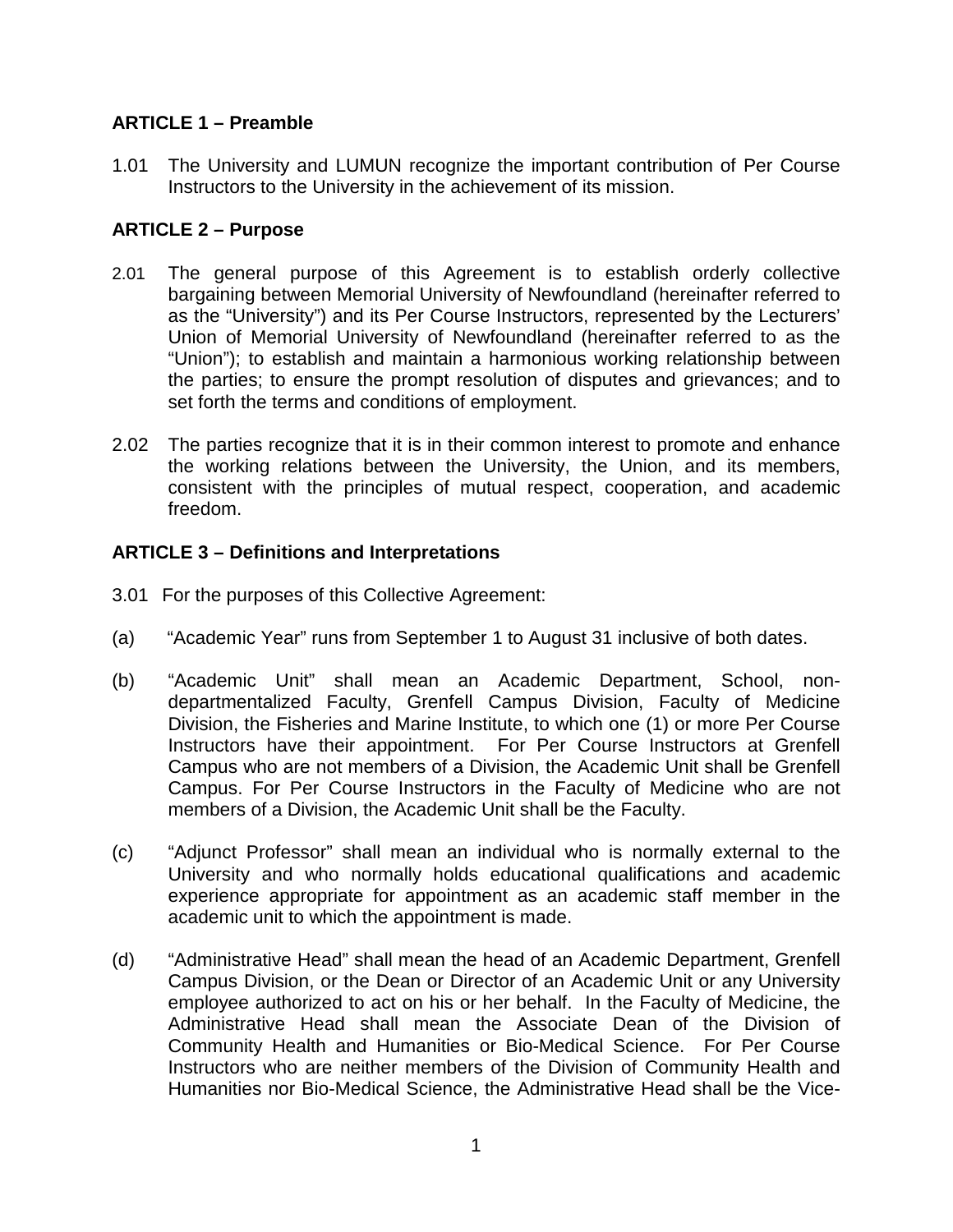Dean. For Per Course Instructors at the Fisheries and Marine Institute, the Administrative Head shall be the Associate Vice-President (MI) Academic and Student Affairs. For Per Course Instructors at Grenfell Campus who are not members of a Division, the Administrative Head shall be the Associate Vice-President (Grenfell Campus), Academic.

- (e) "Agreement" refers to the Collective Agreement entered into between the University and the Union.
- (f) "Course" shall be a unit of academic instruction for credit or designated "foundation" taught for three (3) or more hours a week over a thirteen-week semester, or an equivalent period for a session, preceded by registration and advising of students and followed by an examination period. Courses may be taught by various methods including, but not limited to, lectures, laboratories and distance delivery.
- (g) "Day" shall mean a weekday when the University is open for administrative business unless otherwise stated in this Collective Agreement.
- (h) "Distance Education" shall mean the teaching of a course section where its mode of delivery is completely online or in traditional correspondence when the instructor is not in the physical presence of the students.
- (i) "Per Course Instructor," shall mean an employee included in the bargaining unit as defined by the Order issued by the Labour Relations Board of the Province of Newfoundland and Labrador, dated December 21, 2006.
- (j) "President" shall mean the President of the University or any University employee authorized to act on his or her behalf.
- (k) "Provost & Vice-President (Academic)" shall mean the Provost & Vice-President (Academic) of the University or any University employee authorized to act on his or her behalf.
- (l) "Shall" means that the action is mandatory.
- (m) "Union" shall be the Lecturers' Union of Memorial University of Newfoundland (LUMUN).
- (n) "University" shall mean the Memorial University of Newfoundland as defined in the *Memorial University Act*.
- (o) "Visiting Professor" shall mean an individual who is on leave from another institution and who is appointed to the University for a period of up to two (2) academic years to collaborate with faculty members at the University. These appointments are not subject to the MUN-MUNFA Collective Agreement.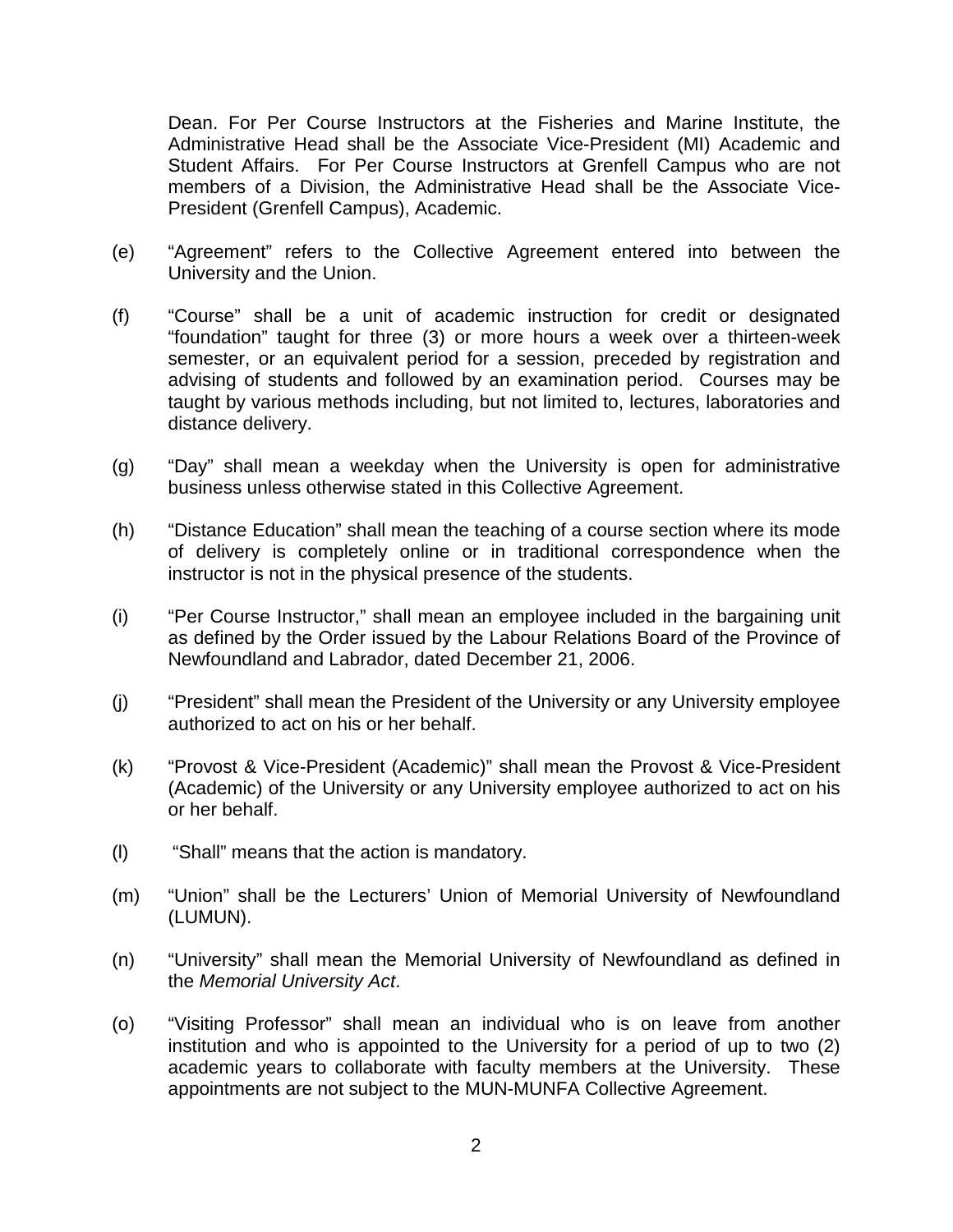3.02 When a word in the singular number or either gender is used in this Collective Agreement, it shall be construed as if the plural number of the other gender has been used and vice-versa where the context requires.

#### **ARTICLE 4 – Union Recognition**

- 4.01 Further to the Order issued by the Labour Relations Board of the Province of Newfoundland and Labrador, dated December 21, 2006, the University recognizes the Union as the exclusive bargaining agent for all employees of Memorial University of Newfoundland employed as Per Course Instructors to teach two courses or less per semester on a limited term basis on the campuses of the employer in the Province of Newfoundland or by distance education to the students of Memorial University of Newfoundland, save and except employment subject to the terms of a Collective Agreement between Memorial University of Newfoundland and the Memorial University of Newfoundland Faculty Association.
- 4.02 The parties agree that Per Course Instructors employed by Memorial University of Newfoundland on the campus of Cape Breton University to teach two courses or less per semester on a limited term basis are included in the bargaining unit.

#### **ARTICLE 5 – Union Security and Check-Off**

- 5.01 The University shall advise new Per Course Instructors in their letter of appointment that they are included in the bargaining unit represented by the Union, and that their employment is on the terms and conditions set out in the Agreement. The letter shall also include contact information for the Union and website address where the collective agreement may be accessed, or a copy of the collective agreement.
- 5.02 The University agrees to provide to the Union copies of all letters of appointment at the same time that they are provided to Per Course Instructors.
- 5.03 The University shall invite recently appointed Per Course Instructors to participate in an orientation program.
- 5.04 At the Per Course Instructor's request, the instructor shall be permitted to have a Union representative present at any meeting with the University concerning a matter arising out of the Collective Agreement.
- 5.05 Duly authorized representatives of the Union shall be permitted to transact official business of the Union with members of the Union or with official representatives of the University, on University property, provided such business shall not interfere with the normal operations of the University.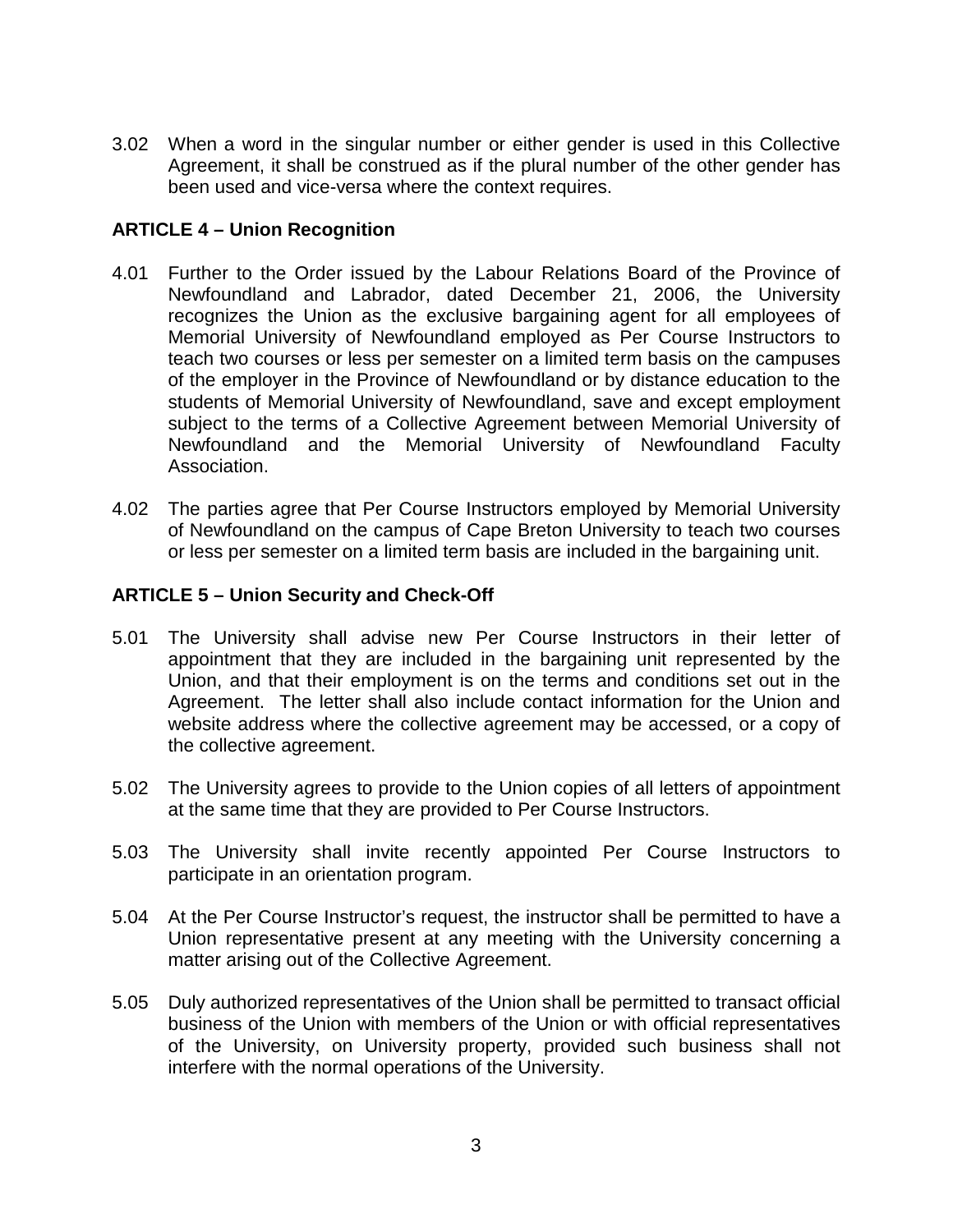#### **Dues Check-Off**

- 5.06 The University agrees to deduct on a biweekly basis the dues or assessments of the Union from the salary of each Per Course Instructor.
- 5.07 The Union shall advise the Director of Faculty Relations in writing of the amount or rate of its biweekly dues or assessments. The University shall remit to the Union the amounts deducted within one (1) week following each biweekly pay day. Such remittance shall be accompanied by a list sent electronically that includes the name, employee identification number and academic unit of each bargaining unit member from whose salary the deduction has been made.

#### **Information for the Union**

- 5.08 The University shall provide the Union with a list of employees in the bargaining unit by the fifth week of each academic term. Such list shall include name, academic unit, teaching assignment, seniority, and payment. Subject to availability, the University shall provide the mailing address, telephone number and Memorial University e-mail address of each Per Course Instructor. Notification of changes to appointments shall be made within 15 days of any such change. The University shall also provide the Union with a list of employees in the bargaining unit appointed under clause 13.08 of the Agreement. The confidentiality of personal information shall be protected by the Union and the information shall only be used for communication with bargaining unit members necessary for their representation and shall not be shared with any third party.
- 5.09 The University will post the text of the Collective Agreement on its website and the Office of Faculty Relations will provide a printed copy to any Per Course Instructor on request. A copy of the Collective Agreement shall be made available in the administrative office(s) of each academic unit.
- 5.10 The University shall host the Union's website.

#### **Office Space and Facilities**

- 5.11 In order to facilitate the administration of the collective agreement, the University shall make available to the Union, without charge, office space that is accessible to persons with disabilities.
- 5.12 Postal and telephone service will be provided on a cost recovery basis. Printing, computing services, use of audio visual equipment and internal mail service shall be provided to the Union on the same basis and at the same rates as it is provided to Academic Units.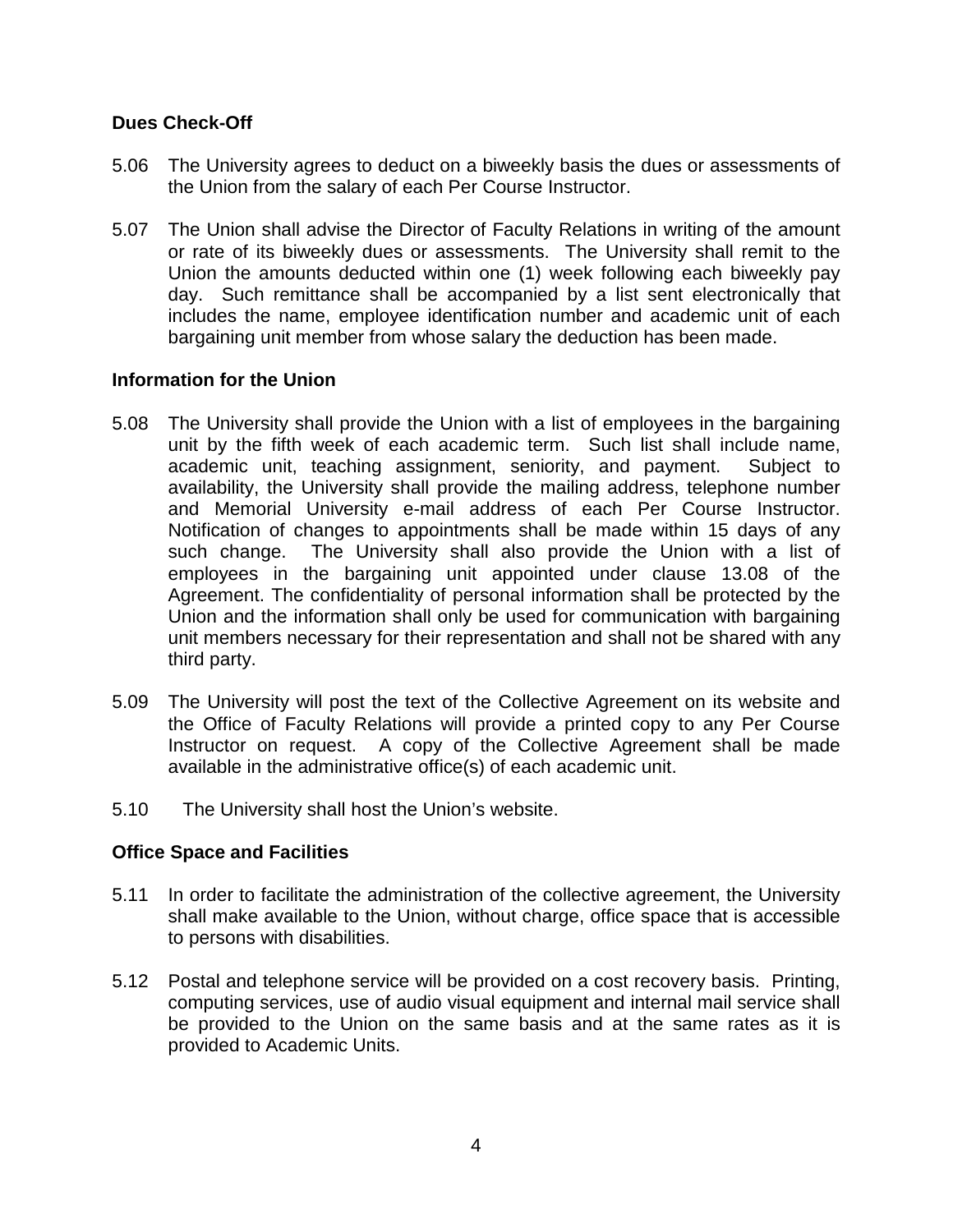5.13 The University shall provide the Union with access to meeting rooms for the purpose of holding membership meetings, subject to availability of space.

#### **ARTICLE 6 – Management Rights**

- 6.01 The Union recognizes that all rights, powers and authority which are not specifically abridged, delegated, or modified by this Collective Agreement are vested in the University.
- 6.02 The University shall exercise these rights in good faith and in a reasonable nonarbitrary and non-discriminatory manner.

#### **ARTICLE 7 – No Discrimination and No Harassment**

- 7.01 The University and the Union agree that there will be no discrimination, interference, restriction, intimidation or coercion with respect to any Per Course Instructor regarding the terms or conditions of her or his employment by reason of race; religion; religious creed; political opinion; political activity; colour or ethnic, national or social origin; sex; pregnancy; sexual orientation; gender identity; marital status; family status; physical disability or mental disability; disfigurement; source of income; age; except as may be permitted by the *Human Rights Act*, 2010 c. H-13.1, as amended, nor by reason of membership or nonmembership in the Union, nor by reason of language (except where the lack of language competence would clearly prevent the carrying out of required duties). While the parties agree not to discriminate on the basis of place of residence, a Per Course Instructor who chooses to reside in a location which predictably interferes with the discharge of his or her responsibilities may not cite this clause as a defence against disciplinary action resulting from that failure to discharge his or her responsibilities.
- 7.02 The University and the Union acknowledge the legal duty to accommodate any Per Course Instructor regarding the terms and conditions of his or her employment up to the point of undue hardship in accordance with the *Human Rights Act*, 2010 c. H-13.1, as amended.
- 7.03 In situations where an accommodation is required pursuant to clause 7.02 regarding the terms or conditions of any Per Course Instructor's employment, the University, Union and Per Course Instructor shall meet to explore the required reasonable accommodation.
- 7.04 The University has a responsibility to provide a workplace and learning environment that is free of sexual and personal harassment.
- 7.05 The parties agree that the Union shall be entitled to representation on the Sexual Harassment Board.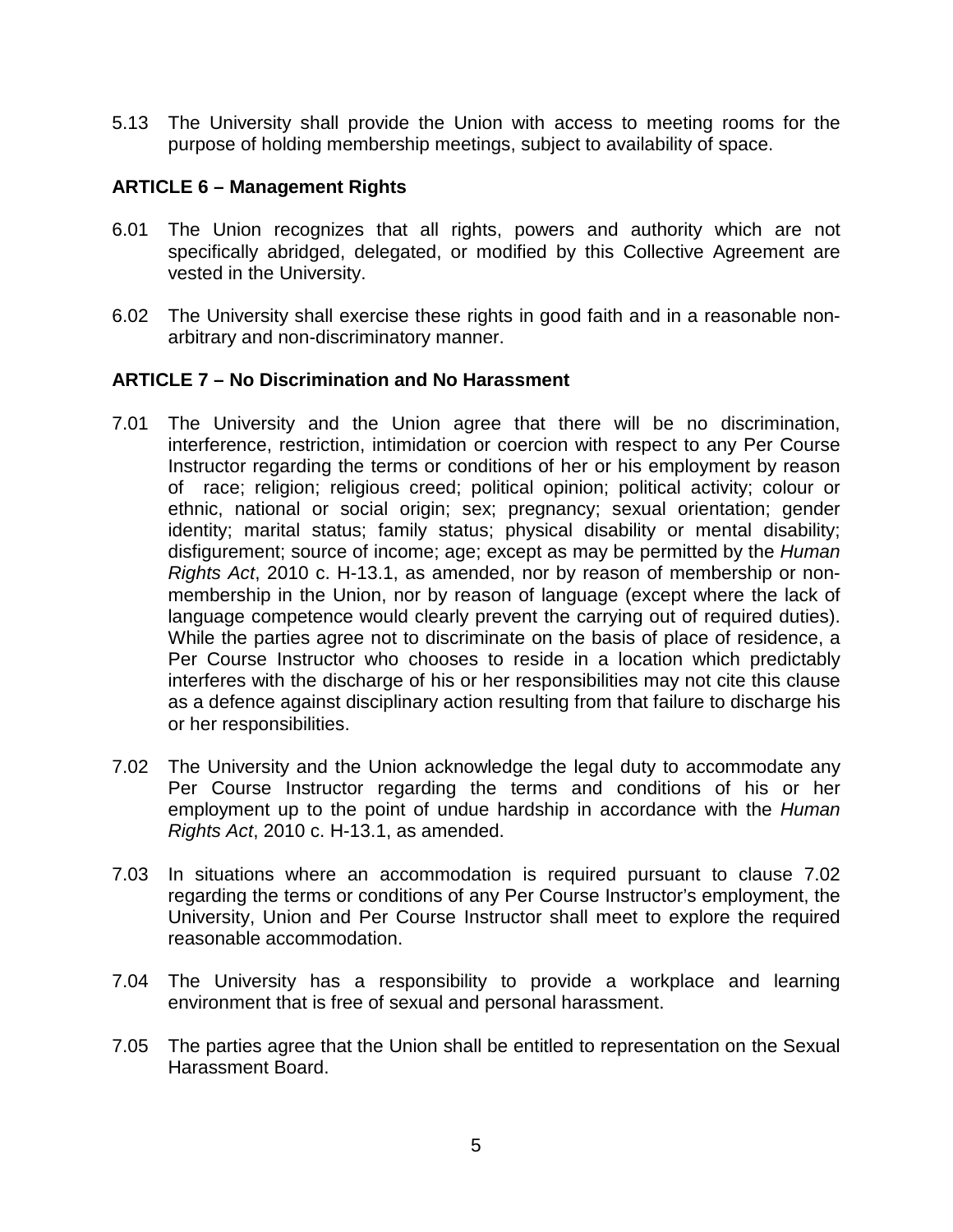- 7.06 A Per Course Instructor alleging that he or she has been personally harassed may file a complaint in accordance with the University's Respectful Workplace Policy and/or may file a grievance in accordance with Article 17 – Grievance Procedure.
- 7.07 A Per Course Instructor alleging that he or she has been sexually harassed shall pursue the matter in accordance with the University-Wide Procedures for Sexual Harassment Complaints and Concerns. This shall not preclude a Per Course Instructor from filing a grievance in accordance with Article 17 – Grievance Procedure.

#### **ARTICLE 8 – No Strike or Lockout**

- 8.01 The parties agree that there will be no strike or lockout as defined by the *Labour Relations Act,* R.S.N.L. 1990, c. L-1, as amended, during the life of this Collective Agreement.
- 8.02 During a strike or lockout of another University bargaining unit, Per Course Instructors shall not be required to perform the duties of those employees.

#### **ARTICLE 9 – Union Management Committee**

- 9.01 There shall be a Union-Management Committee consisting of three (3) bargaining unit representatives appointed by the Union and three (3) representatives from within the University appointed by the University. One representative of each of the Parties shall be from Grenfell Campus.
- 9.02 The purpose of the Committee is to review matters of mutual interest arising from the application of this Collective Agreement and to foster communication and cooperation between the Parties, but the Committee shall not have the power to deal with any matters which are properly the subject of a grievance or negotiation.
- 9.03 The Committee shall meet whenever the need arises, but in any event, at least every three (3) months. A member or members of the Committee shall participate by teleconference or other telecommunications technology where it is not feasible to meet in person.
- 9.04 The Committee shall have co-chairpersons appointed by the respective Parties. Each co-chairperson will alternately be responsible for convening and chairing meetings of the Committee.
- 9.05 Minutes of each meeting of the Committee shall be prepared by the non-chairing co-chairperson and distributed to all Committee members, where reasonably practicable, at least seven (7) days prior to the next meeting.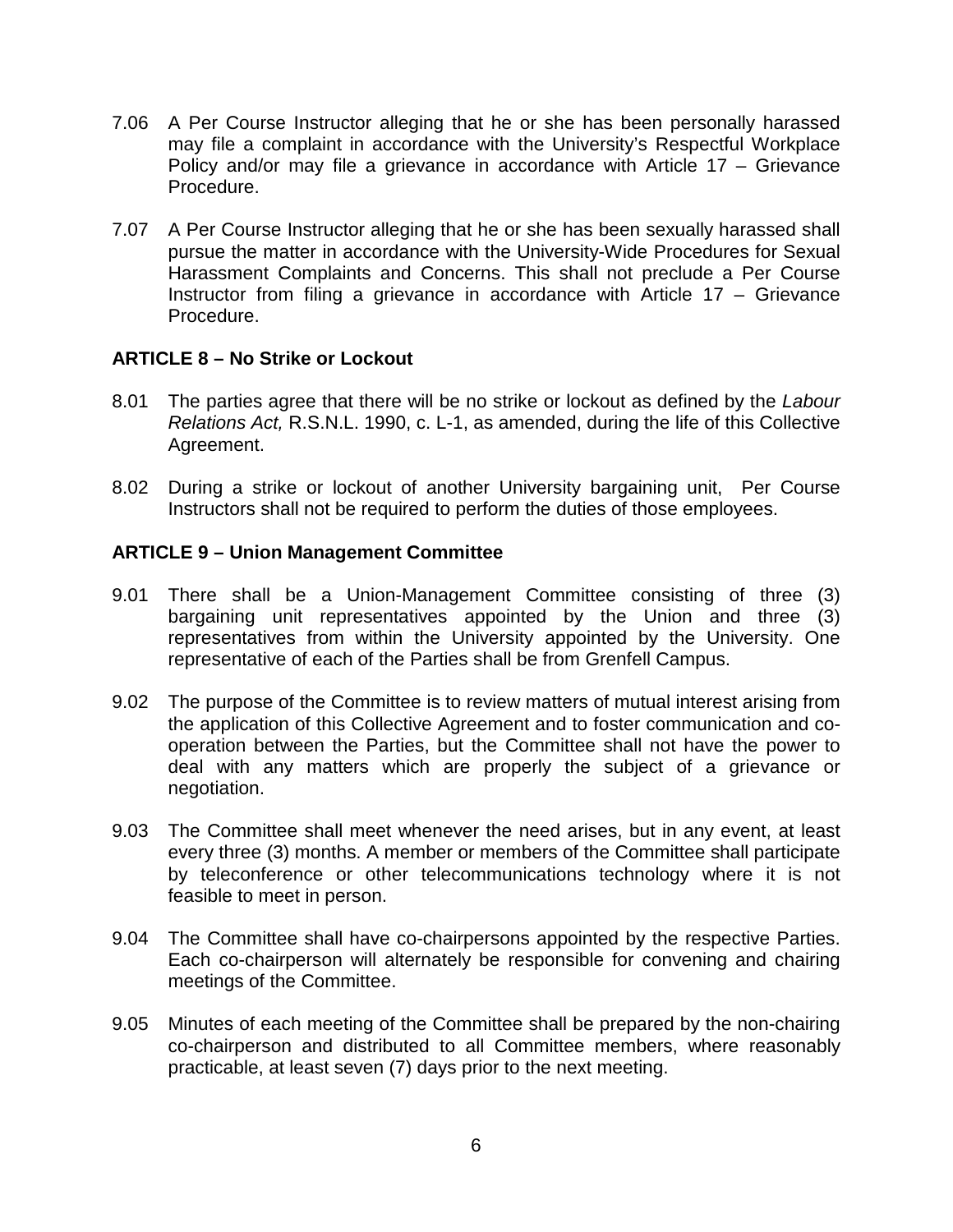#### **ARTICLE 10 – Reports and Resolutions of the University**

10.01 The University agrees to provide the President of the Union, upon request, with a copy of the Memorial University budget approved by the Board of Regents, and a copy of the University's audited consolidated financial statements.

#### **ARTICLE 11 – Representation on University Bodies**

11.01 Subject to Senate by-laws and procedures, the Union shall be entitled to send a non-voting delegate to meetings of the Senate.

#### **St. John's Campus**

- 11.02 The University agrees to the principle of Per Course Instructor participation on committees in academic units, subject to constitutions and by-laws of academic units, the terms of reference of the committee, the University Conflict of Interest policy, and relevance of the committee to the duties and responsibilities of the Per Course Instructor.
	- (a) To be eligible to serve on a committee, a Per Course Instructor shall be on the seniority list in an academic unit and normally will hold a per course teaching appointment at the time she or he wishes to participate.
	- (b) Participation shall also be subject to the following:
		- i. It shall be voluntary, without remuneration, and at the request of a Per Course Instructor;
		- ii. It shall not constitute part of the Per Course Instructor's assigned duties and responsibilities as per Article 14; and
		- iii. It shall not be unreasonably denied.

#### **Grenfell Campus**

- 11.03 The University agrees to the principle of Per Course Instructor participation on Academic Council and its committees, subject to its Constitution and By-laws, the University Conflict of Interest policy, and relevance of the committee to the duties and responsibilities of the Per Course Instructor.
	- (a) To be eligible to serve on a committee, a Per Course Instructor shall be on the seniority list in an academic unit and normally will hold a per course teaching appointment at the time she or he wishes to participate.
	- (b) Participation shall also be subject to the following:
		- i. It shall be voluntary, without remuneration, and at the request of a Per Course Instructor;
		- ii. It shall not constitute part of the Per Course Instructor's assigned duties and responsibilities as per Article 14; and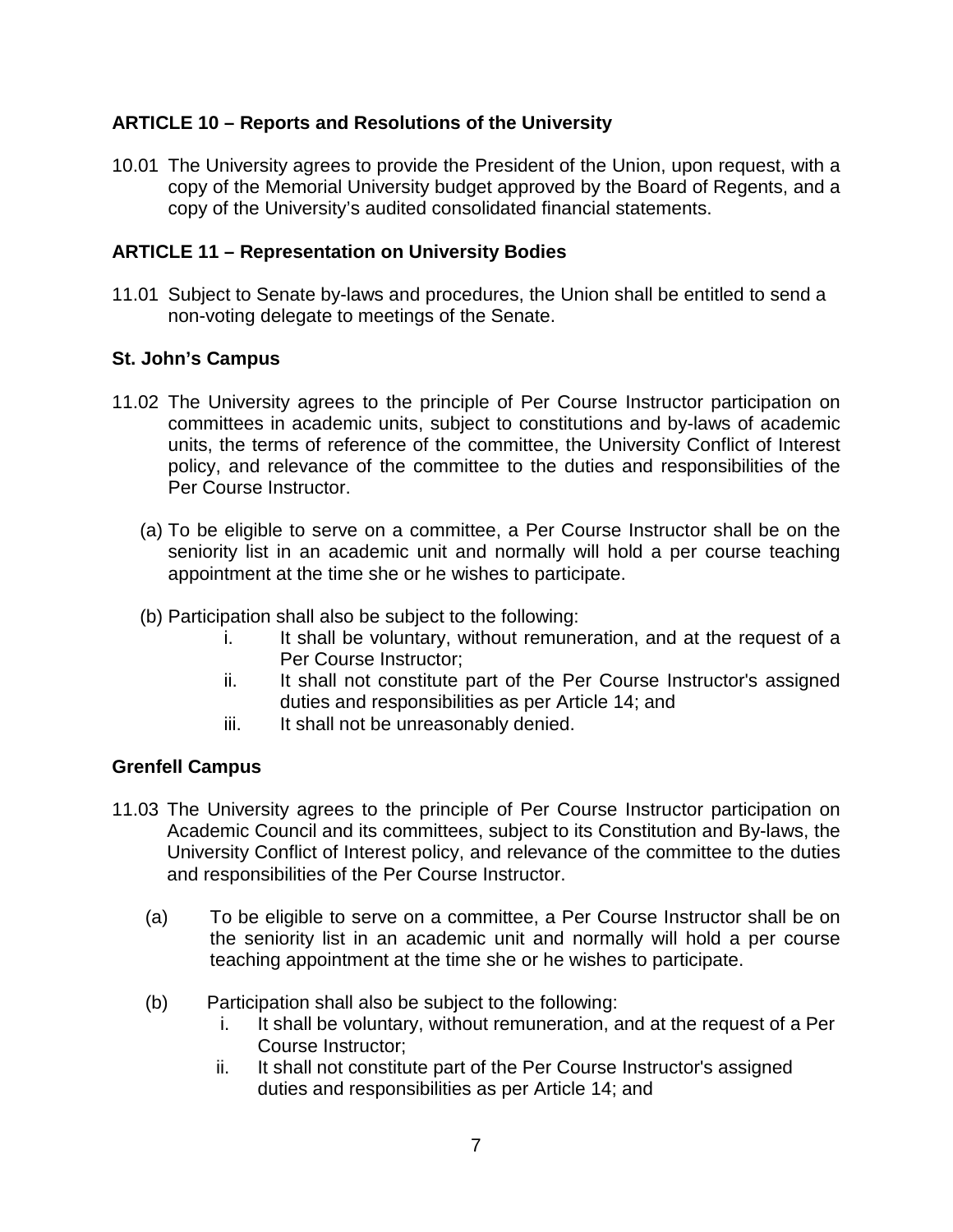iii. It shall not be unreasonably denied.

#### **ARTICLE 12 – Seniority**

- 12.01 Seniority shall operate on an Academic Unit basis and shall be based on the number of courses or equivalents taught within the Academic Unit as a Per Course Instructor.
- 12.02 A Per Course Instructor shall be on probation in an Academic Unit until she or he has taught three (3) courses or equivalent within the Academic Unit as Per Course Instructor and has taught in at least three (3) semesters within a six (6) year period.
- 12.03 A Per Course Instructor who does not meet the criteria in clause 12.02 shall no longer have probationary status.
- 12.04 Following the successful completion of the probationary period, a Per Course Instructor will be notified that she/he has been placed on the seniority list for the Academic Unit with credit for courses taught during the probationary period.
- 12.05 Effective September 1, 2012, a Per Course Instructor on the seniority list appointed to a teaching term appointment at the University under the terms of the collective agreement with the Memorial University of Newfoundland Faculty Association shall receive credit for one course per semester as a teaching term appointee. Such credits will be recorded as they are earned.
- 12.06 At least once each semester, no later than the end of the fifth week of lectures, the University shall provide the Union with a list of Per Course Instructors in each academic unit who are on the seniority list and who are on probation. Such list shall be in electronic format. It shall include course names and numbers, and the number of sections or equivalents taught by each Per Course Instructor within the academic unit. This listing will be used for offers of appointment for the next semester.
- 12.07 A Per Course Instructor shall be removed from the seniority list if:
	- (a) she or he has been dismissed for just cause and not reinstated; or
	- (b) she or he has not taught a course at the University as a Per Course Instructor within the last three years.

At the Union's written request and with the agreement of the University, a one (1) year extension to the three (3) year period may be granted in exceptional circumstances. Such requests shall be submitted with supporting documentation to the Director of Faculty Relations and shall not be unreasonably denied.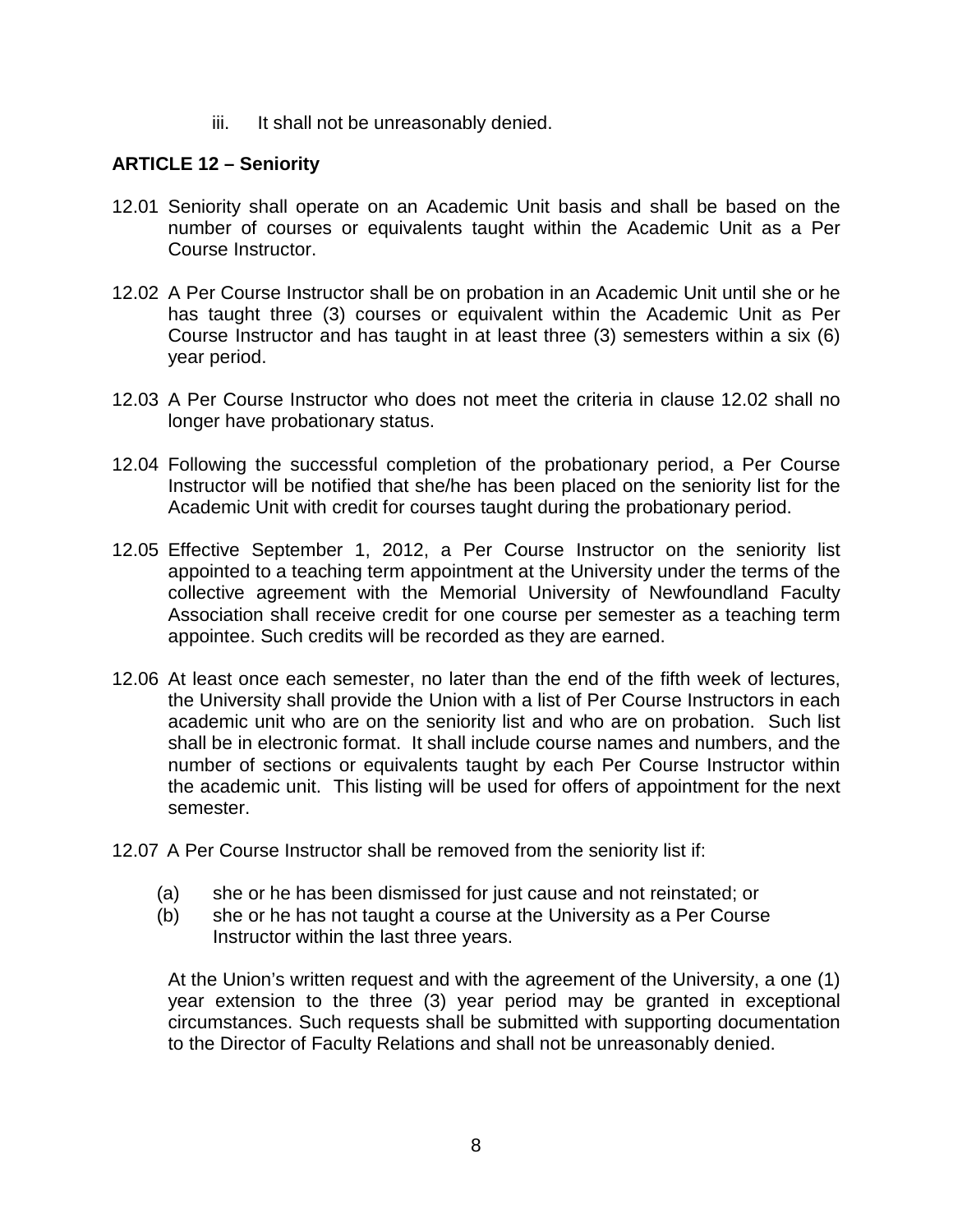#### **ARTICLE 13 – Appointments**

- 13.01 When the Administrative Head determines that a course is available to be taught by a Per Course Instructor, the position shall be posted electronically and may be concurrently advertised elsewhere. The University shall concurrently email the Union copies of all postings. The postings(s) shall be for a minimum of ten (10) days except where this is not possible due to emergency circumstances.
- 13.02 Appointments available for Per Course Instructors shall normally be posted no later than October 30 for the Winter semester, no later than February 28 for the Spring/Intersession/Summer semester, and no later than June 30 of each year for the Fall semester.
- 13.03 Postings shall include, but are not limited to, the nature of the position, the application deadline and the requirements for the position including academic and professional qualifications and experience.
- 13.04 Applications in response to postings shall be submitted electronically or in writing to the Administrative Head.
- 13.05 In accordance with the provisions of the Collective Agreement in Article 12, persons applying for a posting shall have seniority for the appointment based on the number of courses or equivalents previously taught in that academic unit of Memorial University, provided they meet the requirements for the position as outlined in the job posting. In the event that more than one applicant has equal seniority, the final determination will be made by the Administrative Head.
- 13.06 In the event a posted position is not filled through the posting procedure, including circumstances where there is no qualified applicant or no qualified applicant who is immediately available, the University may fill the position as it deems appropriate.
- 13.07 In the event of an emergency situation such as, but not limited to, resignation, death, serious illness, withdrawal of the assigned instructor, higher than anticipated student enrolment, or when an unanticipated position occurs, the University shall, where it is practicable in the circumstances to do so, choose first from the applicant pool in the original posting following the procedure in 13.05 above, which may result in a Per Course Instructor being assigned a second course. If there is no such applicant available, the University may fill the position as it deems appropriate.
- 13.08 The University, without posting and without following seniority, may assign:
	- (a) Adjunct Professors or Visiting Professors up to ten (10) courses in an academic year;
	- (b) Postdoctoral fellows, up to twenty (20) courses in an academic year;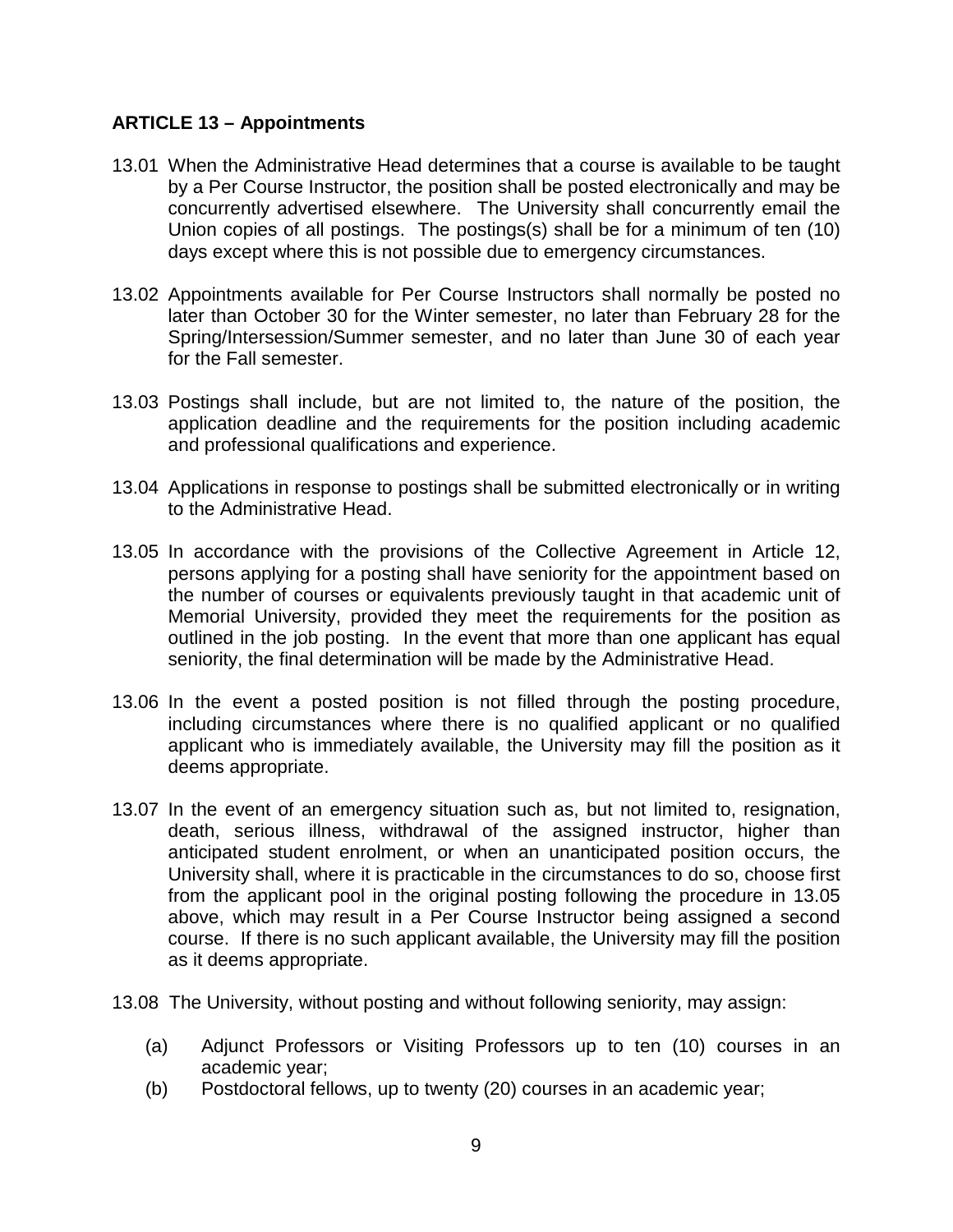- (c) Postdoctoral fellows, up to two (2) graduate courses in an academic year;
- (d) Graduate students, during their program at the University, up to the percentage of per course appointments filled by graduate students during the preceding academic year; and
- (e) notwithstanding (d), doctoral students, up to five (5) courses in an academic year.
- 13.09 When a new graduate program is approved by Senate or modifications to an existing graduate program are approved by Senate, the percentage of per course appointments filled by graduate students may increase in accordance with academic requirements of such programs. The University shall inform and consult with the Union on such developments in a timely manner.
- 13.10 All offers of employment to Per Course Instructors are conditional upon sufficient student enrolment in the course.
- 13.11 Per Course Instructors shall be notified of their appointments in writing.
- 13.12 Where the current practice of cross-listing a specified course between departments is discontinued, the University shall consult with the Union with respect to seniority rights and the parties shall deal with the seniority issues that arise on a case-by-case basis.

#### **ARTICLE 14 – Duties and Responsibilities**

- 14.01 All Per Course Instructors have certain duties and responsibilities that derive from their positions as teaching scholars and that includes a professional duty to develop and maintain their scholarly competence and effectiveness as teachers.
- 14.02 The duties and responsibilities of Per Course Instructors include course preparation and delivery and student evaluation and consultation, recognizing that there are approved non-standard teaching formats (including but not limited to Laboratory Courses, and intern, clinical, thesis and other academic supervision of undergraduate and graduate students in the Academic Unit). These duties and responsibilities shall be discharged in accordance with all regulations, resolutions, guidelines and policies of the University, including those of the Academic Unit as follows:
	- (a) Per Course Instructors shall attend any orientation sessions or meetings relating to the delivery of their assigned courses and teach their courses in accordance with course descriptions in the University Calendar and the schedule shown in the approved timetable. When it is not reasonably practicable for the Per Course Instructor to attend such orientation sessions or meetings, alternative arrangements may be made in consultation with the Administrative Head.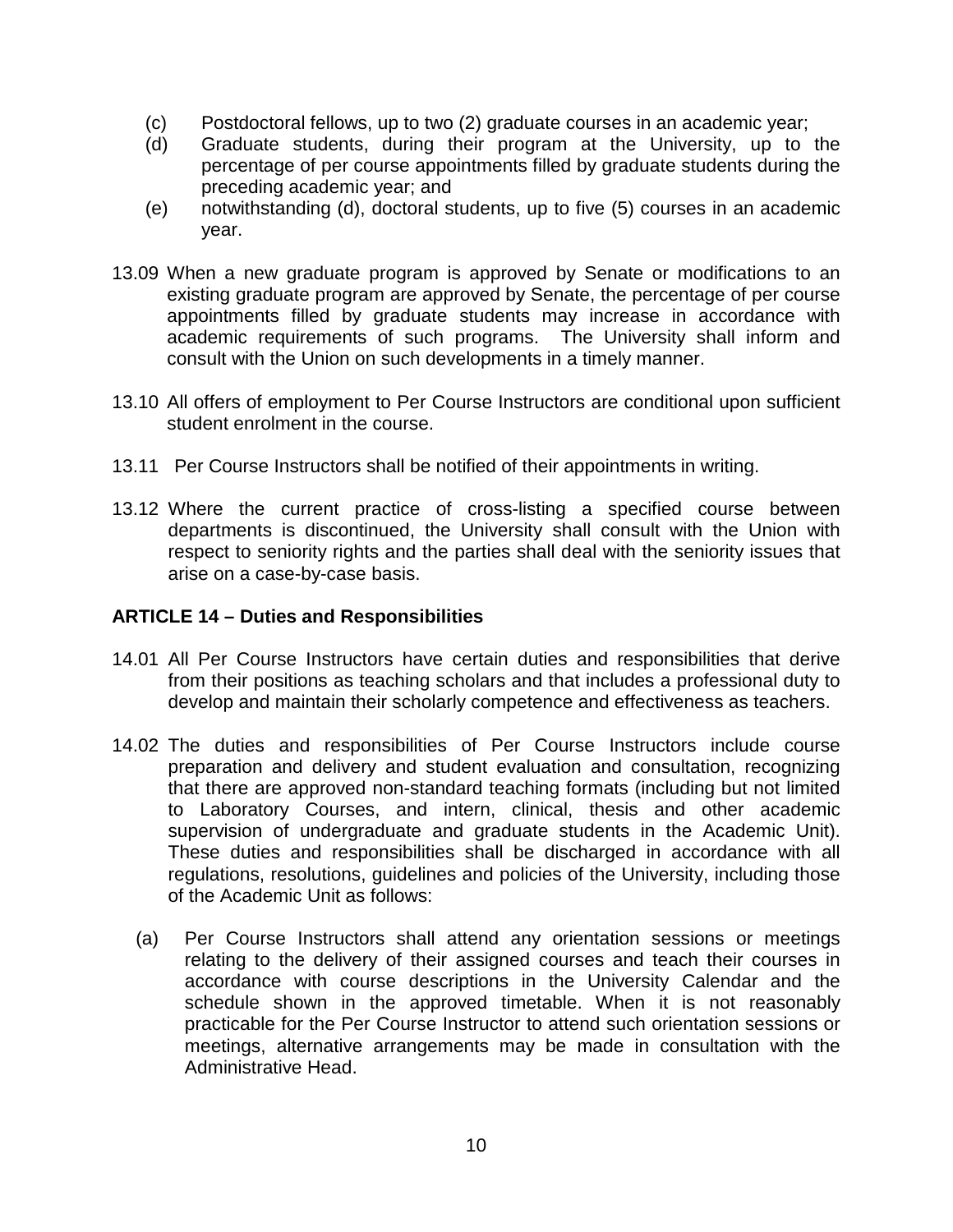- (b) Per Course Instructors shall inform their students of the methods and planned schedule of evaluation in their courses. Per Course Instructors shall, by the end of the second week of classes, provide the Administrative Head with information describing their current courses, including course outlines, methods of evaluation, bibliography (if appropriate), planned schedule of evaluation and student consultation arrangements, and upon request, instruments of evaluation and any material required for external accreditation purposes.
- (c) Per Course Instructors shall schedule and be available on campus for individual consultation with students at reasonable times outside of scheduled teaching hours for not less than two (2) hours per course per week (prorated for portions of courses) or shall make such other arrangements as may be agreed to in writing by the Administrative Head. Per Course Instructors shall make these arrangements known to their students in writing not later than six (6) days after the start of lectures in a semester or three (3) days after the start of lectures in Intersession or Summer Session. In the case of Per Course Instructors teaching distance education courses, such consultation may be conducted by distance technology.
- (d) Per Course Instructors shall examine or otherwise evaluate students in courses and programmes for which they are responsible. This includes the evaluation of student work within a reasonable period of time after its submission, its demonstration or its performance and acceptance of a fair and equitable share of grading or marking in team-taught or multi-section courses with a common final examination. When such examination or other evaluation must be undertaken following the end of the appointment, it shall be the responsibility of the Administrative Head to arrange for the evaluation at no expense to the Per Course Instructor.

#### **ARTICLE 15 – Evaluation**

- 15.01 Evaluation of Per Course Instructors by the Administrative Head may be carried out from time to time, but there shall be no more than three (3) such evaluations per instructor per semester unless mutually agreed upon between the instructor and the Administrative Head.
- 15.02 The primary purposes of evaluation are to improve the quality of teaching, to provide feedback and guidance and to ensure that Per Course Instructors meet their professional duty to develop and maintain their scholarly competence and effectiveness as teachers.
- 15.03 Evaluations shall relate to the duties and responsibilities referenced in Article 14 and may include consideration of timelines in attendance to duties and adherence to the regulations, resolutions, guidelines and policies of the University including those of the Academic Unit.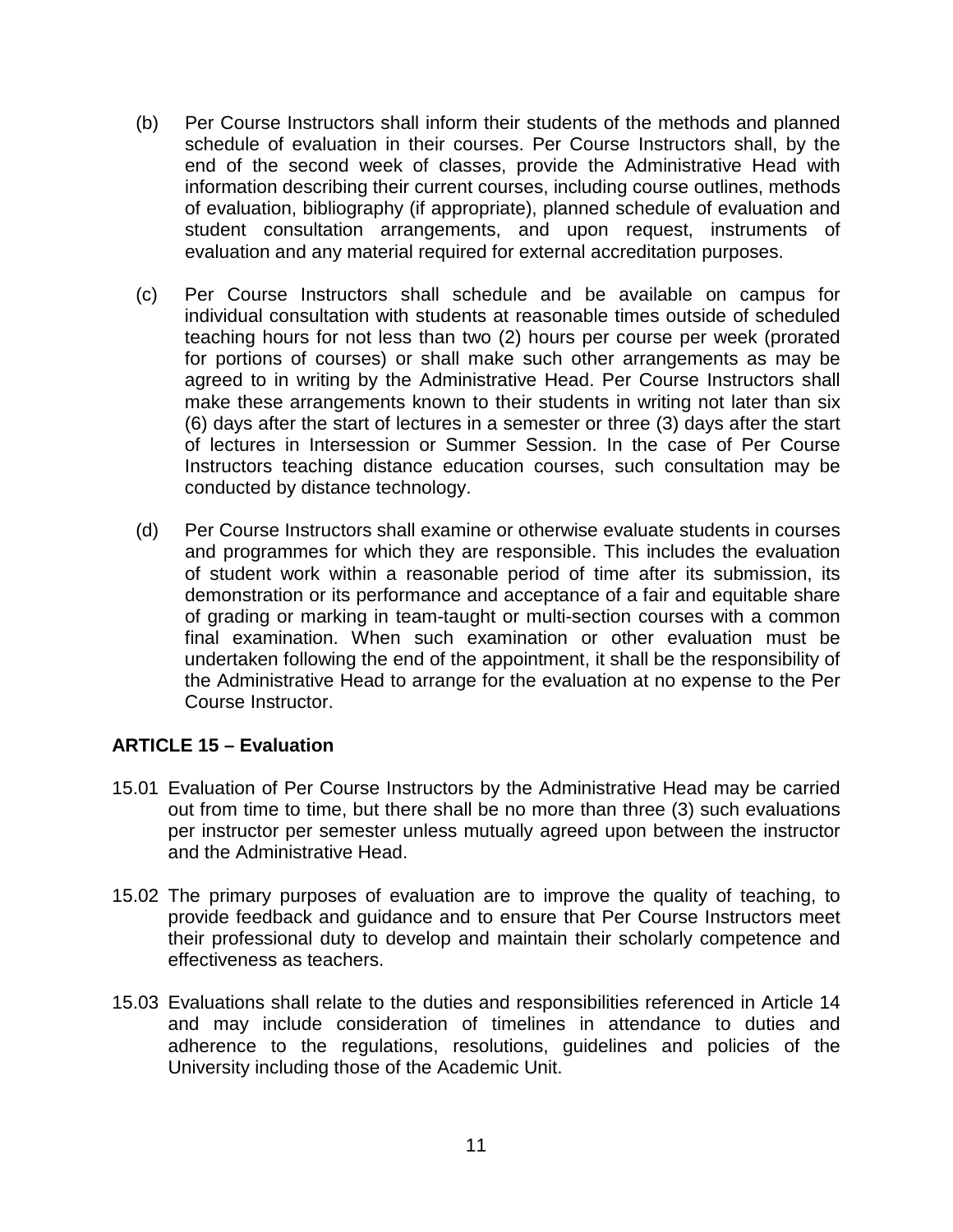- 15.04 Evaluations of instructional effectiveness may include consideration of results of Senate-approved student evaluations, review of course and program content, inclass reviews and substantiated student reports on teaching.
- 15.05 Per Course Instructors shall be given no less than five (5) days' notice that an inclass, face-to-face, or electronically monitored (e.g. via teleconference, videotaped) evaluation is to take place.
- 15.06 Every reasonable effort shall be made to conduct in-class, face-to-face, or electronically monitored evaluations at a mutually agreed on time.
- 15.07 During his or her first semester teaching at the University, a Per Course Instructor may make a written request for an in-class review for the purpose of obtaining feedback and guidance on teaching practices, which shall be scheduled for a class mutually agreed between the Instructor and the Administrative Head.
- 15.08 Course Evaluation Questionnaires shall be conducted in accordance with Senate policies and procedures.
- 15.09 The results of evaluations will be shared with the Per Course Instructor, treated in a confidential manner, and placed in the Per Course Instructor's official employee file in accordance with the provisions of Article 19.04 of this Collective Agreement.

#### **ARTICLE 16 – Discipline and Dismissal**

- 16.01 No Per Course Instructor shall be disciplined or dismissed except for just cause.
- 16.02 The disciplinary actions that may be taken by the University include, but are not limited to, letter(s) of warning or reprimand, suspension(s) with or without pay, and dismissal. Such disciplinary action shall be in accordance with the principles of progressive discipline, and be reasonable and commensurate with the seriousness of the violation.
- 16.03 Where the University convenes a meeting with the Per Course Instructor for the purpose of communicating disciplinary action(s), the University will provide the Per Course Instructor with reasonable advance notice of the nature of the meeting and his or her right to Union representation and shall provide a reasonable period of time for the Per Course Instructor to secure such representation. The Per Course Instructor shall be provided with an opportunity to be heard at such meeting.
- 16.04 The University has the right to impose a non-disciplinary suspension with pay during the period of an investigation. If, on conclusion of the investigation, the University decides to take disciplinary action, such action shall be taken in accordance with the provisions of the Collective Agreement. If the allegations are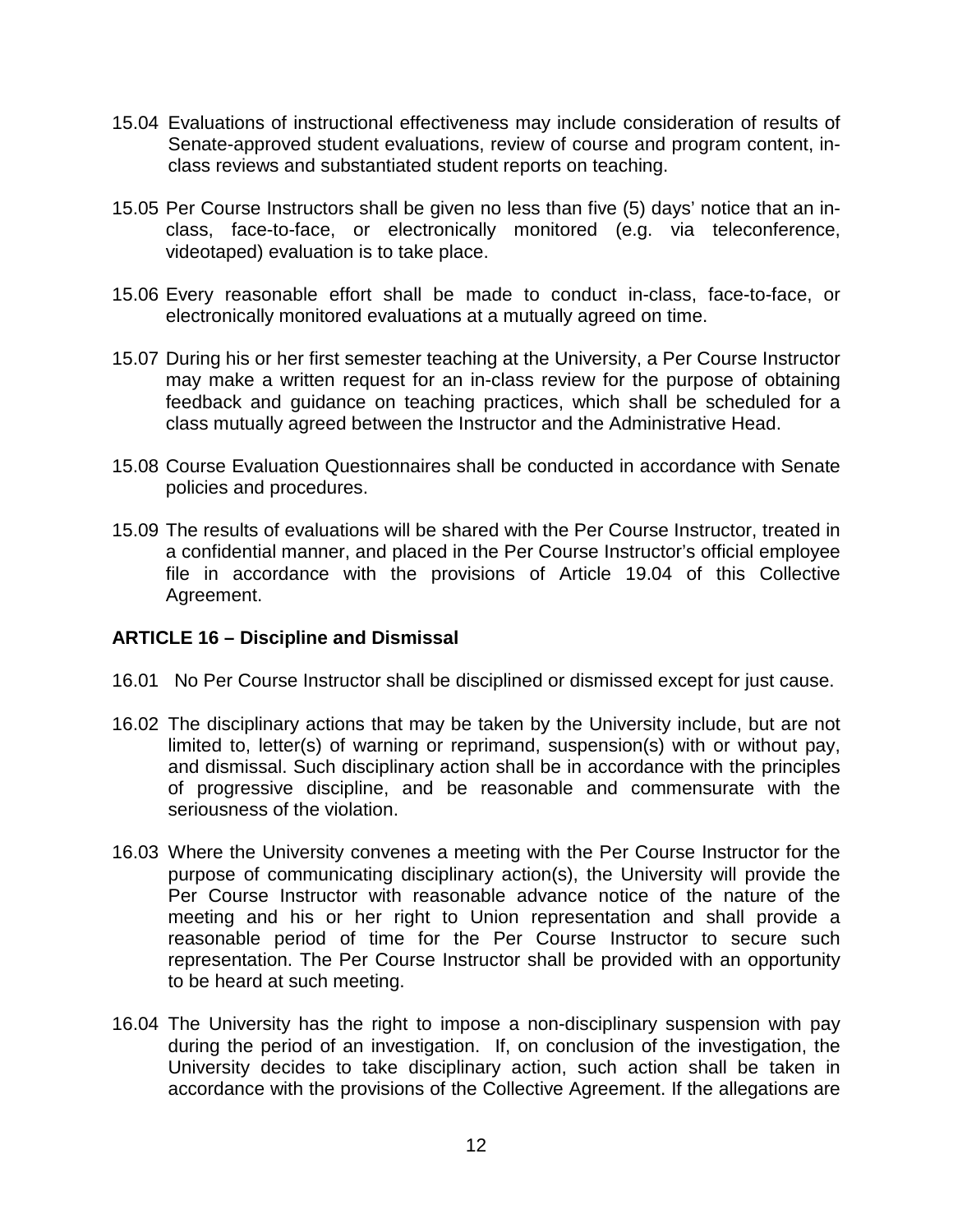dismissed, there shall be no record of the investigation in the Per Course Instructor's official employee file.

- 16.05 The Per Course Instructor shall be notified in writing of the nature of any action(s) taken in accordance with Clauses 16.03 or 16.04 and the reasons for such action(s) within five (5) days, and a copy of the letter shall be forwarded to the Union at that time.
- 16.06 Any disciplinary action against a Per Course Instructor in regard to an allegation of sexual harassment shall be in accordance with the University-Wide Procedures for Sexual Harassment Complaints and Concerns, as amended from time to time in accordance with its terms.

#### **ARTICLE 17 – Grievance Procedure**

- 17.01 Should a dispute arise between the Union or a Per Course Instructor and the University, a good faith effort shall be made to settle the dispute in accordance with the provisions of this Article.
- 17.02 For the purpose of this Agreement, a grievance shall be defined as any difference arising out of the interpretation, application, administration or alleged violation of the Collective Agreement, including any question as to whether a matter is arbitrable.
- 17.03 The following types of grievances are recognized:
	- (i) **Individual Grievance**: The complaint of an individual Per Course Instructor.
	- (ii) **Group Grievance**: The complaint of two or more Per Course Instructors.
	- (iii) **Policy Grievance**: The complaint of the Union or the University which may involve a question of general application or interpretation of the Collective Agreement.
- 17.04 The Union shall have the right to originate an individual, group or policy grievance. A Union policy grievance, a group grievance involving grievors from two or more academic units, or a grievance involving suspension or termination of employment shall be submitted at Step 2.
- 17.05 The grievor shall be entitled to Union representation and shall be entitled to be present at every step of the grievance procedure. In the case of group grievances, as many grievors may be present as is reasonably practicable.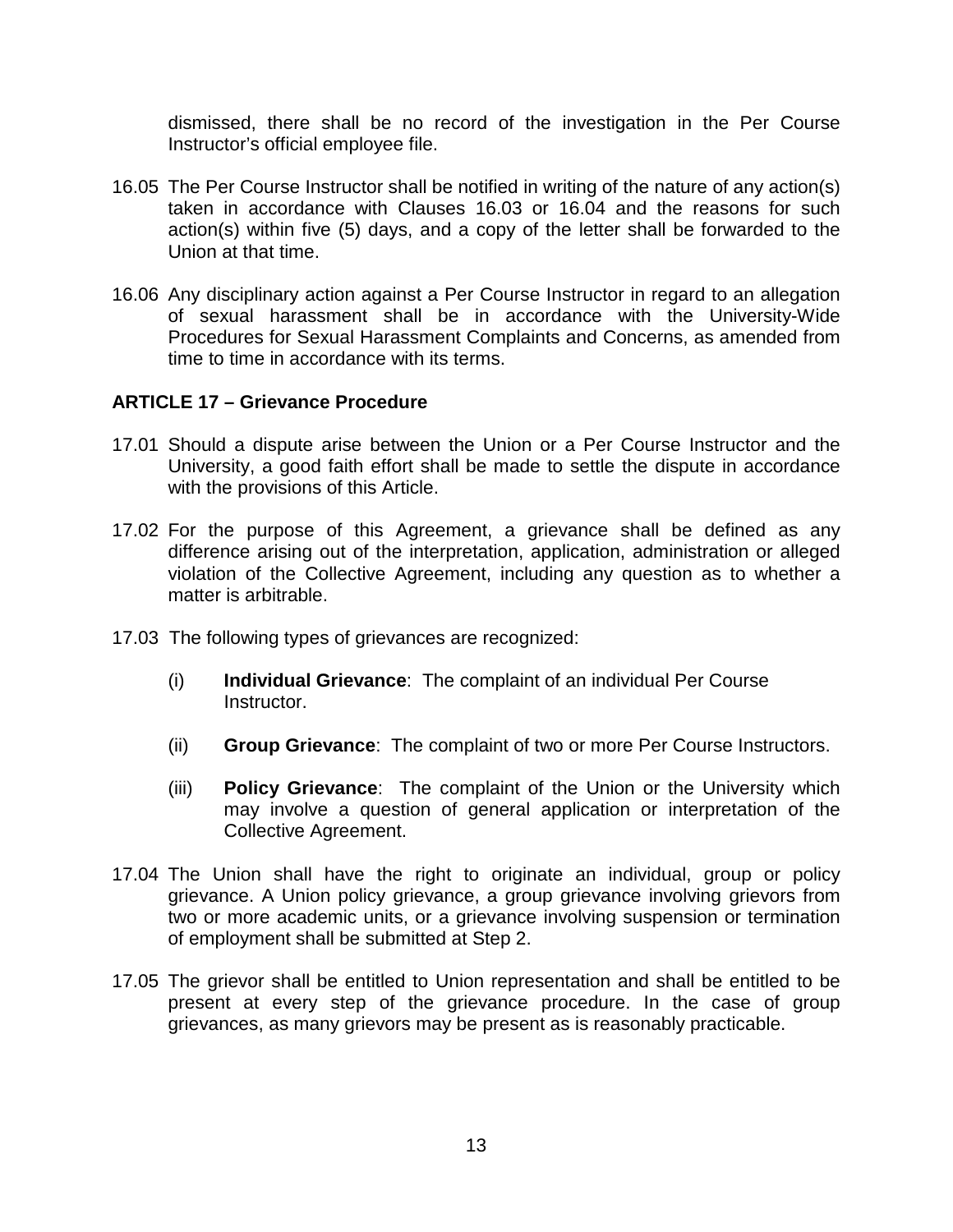- 17.06 No grievance shall be defeated or denied by any technical objection occasioned by a clerical, typographical or similar technical error or by inadvertent omission of a step in the grievance procedure.
- 17.07 No Per Course Instructor shall be subject to reprisal for exercising his or her grievance rights under this Collective Agreement.
- 17.08 The University and the Union shall make every reasonable effort to schedule grievance meetings at times that do not interfere with the grievor's employment duties. When this is not possible, the grievor shall be permitted the required time off to attend grievance meetings with the University without loss of pay or benefits. In such cases, the grievor shall make every reasonable effort to arrange an exchange or substitution for his or her scheduled teaching duties acceptable to the Administrative Head. When this is not possible, the Administrative Head shall make such arrangements.
- 17.09 The time limits in this Article are mandatory and may be varied only by written mutual consent of the Parties to the Collective Agreement, and such consent when requested prior to the expiration of the time limits, shall not be unreasonably withheld. Should the University default on the time lines for responding to a grievance at any of the steps of the grievance procedure, the Union shall have the right to immediately advance the grievance to the next level.
- 17.10 At the St. John's campus, the grievance procedure shall be as follows:

#### **Step 1**

A Per Course Instructor, together with his or her Union Representative shall, within thirty (30) days of the date the instructor knew or ought reasonably to have known of the occurrence of the matter giving rise to the grievance, submit the grievance in writing to the Administrative Head.

The Administrative Head shall render a written reply within twenty (20) days of receipt of the grievance, following a meeting of the Parties if either Party considers a meeting to be necessary. In a departmentalized unit, the Administrative Head shall also consult with the Dean of the Faculty prior to rendering a written reply.

#### **Step 2**

If the decision rendered by the Administrative Head at Step 1 is unsatisfactory to the Union, and the Union decides to continue the grievance, the grievance shall be submitted in writing to the Provost & Vice-President (Academic) within fifteen (15) days. The Provost & Vice-President (Academic) shall convene a grievance resolution meeting of the two Parties who shall make a good faith effort to resolve the grievance. The Provost & Vice-President (Academic) shall render a reply within fifteen (15) days of receipt of the grievance.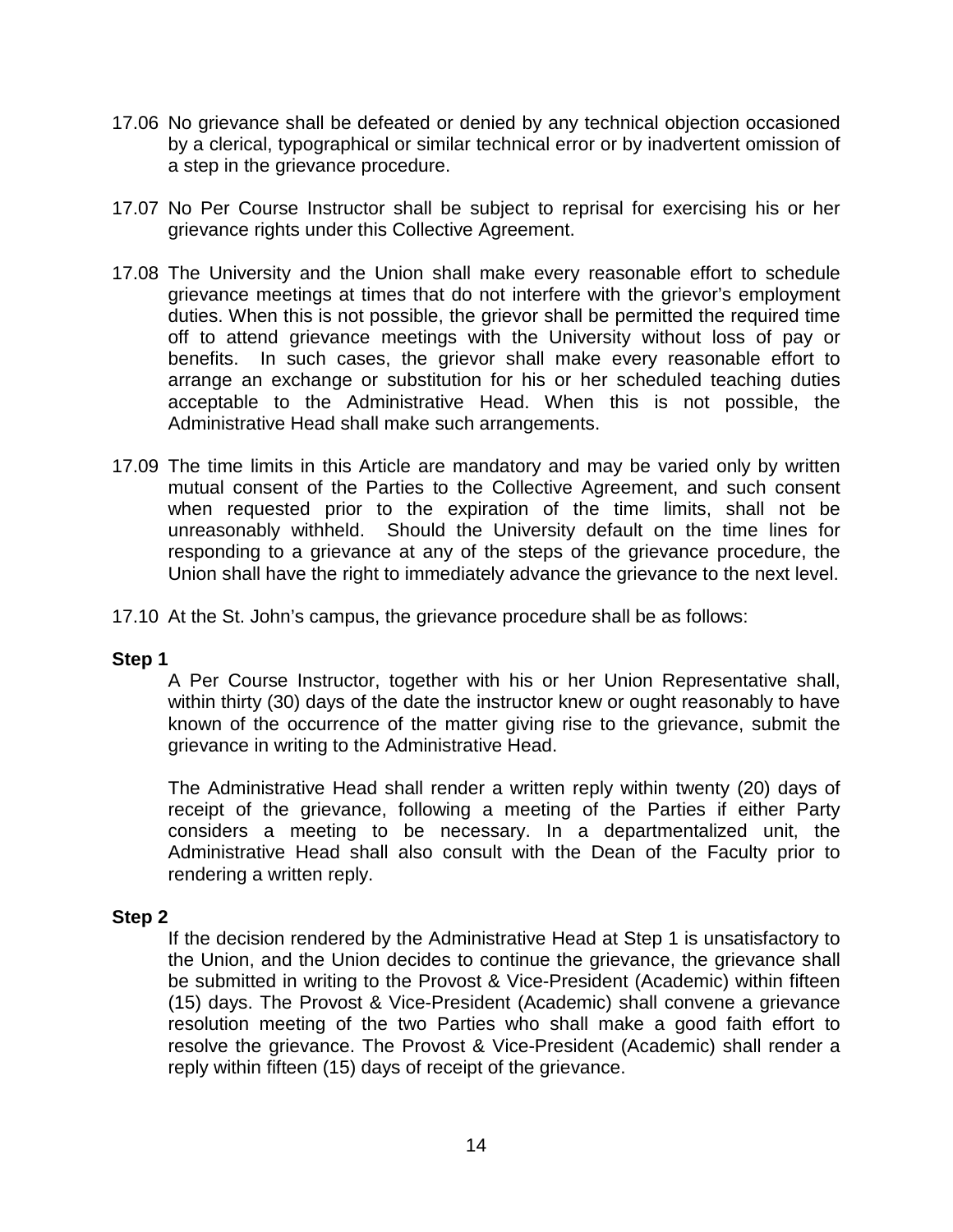#### **Step 3**

Failing a satisfactory settlement being reached, the Union may decide to take the grievance to arbitration and shall notify the Provost & Vice-President (Academic) in writing of its intent to submit the grievance to arbitration within twenty (20) days of the Union receiving the reply at Step Two.

17.11 At Grenfell Campus, the grievance procedure shall be as follows:

#### **Step 1**

A Per Course Instructor, together with his or her Union Representative shall, within thirty (30) days of the date the instructor knew or ought reasonably to have known of the occurrence of the matter giving rise to the grievance, submit the grievance in writing to the Administrative Head.

The Administrative Head shall render a written reply within twenty (20) days of receipt of the grievance, following a meeting of the Parties if either Party considers a meeting to be necessary. The Administrative Head shall also consult with the Associate Vice-President (Grenfell) Academic prior to rendering a written reply.

#### **Step 2**

If the decision rendered by the Administrative Head at Step 1 is unsatisfactory to the Union, and the Union decides to continue the grievance, the grievance shall be submitted in writing to the Vice-President (Grenfell Campus) within fifteen (15) days. The Vice-President (Grenfell) shall convene a grievance resolution meeting of the two Parties who shall make a good faith effort to resolve the grievance. The Vice-President (Grenfell) shall render a reply within fifteen (15) days of receipt of the grievance.

#### **Step 3**

Failing a satisfactory settlement being reached, the Union may decide to take the grievance to arbitration and shall notify the Vice-President (Grenfell) in writing of its intent to submit the grievance to arbitration within twenty (20) days of the Union receiving the reply at Step Two.

#### **University Grievances**

17.12 The Provost & Vice-President (Academic) or Vice-President (Grenfell) shall have the right to originate a policy grievance on behalf of the University and to submit such grievance in writing to the President of the Union. Where the Parties are unable to resolve such grievance to their mutual satisfaction within twenty (20) days of receipt of the grievance by the Union, the Provost & Vice-President (Academic) or Vice-President (Grenfell) may within a further twenty (20) days notify the Union in writing of his or her intent to submit the grievance to arbitration.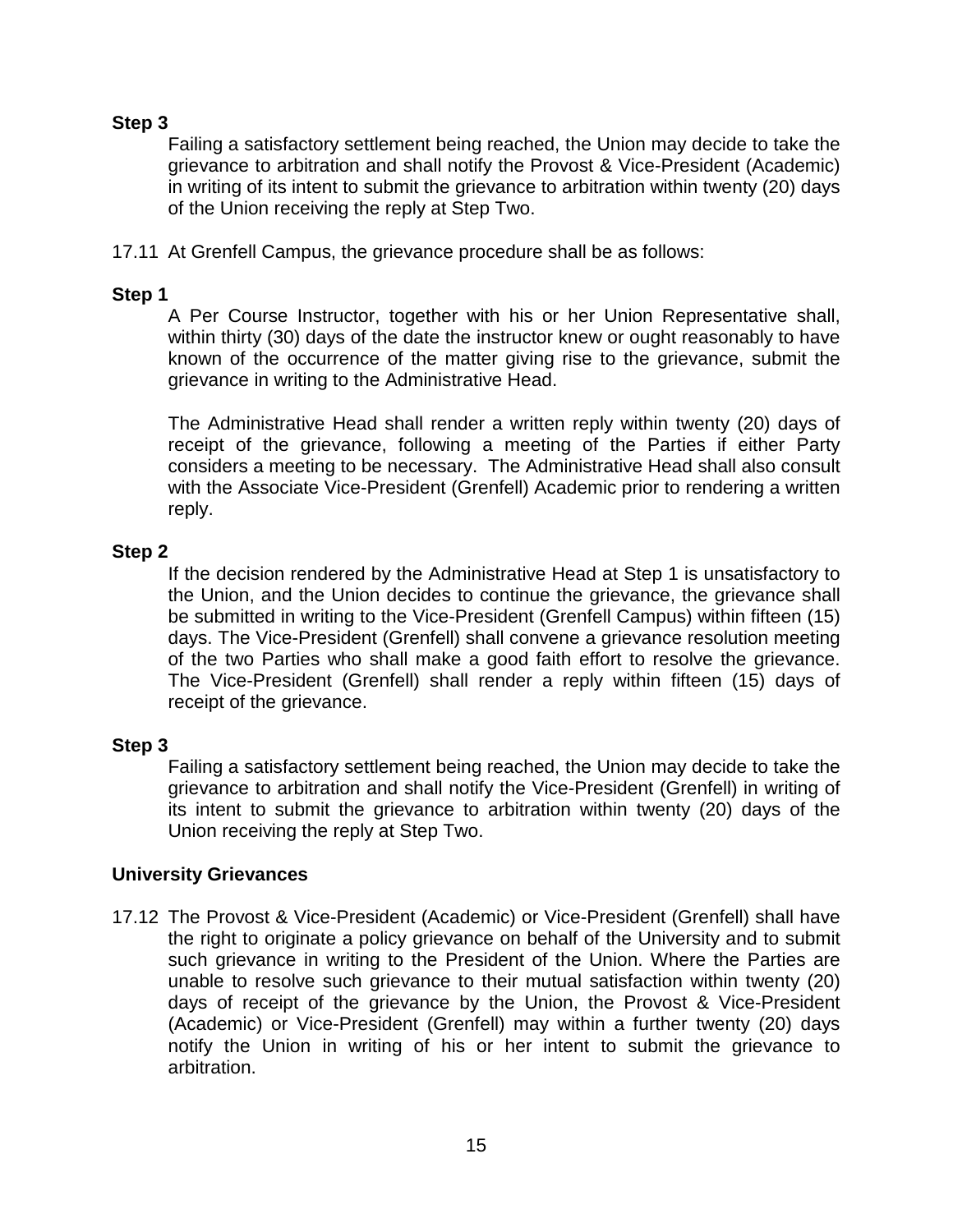#### **ARTICLE 18 – Arbitration Procedure**

- 18.01 Within fifteen (15) days of the receipt of the written notice of intent to submit the grievance to arbitration, the Parties shall appoint a sole arbitrator to hear the grievance. Where the Parties fail to agree upon a sole arbitrator within the preceding time frame, the Minister Responsible for the Labour Relations Agency shall, on the request of either Party, appoint a sole arbitrator to hear the grievance.
- 18.02 Where a grievance is referred to arbitration, the Parties may, by mutual written consent, agree to have the grievance heard by a board of arbitration.
- 18.03 Within fifteen (15) days from the date of such mutual written consent, each Party shall notify the other Party in writing indicating the name, address and telephone number of its nominee to the arbitration board. If either of the Parties fail to appoint a nominee within the specified time frame, the Minister Responsible for the Labour Relations Agency shall, on the request of either Party, appoint a nominee on behalf of the Party who fails to appoint a nominee.
- 18.04 Within ten (10) days of the appointment of the second nominee, the nominees shall select a person to chair the board of arbitration. If the nominees fail to select a chairperson within the specified time frame, the Minister Responsible for the Labour Relations Agency shall, on the request of either Party, appoint the chairperson on behalf of the nominees.
- 18.05 The sole arbitrator or board of arbitration constituted under this Article shall hear relevant evidence relating to the grievance and argument thereon and make a decision on the grievance. The decision is final and binding upon the Parties and upon any person on whose behalf this Collective Agreement was made.
- 18.06 The decision of the majority of the members of an arbitration board named shall be the decision of that board and if there is no majority decision the decision of the chairperson shall be the decision of the board.
- 18.07 The sole arbitrator or board of arbitration shall have all the powers vested in arbitrators under the *Labour Relations Act*, R.S.N.L. 1990, c. L-1, as amended, including in the case of discipline or discharge, the power to substitute another penalty that to it seems just and reasonable in the circumstances. The sole arbitrator or board of arbitration shall not have the power to alter, amend, modify, change or make any decision inconsistent with the Collective Agreement.
- 18.08 The Parties shall equally share the fees and expenses of the sole arbitrator. If the Parties mutually agree to a board of arbitration, each Party shall pay the fees and expenses of its own nominee to the board of arbitration and the Parties shall share equally the fees and expenses of the chairperson.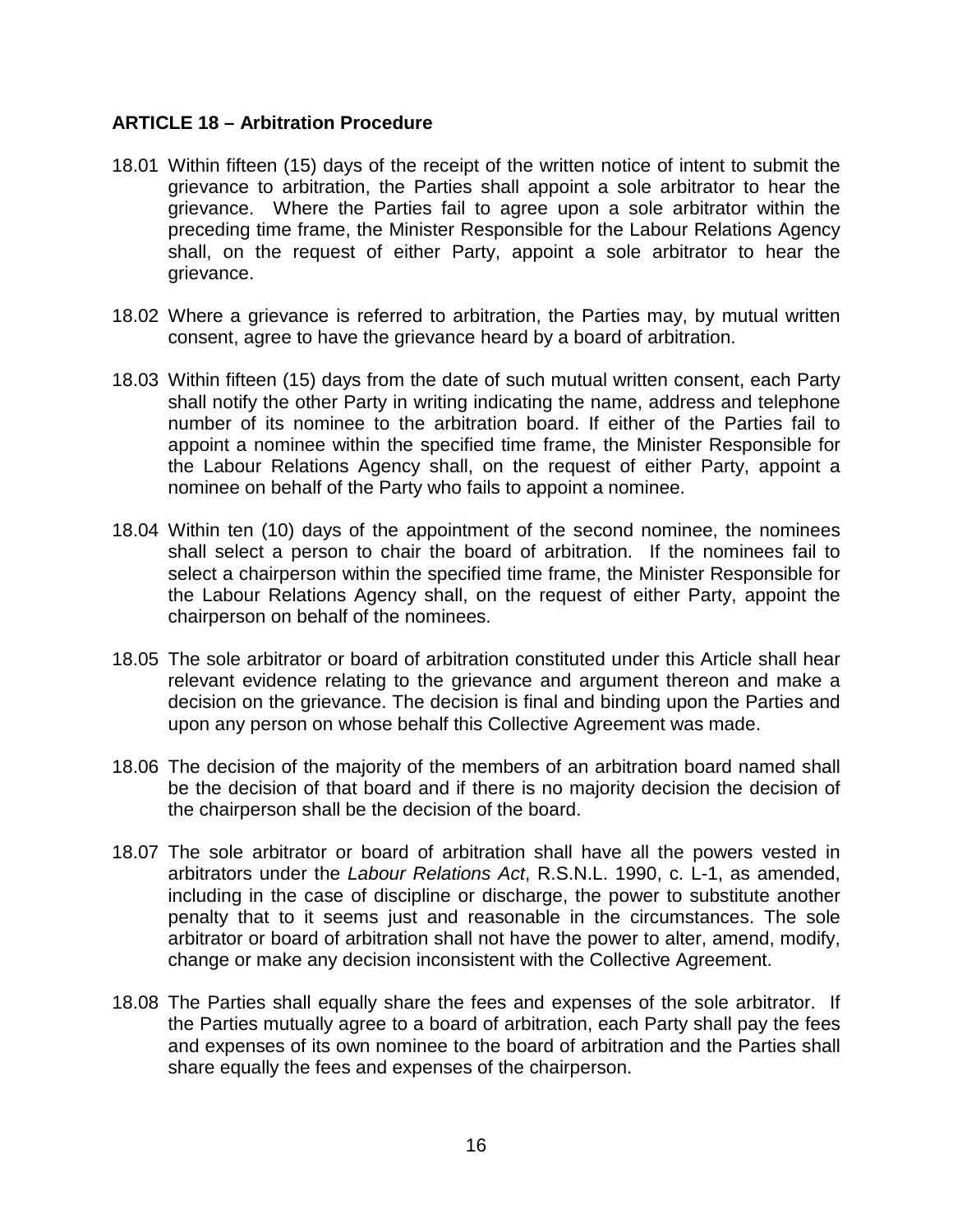- 18.09 The time limits in this Article are mandatory and may be varied only by mutual written consent of the Parties to the Collective Agreement and such consent when requested prior to the expiry of the time limits shall not be unreasonably withheld.
- 18.10 The parties shall make every reasonable effort to schedule arbitrations at times that do not interfere with the employment duties of the grievor and other witnesses whose attendance is required at the arbitration. When this is not possible, the grievor and other witnesses shall be permitted the required time off to attend at the arbitration without loss of pay or benefits. In such cases, the grievor and any witnesses shall make every reasonable effort to arrange an exchange or substitution for his or her scheduled teaching duties acceptable to the Administrative Head. Where this is not possible, the Administrative Head shall make such arrangements.
- 18.11 Arbitrations shall be held at a location outside the University's premises, unless the parties mutually agree to hold the hearings on the University's premises in which case the University shall provide appropriate space for the hearing and each of the parties.

#### **ARTICLE 19 – Official Employee File**

- 19.01 There shall be one official employee file which shall be maintained by and located in the Department of Human Resources.
- 19.02 Upon request, a Per Course Instructor shall have the right, on the next day where reasonably practicable, to consult his or her official employee file in the presence of a representative of the University, and, if he or she so wishes, a representative of the Union. Copies of the documents in a Per Course Instructor's official file may be made available to the Instructor, on request.
- 19.03 A Per Course Instructor shall have the right to authorize a named representative of the Union to examine his or her official employee file in his or her absence. Any such representative shall provide the express written authorization of the Per Course Instructor to the appropriate official of the Department of Human Resources. A separate authorization shall be provided for each such request.
- 19.04 A copy of any disciplinary or evaluation document shall be supplied concurrently to the Per Course Instructor. A Per Course Instructor shall be given an opportunity to sign the file copy of an evaluation or disciplinary report as an acknowledgement that he or she has received such a report. Per Course Instructors shall have the right to respond in writing to any documents placed in their official employee file and their response shall also form part of their official employee file.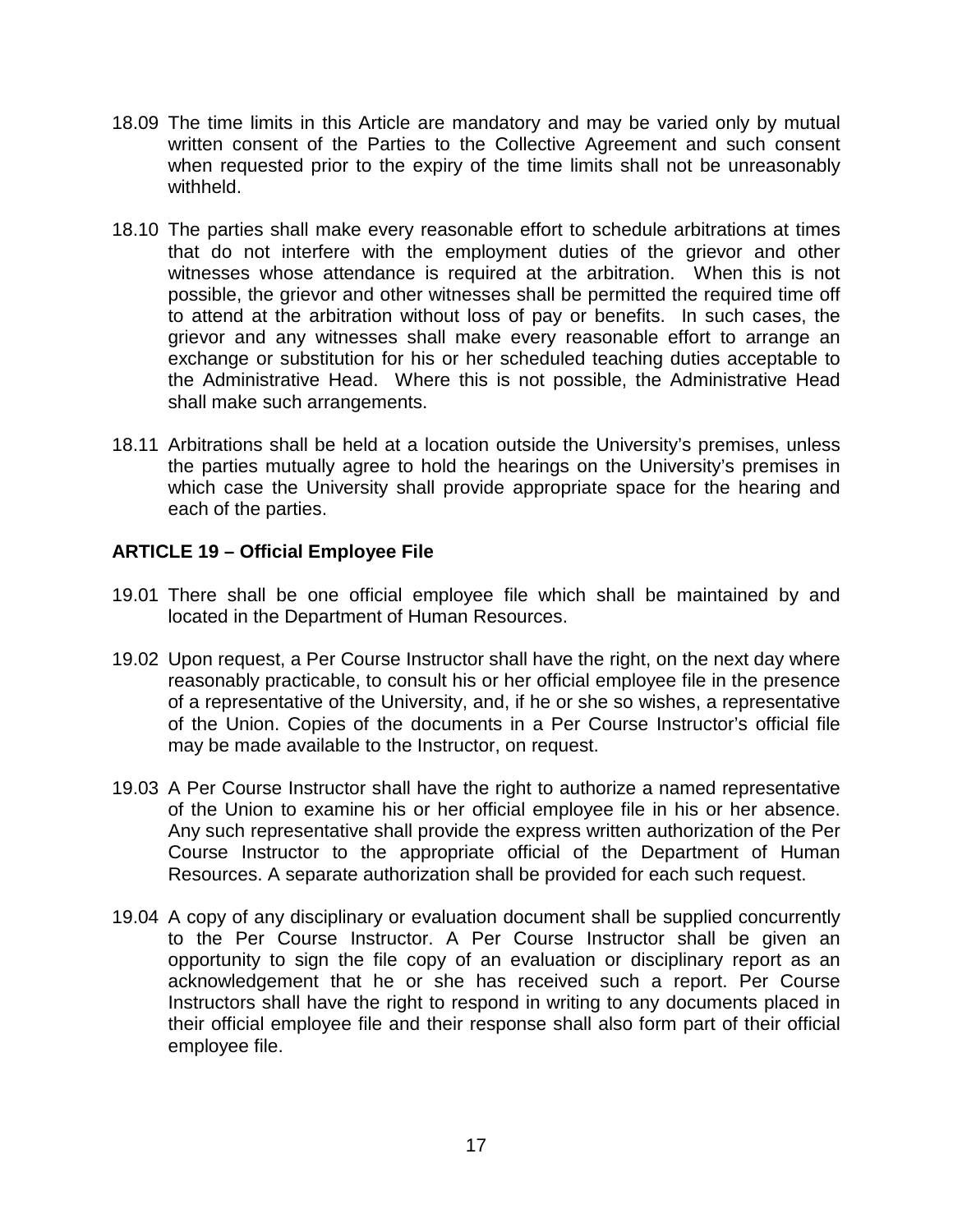- 19.05 Records of discipline shall be removed from a Per Course Instructor's official employee file after thirty-six (36) calendar months from the date of such discipline, provided no other disciplinary offense that resulted in a written record of discipline was committed during that period.
- 19.06 In the case of a graduate student who is also a Per Course Instructor, all documents relating to the student's employment as a Per Course Instructor shall be kept separate from the student's academic file.

#### **ARTICLE 20 – Academic Freedoms and Responsibilities**

- 20.01 All Per Course Instructors enjoy equal rights to academic freedom.
- 20.02 Academic Freedom is necessary for the pursuit of the University's purposes. The defense of academic freedom is an obligation on all members of the University community. Academic Freedom does not require neutrality on the part of the individual, nor does it preclude commitment. Rather, it makes commitment possible.
- 20.03 The parties agree to uphold the right of Per Course Instructors to teach, to learn, to engage in scholarly activity, to publish, to comment, to criticize, to examine, to question, to acquire and disseminate knowledge, to create, and to perform; all of these without deference to prescribed doctrine.
- 20.04 Per Course Instructors with primary responsibility for the content and/or presentation of a course shall be accorded academic freedom in the design and/or presentation of that course, in accordance with the course description in the University calendar, and subject to the regulations, resolutions, guidelines and policies of the University, including those of the Academic Unit.
- 20.05 Academic freedom includes the right to discuss and criticize policies and actions of the University and the Union and protects against the imposition of any penalty for exercising that right.
- 20.06 Academic freedom carries with it the duty to use that freedom in a manner consistent with the scholarly obligation to base one's teaching and scholarly activities on an honest search for knowledge. In exercising the freedom to comment and criticize, Per Course Instructors have a corresponding obligation to use academic freedom in a responsible manner by recognizing the rights of other members of the University community, and by affirming the rights of others to hold differing points of view.
- 20.07 Academic freedom does not confer legal immunity, nor does it diminish the obligations of Per Course Instructors to fulfill the duties and responsibilities of their appointments. Per Course Instructors shall not be hindered or impeded in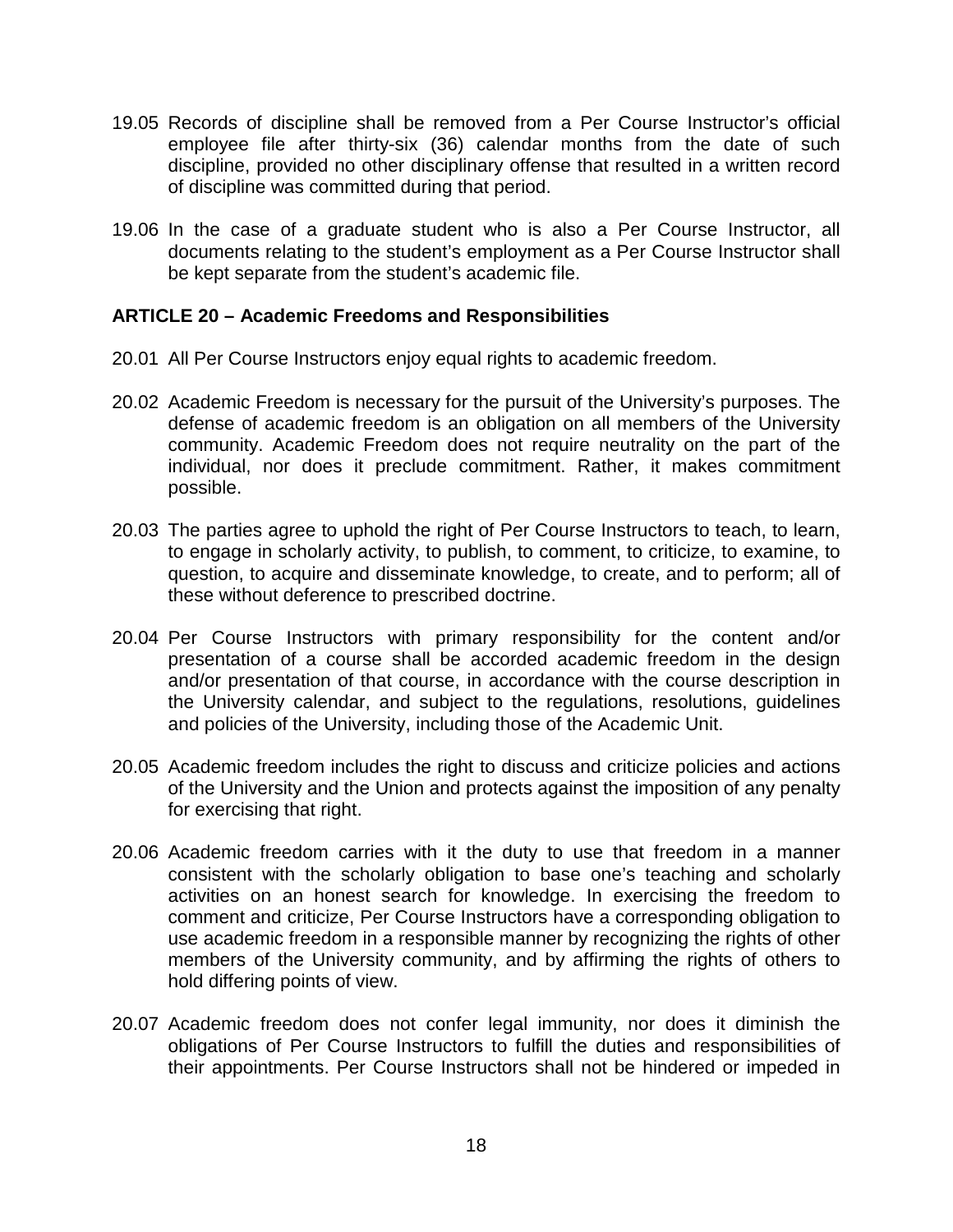any way by the University or by the Union from exercising their legal rights, nor shall they suffer any penalty imposed by either party for exercising those rights.

20.08 Per Course Instructors retain all their freedom as citizens to express themselves. The University accepts no responsibility for such expressions and shall exercise no censorship. In statements outside the University, Per Course Instructors shall not claim to speak on behalf of the University unless specifically authorized to do so. Should confusion arise concerning whether a Per Course Instructor was speaking on behalf of the University, the Per Course Instructor shall issue a disclaimer.

#### **ARTICLE 21 – Intellectual Property Rights**

21.01 Per Course Instructors shall retain copyright to intellectual property created in the course of their employment. In cases where the University commissions a Per Course Instructor to produce or create intellectual property, copyright and royalties will be determined by agreement between the Per Course Instructor and the University and reflected in a written contract between the Per Course Instructor and the University and, if applicable, a third party.

#### **ARTICLE 22 – Other Employment and Activities**

- 22.01 The parties recognize that other employment and professional activities may enhance the reputation of the University and the professional, scholarly and scientific competence of the Per Course Instructor.
- 22.02 The parties recognize the part-time nature of Per Course appointments and the freedom of Per Course Instructors to engage in other employment, professional, scholarly or scientific activities.
- 22.03 Accepting a Per Course appointment from the University shall not restrict the Per Course Instructor from engaging in other employment, professional, scholarly or scientific activities, provided such employment or activities do not conflict with the performance of the duties and responsibilities of the Per Course Instructor and further provided that the Per Course Instructor shall not represent himself or herself as acting on behalf of the University, unless specifically authorized to do so. However, nothing shall prevent the Per Course Instructor from stating the nature of his or her appointment with the University.
- 22.04 Should outside activities involve the use of University employees, facilities, equipment, supplies or services, such use shall be subject to the prior written approval of the Administrative Head. The request for approval shall include information on the nature and scope of outside activities for which support is requested. If approval is granted, the charges for such employees, facilities, equipment, supplies or services shall be at the prevailing rates unless the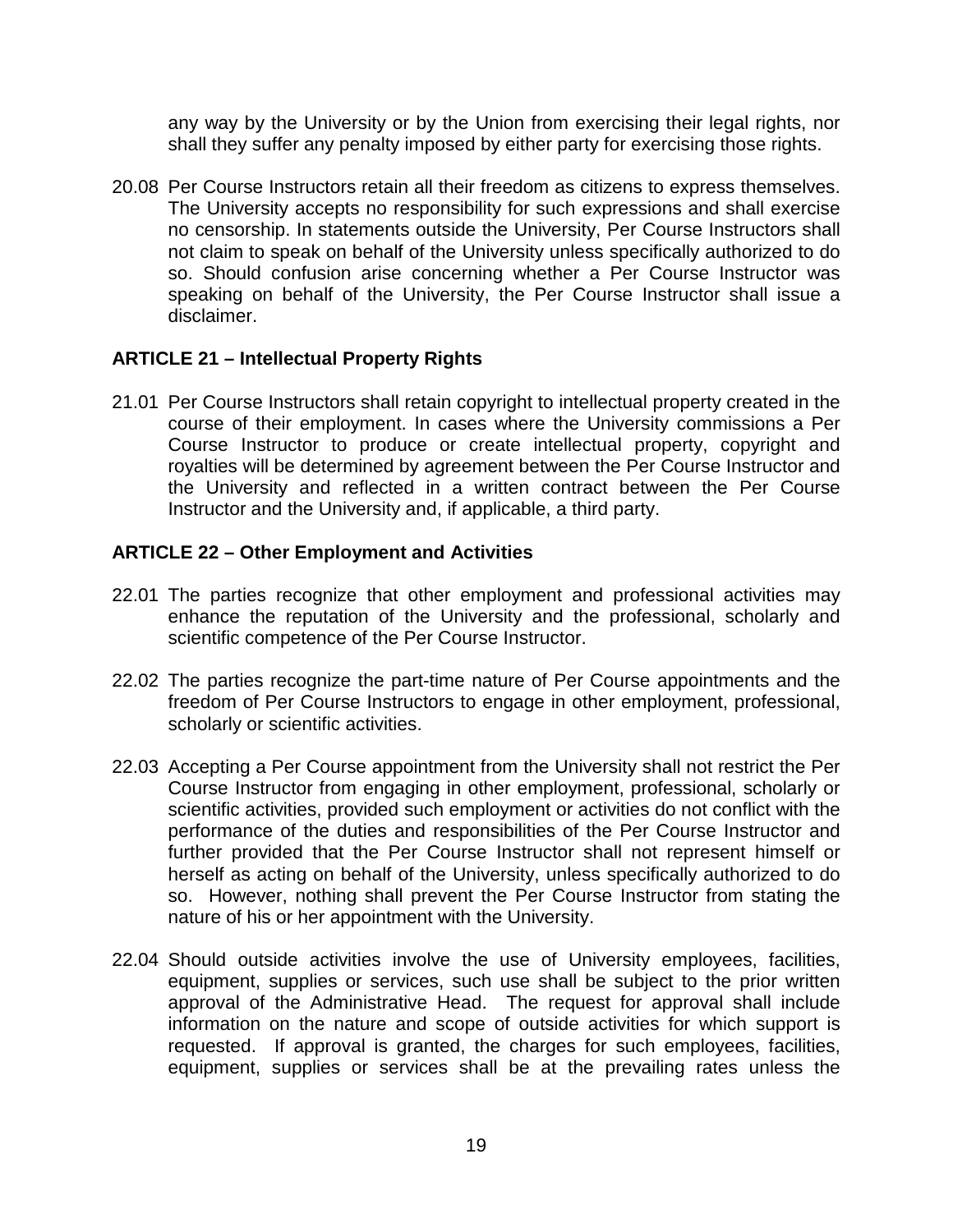Provost & Vice-President (Academic), or at Grenfell Campus, the Vice-President (Grenfell), agrees in writing, to waive all or part of the charges.

#### **ARTICLE 23 – Credit Courses**

- 23.01 A Per Course Instructor may register for or audit one (1) credit course at the University during each semester that she or he is employed as a Per Course Instructor. Financial assistance is limited to the cost of tuition fees for one (1) three-credit hour University course as set by the Office of the Registrar, St. John's Campus. This provision shall not be used to reduce program fees for graduate students registered at the University. This provision shall not apply to Per Course Instructors hired in accordance with clause 13.08(c).
- 23.02 In the event a Per Course Instructor on the seniority list does not register for a course offered during the semester in which she or he is employed (as per clause 23.01), the Per Course Instructor may register for one (1) three-credit University course to be taken during the semester that immediately follows their most recent Per Course Instructor appointment, in accordance with the provisions of 23.01.
- 23.03 In order to qualify under clause 23.02, course registration shall occur in the semester in which the Per Course Instructor holds a per course appointment but no later than the last day of the exam period in that semester. All Per Course Instructors availing of this benefit are subject to the same procedures and regulations administered by the Department of Human Resources as other current employees.

#### **ARTICLE 24 – Expenses and Access to Facilities**

- 24.01 Per Course Instructors who are required to use their personal vehicles for University business shall be reimbursed in accordance with University Travel Guidelines.
- 24.02 The University shall use its best efforts to provide Per Course Instructors with access to appropriate office space.
- 24.03 The University shall provide Per Course Instructors with access to library facilities while they are members of the bargaining unit.
- 24.04 Per Course Instructors shall be provided with a University email address and have reasonable access to University email, postal, printing, duplication, computer lab access, and classroom support services necessary for the performance of their duties.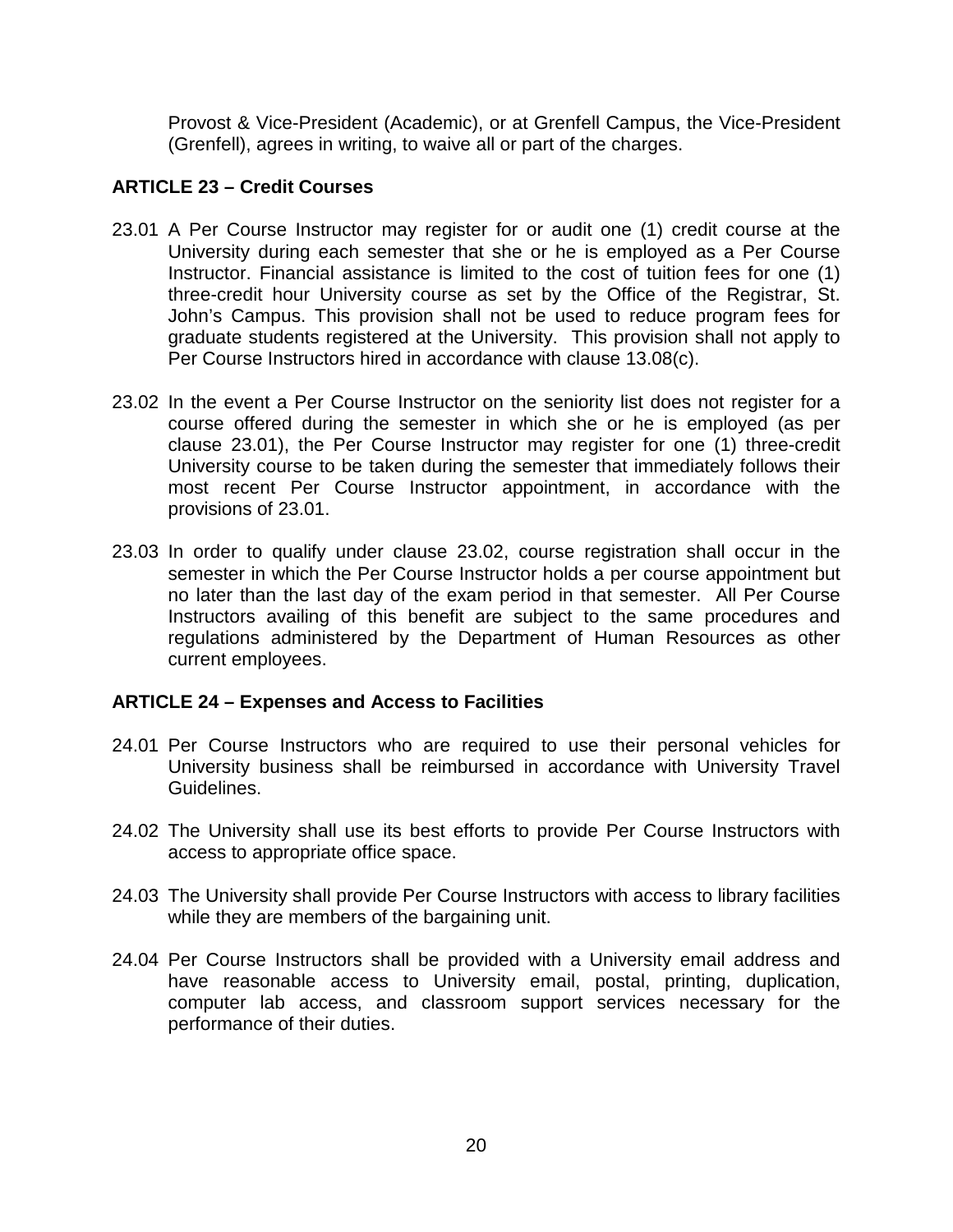- 24.05 The University shall use its best efforts to post to its website a list of Per Course Instructors' office locations, email addresses and telephone numbers by the end of the third week of a teaching semester.
- 24.06 Per Course Instructors assigned to teach a course by distance education shall be provided with a per course expense allowance of \$150.
- 24.07 Per Course Instructors shall use an official University email address in the course of their employment related duties.

#### **ARTICLE 25 – Health and Safety**

- 25.01 The University recognizes its responsibility to provide a workplace that is safe and healthy and shall maintain proper standards on University premises in conformity with all applicable acts, regulations and codes.
- 25.02 There shall be a University Health and Safety Committee established to provide advice on the development and maintenance of a university wide health and safety management system.
	- (a) The Union shall be entitled to a seat on the University Health and Safety Committee in accordance with the established terms of reference, as amended from time to time.
	- (b) At the commencement of each semester, the Union shall provide the University with written notification of the name of the Per Course Instructors appointed as the representative on the University Health and Safety Committee. The Per Course Instructor shall receive a payment of \$75 for each University Health and Safety Committee meeting attended.
- 25.03 At the St. John's Campus, the Union shall be entitled to one seat on each Health and Safety Building Committee established in those buildings where Per Course Instructors teach and those representatives shall receive a payment of \$25 for each such meeting attended.
- 25.04 At the Grenfell Campus, the Union shall be entitled to one seat on the campuswide Joint Health and Safety Committee in accordance with the established practices, procedures and applicable legislation.
- 25.05 At the commencement of each semester, the Union shall provide the University with written notification of the name of the Per Course Instructor appointed as the representative on the Grenfell Campus Joint Health and Safety Committee. The Per Course Instructor shall receive a payment of \$75 for each Grenfell Campus Health and Safety Committee meeting attended.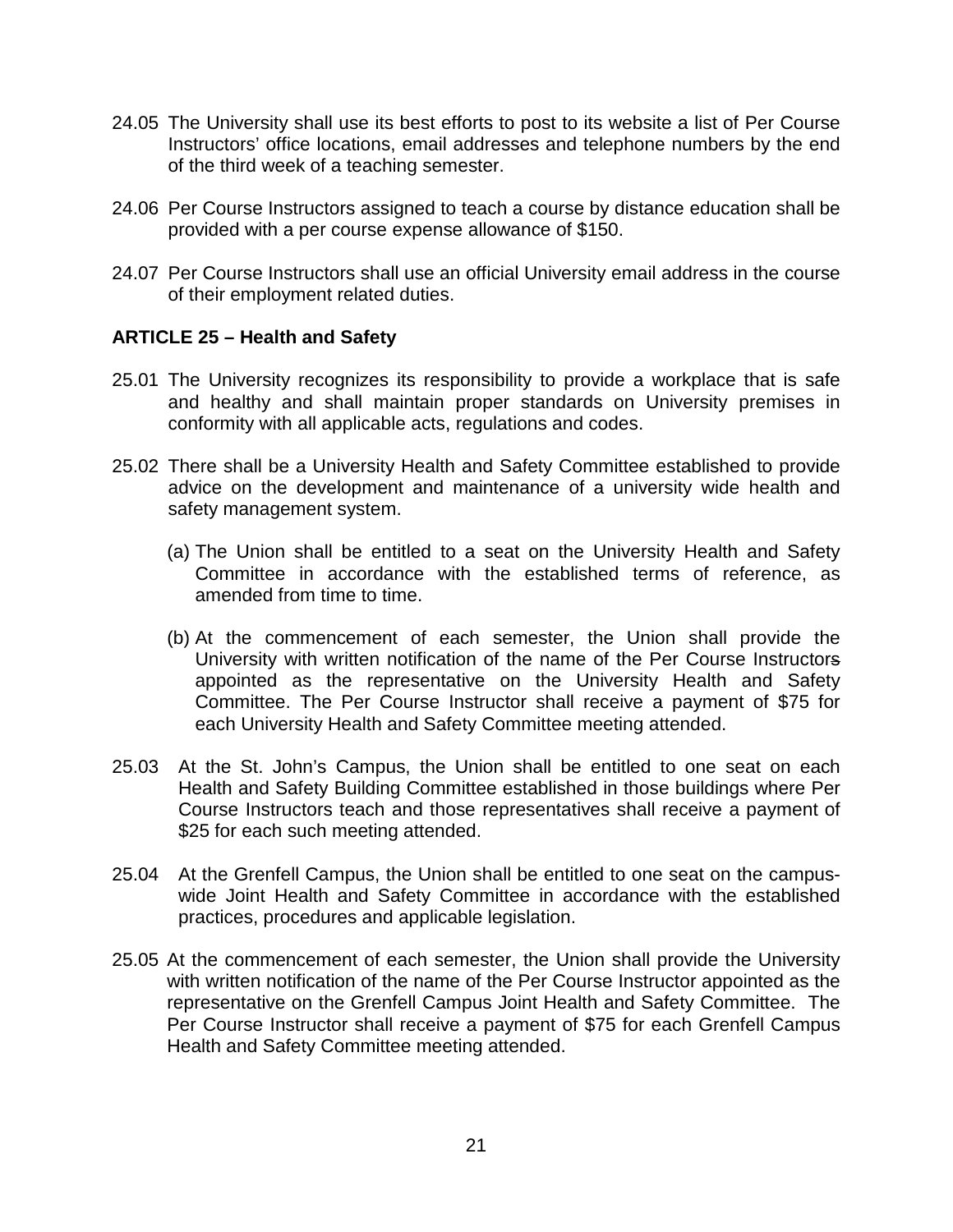- 25.06 The University shall advise Per Course Instructors and the Union of hazards known to the University and associated with the Per Course Instructor's work and workplace. Similarly, Per Course Instructors have a duty to make reasonable efforts to be informed of hazards associated with their work and workplace and to report any such hazards of which they become aware to the Administrative Head. Per Course Instructors shall take reasonable care to protect their own health and safety and that of workers and other persons at or near the workplace.
- 25.07 A Per Course Instructor may refuse to perform work that he or she has reasonable grounds to believe is dangerous to his or her health or safety, or the health and safety of another person at the workplace until remedial action has been taken by the University to the instructor's satisfaction; the Building Health and Safety Committee, or at Grenfell campus, the Joint Health and Safety Committee, has investigated the matter and advised the instructor to return to work; or a government-appointed occupational health and safety officer has investigated the matter and advised the instructor to return to work.
- 25.08 The University shall not take disciplinary action against a Per Course Instructor and a Per Course Instructor shall not suffer any loss of wages or benefits because he or she has reasonably refused to perform work under Clause 25.07.

#### **ARTICLE 26 – Designated University Holidays**

- 26.01 Per Course Instructors shall not be required to work on any of the following University holidays:
	- (a) Labour Day
	- (b) Thanksgiving Day
	- (c) Remembrance Day
	- (d) Christmas Eve
	- (e) Christmas Day
	- (f) Boxing Day
	- (g) New Year's Eve
	- (h) New Year's Day
	- (i) Second January Holiday
	- (j) Good Friday
	- (k) Memorial Day
- 26.02 Should any of these holidays fall on a Saturday or Sunday, the University shall declare a contiguous workday as the holiday.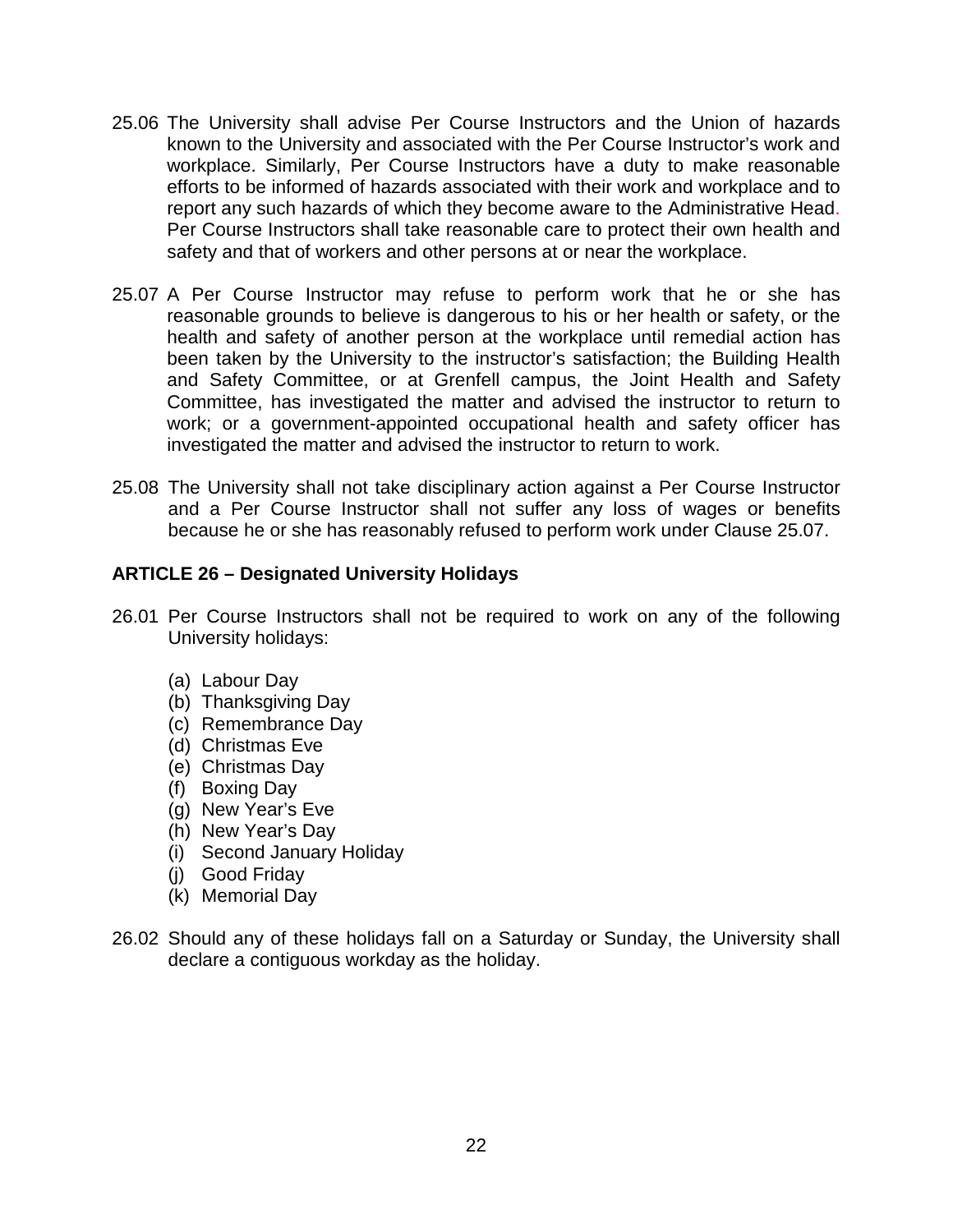### **ARTICLE 27 – Leaves**

#### **Sick Leave and Family Responsibility Leave**

27.01 A Per Course Instructor may be absent without loss of pay or benefits for up to three (3) teaching hours per course per semester, because of illness or family responsibilities of the instructor. In such cases, the Per Course Instructor shall make every reasonable effort to arrange an exchange or substitution for his or her scheduled teaching duties acceptable to the Administrative Head. Where this is not possible, the Administrative Head shall make such arrangements. The Per Course Instructor will notify the Administrative Head in advance with as much notice as possible of any absence.

#### **Bereavement Leave**

27.02 A Per Course Instructor is entitled to bereavement leave of three (3) consecutive days without loss of pay or benefits in the event of the death of the instructor's spouse, child (including stepchild or ward of the employee), grandchild, mother, father, brother or sister, grandparent or a mother-in-law, father-in-law, brother-inlaw, sister-in-law, daughter-in-law or son-in-law or a relative permanently residing in the same household. In such cases the Per Course Instructor shall make every reasonable effort to arrange an exchange or substitution for his or her scheduled teaching duties acceptable to the Administrative Head. Where this is not possible, the Administrative Head shall make such arrangements. The Per Course Instructor will notify the Administrative Head in advance with as much notice as possible of any absence.

In exceptional circumstances, additional bereavement leave without pay may be granted at the discretion of the Administrative Head.

#### **Compassionate Care Leave**

- 27.03 A Per Course Instructor is entitled to a leave of absence without pay of up to eight (8) weeks or to the end of his or her appointment, whichever occurs first, to provide care or support to a family member of the instructor where a legally qualified medical practitioner issues a certificate stating that the family member has a serious medical condition with a significant risk of death within twenty-six (26) weeks. The Per Course Instructor shall accrue seniority during any such period of leave.
- 27.04 The Per Course Instructor shall provide the University with at least two (2) weeks written notice of the date the leave is to begin, unless there is a valid reason why that notice cannot be given. The instructor shall include in that written notice the length of the leave that the instructor intends to take and shall give at least two (2) weeks written notice to the University of any change in the length of the leave to be taken.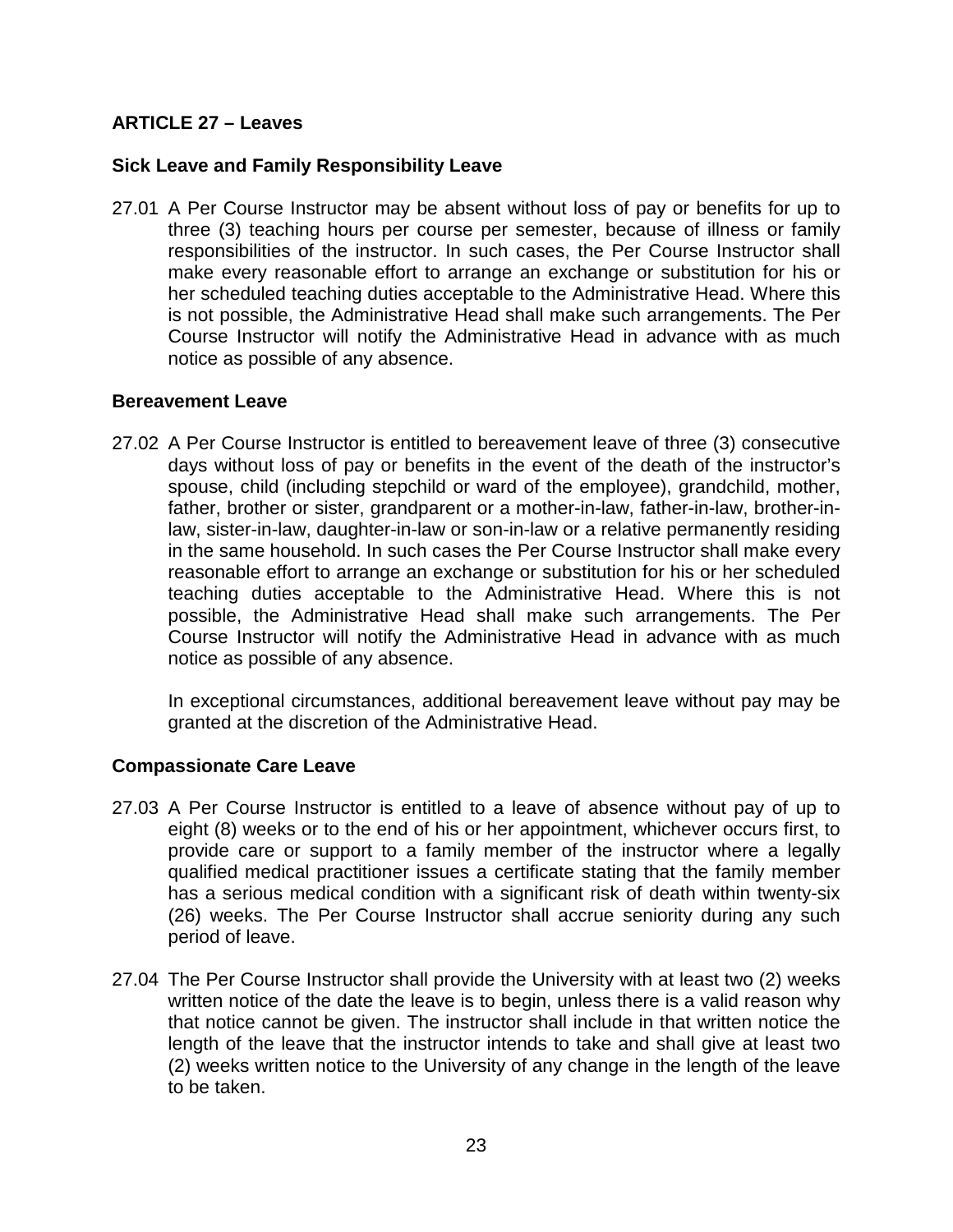27.05 For the purposes of compassionate care leave, the term "family member" in relation to the instructor, means: (i) a spouse or cohabiting partner of the instructor, (ii) a child of the instructor or of the instructor's spouse or cohabiting partner, (iii) a parent of the instructor or a spouse or common law partner of the parent; and any other persons defined as a "family member" for the purposes of compassionate care leave in the Labour Standards Regulations under the *Labour Standards Act*, RSNL 1990, cL-2, as amended from time to time.

#### **Pregnancy, Adoption and Parental Leave**

- 27.06 A Per Course Instructor is entitled to Pregnancy, Parental and, Adoption Leave without pay in accordance with the *Labour Standards Act*, R.S.N.L. 1990, c L-2, as amended from time to time. Such leaves will be granted without regard to the statutory 20-week service requirement. Per Course Instructors are entitled to a leave until the end of the appointment and shall accrue seniority during any such period of leave.
- 27.07 Where, prior to giving notice of intention to commence pregnancy, parental or adoption leave, a Per Course Instructor has accepted an offer of a per course appointment for the following semester, the Per Course Instructor shall be provided leave without pay for duration of the following semester and shall accrue seniority during any such period of leave.

#### **Reservists Leave**

27.08 A Per Course Instructor is entitled to Reservists Leave without pay in accordance with the Labour Standards Act, R.S.N.L. 1990, cl-2, as amended from time to time. Such leaves will be granted without regard to the statutory 6-month service requirement. Per Course Instructors are entitled to a leave until the end of the appointment and shall accrue seniority during any such period of leave.

#### **Court Leave**

27.09 In cases where a Per Course Instructor is summoned for jury service or serves as a juror; or is subpoenaed as a witness in court or in other legal or quasi-legal judicial proceedings, the instructor shall, upon written request to the Administrative Head, supported by a copy of the summons or subpoena, be granted leave without loss of pay or benefits for the time his or her presence is required.

#### **Union Leave**

27.10 The University agrees to provide the Union by September 15 of each year an amount equivalent to the Per Course Instructor base salary payment for three (3) course sections for the purpose of administering the Collective Agreement.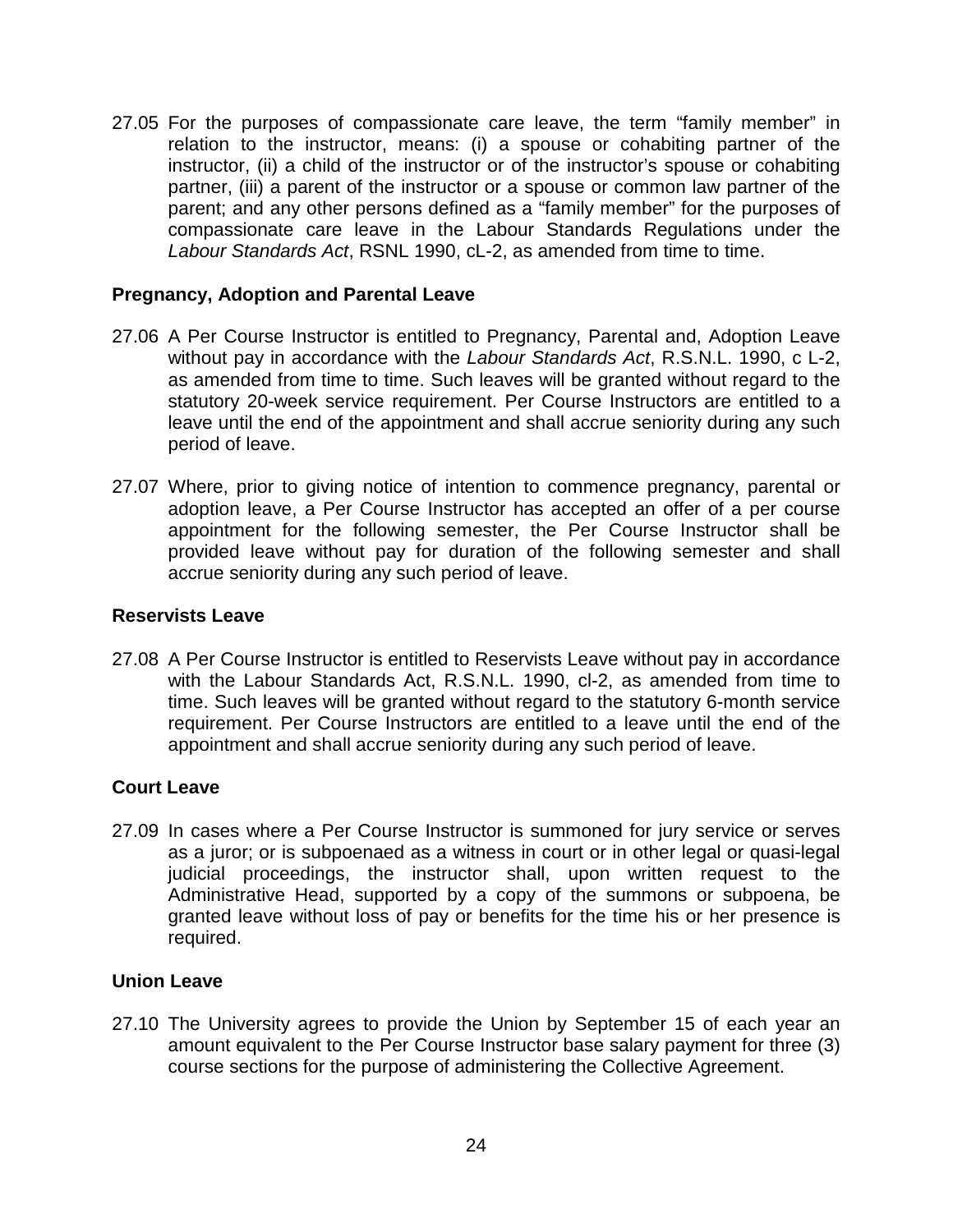- 27.11 The President of the Union (or designate) may, without loss of seniority, decline an offer by the University to teach a course section. No more than one section per semester, to a maximum of two (2) sections per year, may be declined under this clause.
- 27.12 The University and the Union shall make every reasonable effort to schedule negotiating sessions at times that do not interfere with the Per Course Instructor's employment duties. When this is not possible, members of the Union's Negotiating Committee shall be permitted the required time off to attend actual negotiating sessions with the University without loss of pay or benefits. In such cases the Per Course Instructor shall make every reasonable effort to arrange an exchange or substitution for her or his scheduled teaching duties acceptable to the Administrative Head. When this is not possible, the Administrative Head shall make such arrangements.

#### **ARTICLE 28 – Salaries**

28.01 Per Course Instructor salaries shall be as follows, based on a three (3) credit hour course (4% vacation pay included):

| <b>Effective Date</b> | <b>Per Course Instructor</b><br><b>Base Salary</b> | <b>Following completion of</b><br>nine courses or<br>equivalent in an<br><b>Academic Unit</b> | Following completion of<br>eighteen courses or<br>equivalent in an<br><b>Academic Unit</b> |
|-----------------------|----------------------------------------------------|-----------------------------------------------------------------------------------------------|--------------------------------------------------------------------------------------------|
| September 1, 2012     | \$4755                                             |                                                                                               |                                                                                            |
| September 1, 2013     | \$4755                                             |                                                                                               |                                                                                            |
| September 1, 2014     | \$4850                                             | \$5025                                                                                        | \$5200                                                                                     |
| September 1, 2015     | \$5000                                             | \$5175                                                                                        | \$5350                                                                                     |

- 28.02 Effective September 1, 2014, Per Course Instructors teaching a course via distance education payment shall be paid in accordance with clause 28.01.
- 28.03 Course Cancellation Payment: If a course is cancelled or an appointment is revoked after a Per Course Instructor has received his or her letter of appointment, the following fee shall be paid to the Per Course Instructor:
	- (a) \$300 to an Instructor who has previously taught the course; or
	- (b) \$500 to an Instructor who has not previously taught the course.

Cancellation payments shall be prorated for portions of courses.

28.04 Normally, Per Course Instructors shall be paid no later than the first regular pay day following the start of each semester. Payments shall be made in bi-weekly installments during the period of the appointment and shall be by direct deposit in the account of the Per Course Instructor at the Canadian banking institution of his or her choice. An electronic pay statement shall be made available and include all deductions made from the Per Course Instructor's pay.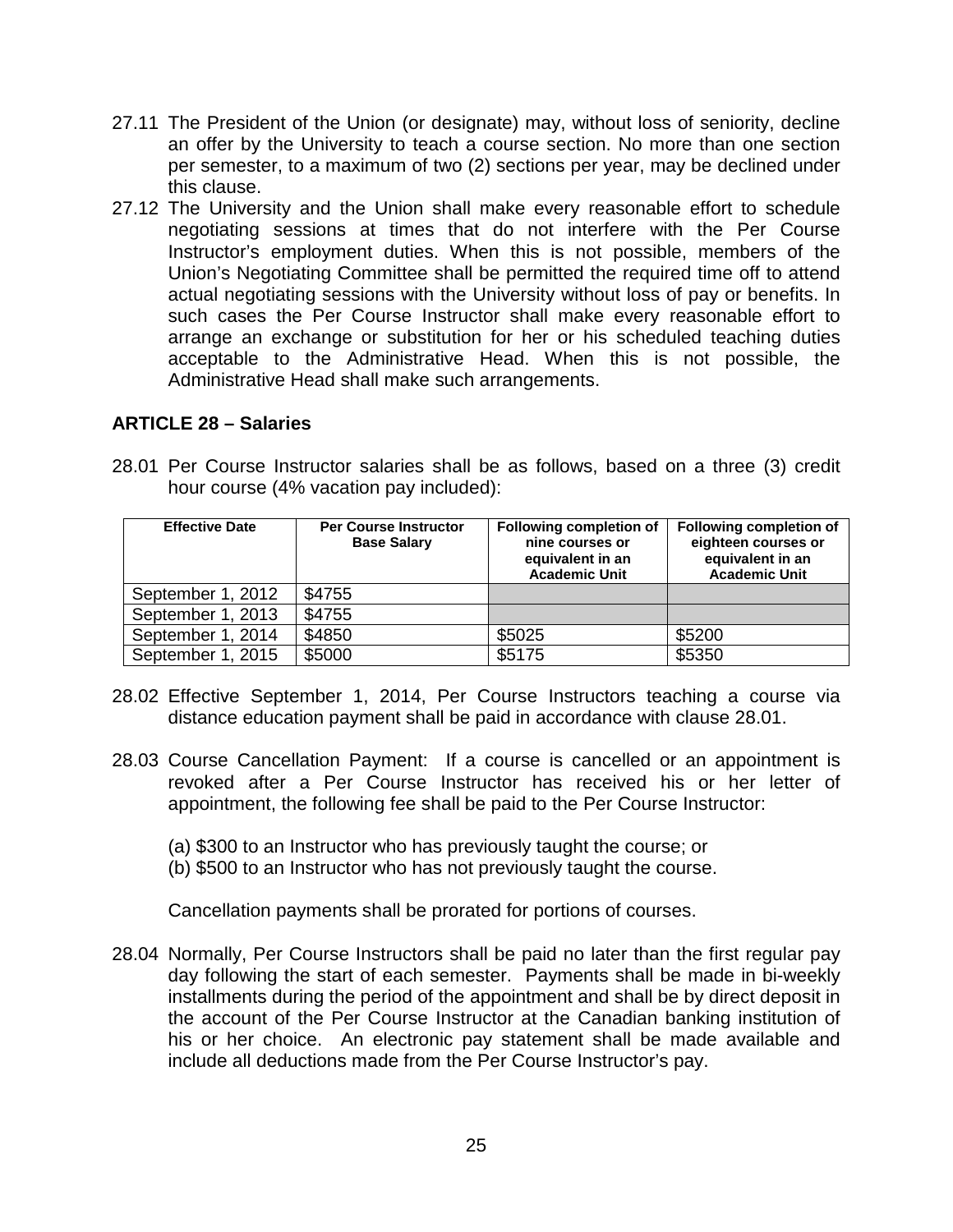28.05 No deductions, except those required by law, shall be made from a Per Course Instructor's pay without his or her written authorization. In the event an error is made by the University that results in an overpayment to a Per Course Instructor, the University will contact the individual in writing to discuss a reasonable repayment schedule, subject to CRA and University budgetary guidelines. The Per Course Instructor shall have the right to consult a LUMUN representative before a decision is made.

#### **ARTICLE 29 – Duration**

- 29.01 This Collective Agreement shall remain in effect from the date of ratification until such time as a new Collective Agreement is ratified or until there is a strike or lockout, whichever comes first. Either party may give notice in writing, not more than ninety (90) calendar days and not less than thirty (30) calendar days before August 31, 2016 or not more than ninety (90) calendar days and not less than thirty (30) calendar days before August 31 of each subsequent year, if notice was not given by either party in the previous year, of its desire to commence collective bargaining with a view to the renewal or revision of this Collective Agreement or the conclusion of a new Collective Agreement.
- 29.02 Within twenty-one (21) calendar days of receipt of the notice to bargain, or a further time that the Parties may agree upon, the Parties shall notify each other in writing of the names of their Negotiating Committee members and shall begin negotiations for a new Collective Agreement.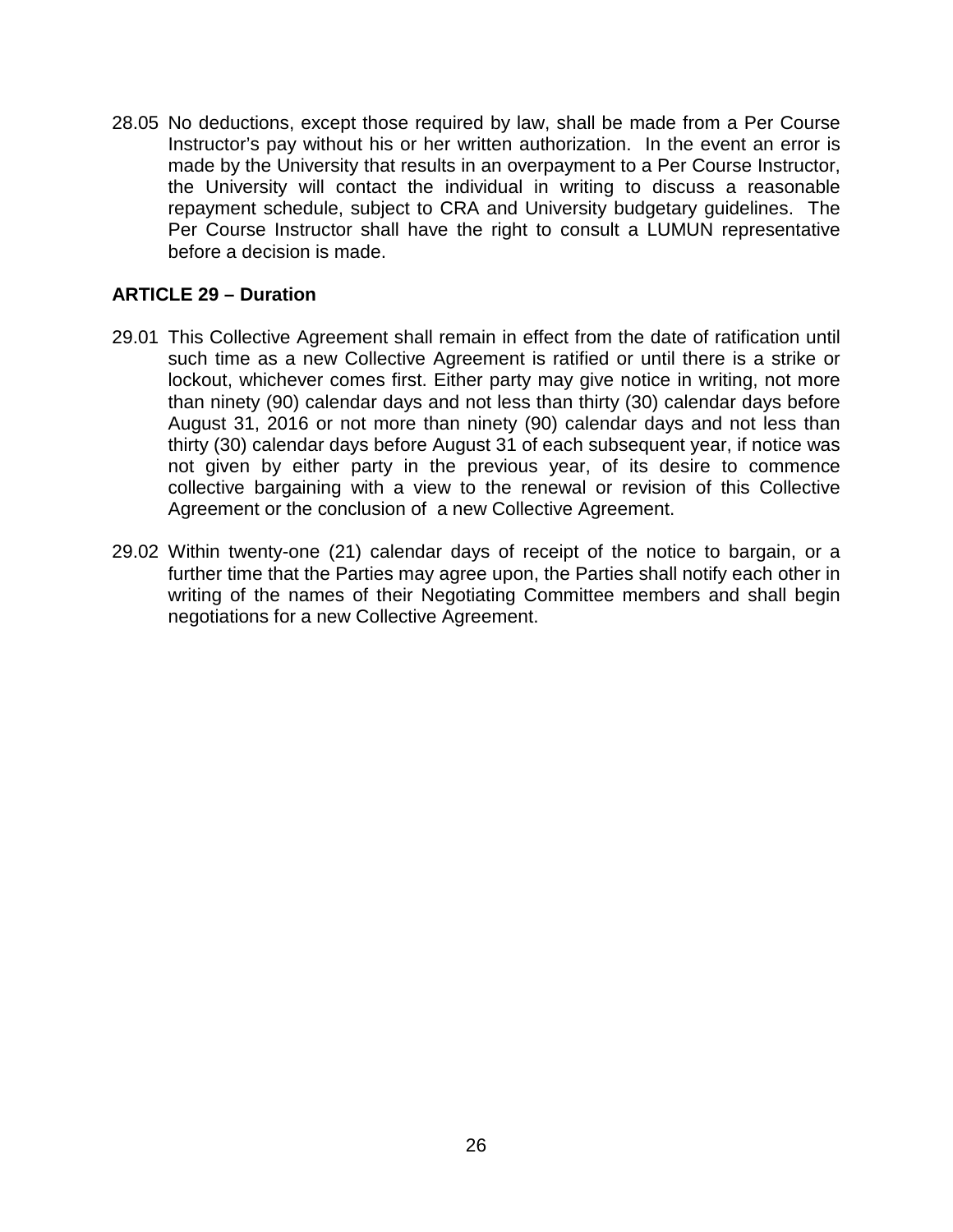### **APPENDIX A**

### **LABOUR RELATIONS BOARD ORDER**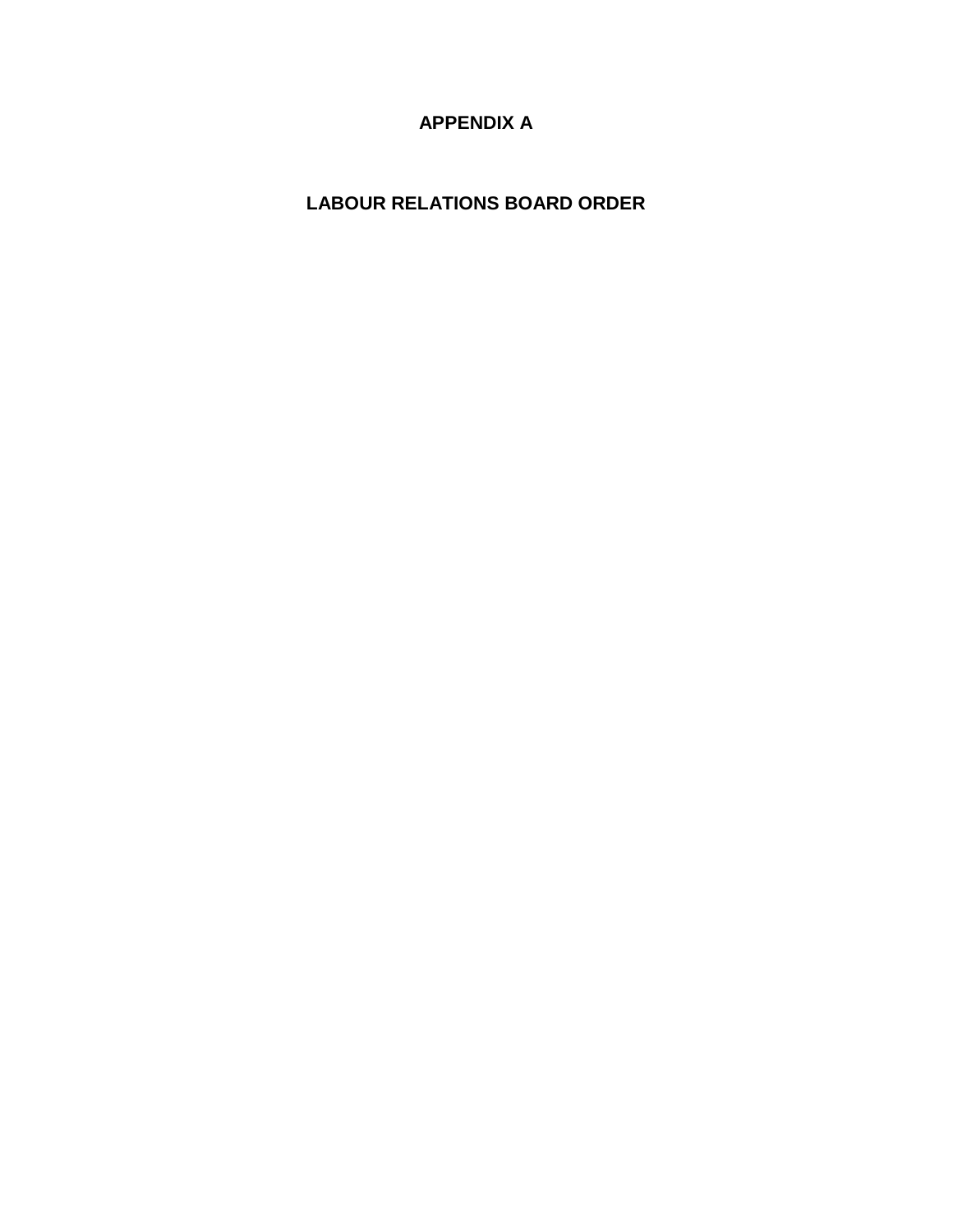

**Labour Relations Board** 

5066

**IN THE MATTER OF** 

Labour Relations Act

- and -

#### Lecturers' Union of Memorial University of Newfoundland

**Applicant** 

- and .

# Memorial University of Newfoundland

**Respondent** 

WHEREAS pursuant to the Labour Relations Act, an application for certification as bargaining agent for a unit of employees of Memorial University of Newfoundland has been received from the Applicant by the Labour Relations Board;

AND WHEREAS following investigation, consideration of the representations of the interested parties and a vote, the Board has determined the unit described hereunder to be appropriate for collective bargaining and has satisfied itself that a majority of employees of the employer comprising such unit have selected the applicant trade union to be their bargaining agent;

NOW THEREFORE it is hereby ordered by the Labour Relations Board that Lecturers' Union of Memorial University of Newfoundland be and it is hereby certified to be the bargaining agent for a unit of employees of Memorial University of Newfoundland employed as per course instructors to teach two courses or less per semester on a limited term basis on the campuses of the employer in the Province of Newfoundland or by distance education to the students of Memorial University of Newfoundland, save and except employment subject to the terms of a Collective Agreement between Memorial University of New foundland and the Memorial University

THE official seal of the Board was hereunto affixed and attested to by the Chief Executive Officer of the Board at the City of St. John's in the Province of Newfoundland and Labrador this 21<sup>st</sup> day of December, 2006

Sumellach Chief Executive Officer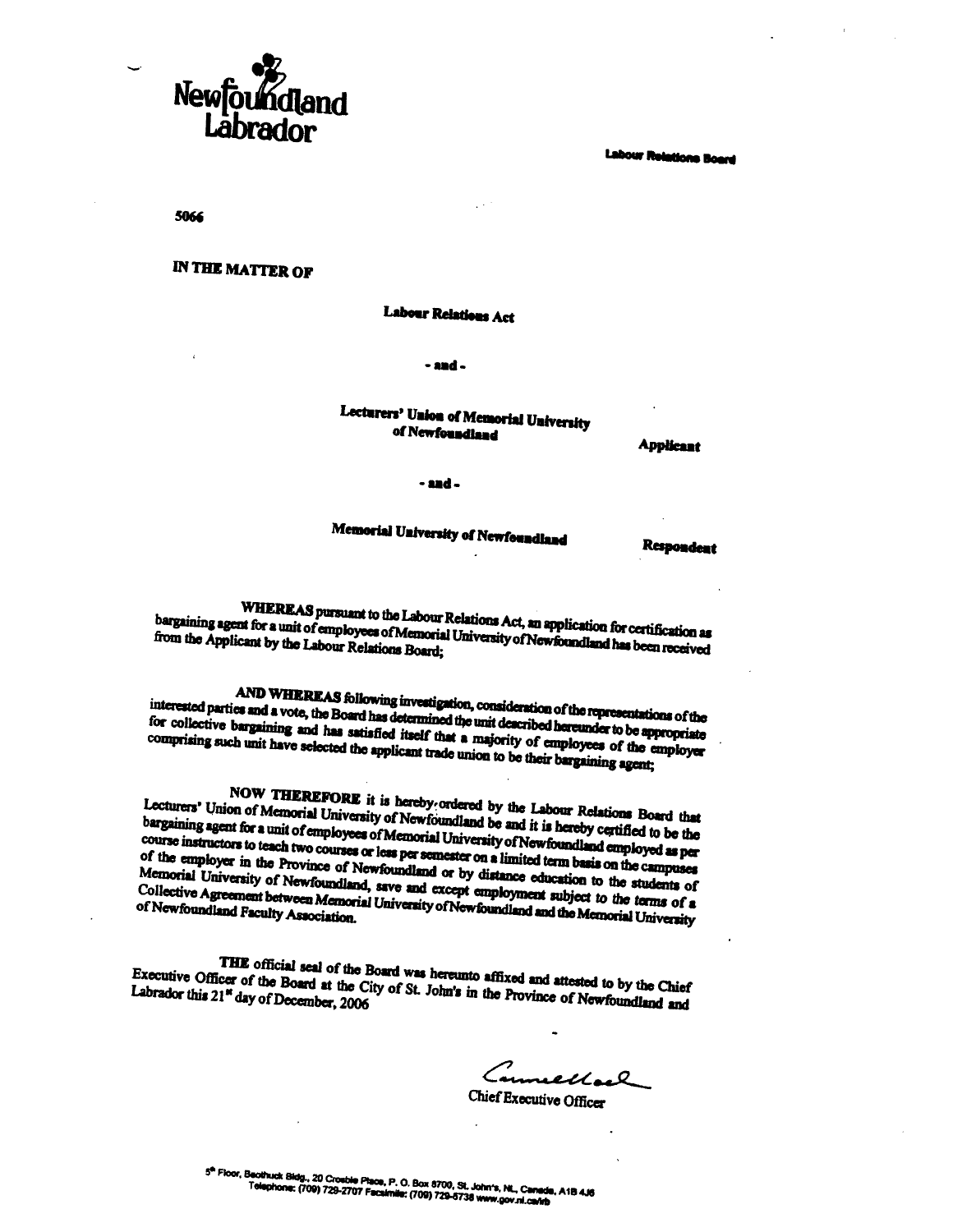### **APPENDIX B**

### **University–Wide Procedures for Sexual Harassment Complaints (2001)**

The University-Wide Procedures for Sexual Harassment Concerns and Complaints are located on the University's web site:

**<http://www.mun.ca/policy/site/procedure.php?id=348>**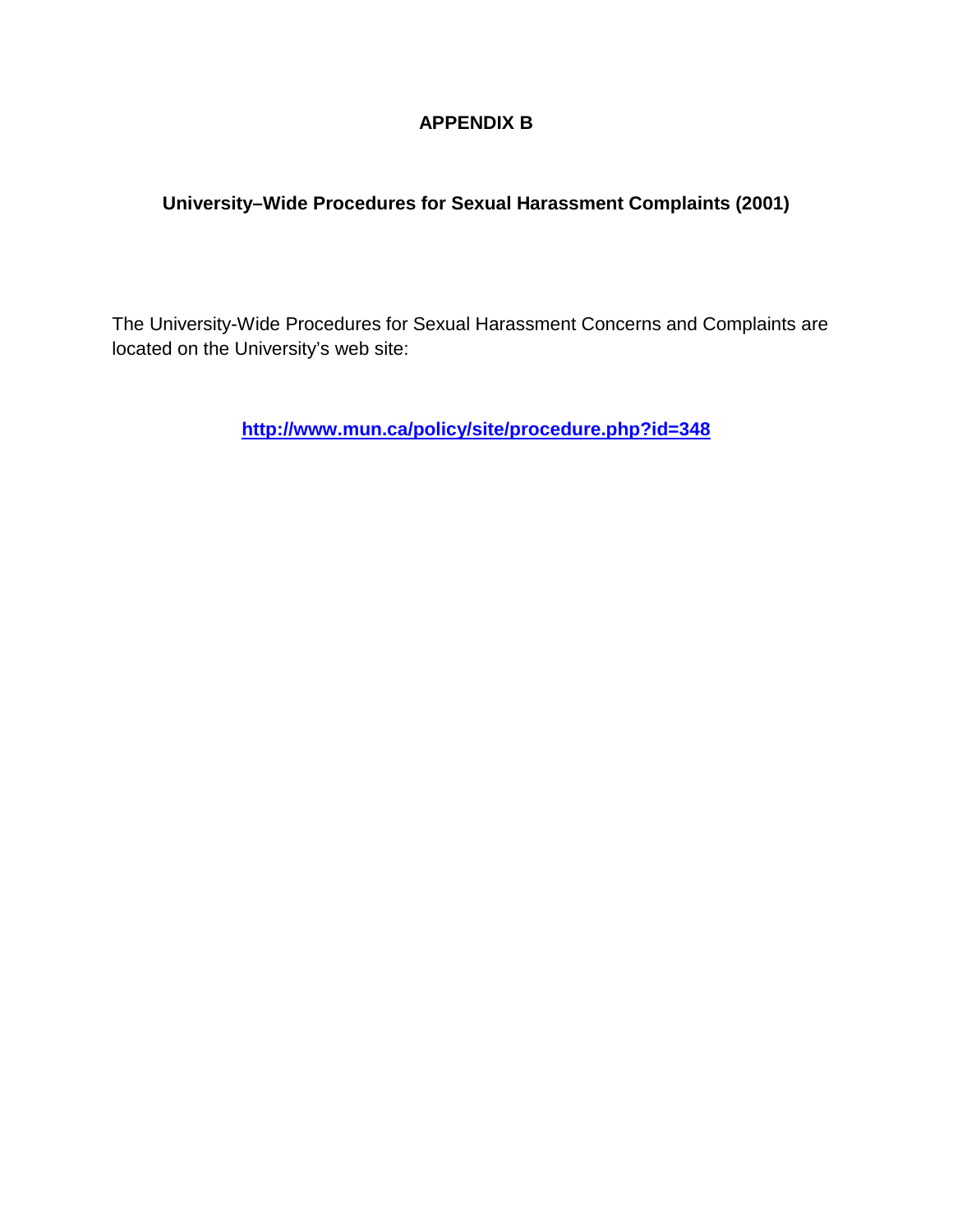### **APPENDIX C**

### **LETTER OF UNDERSTANDING: GENERAL LIABILITY POLICY**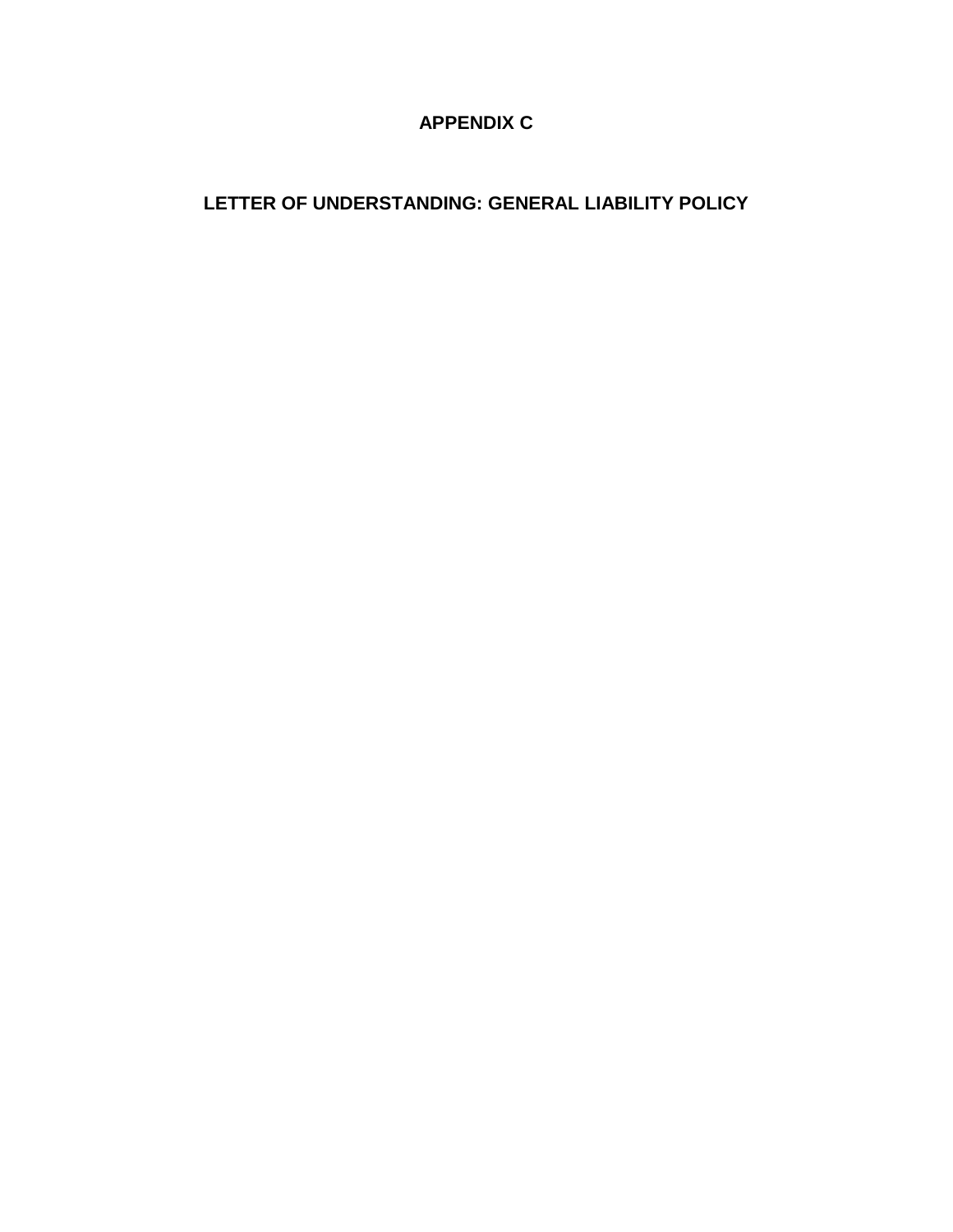December 7, 2008

Ms. Lesley Thompson President, LUMUN

Dear Ms. Thompson,

This is to confirm an agreement reached between the University and LUMUN during collective bargaining.

Per Course Instructors will be covered under the University's comprehensive general liability policy. The University will provide the Union with a copy of such policy on request.

Sincerely,

Munga Lorper

Director of Faculty Relations & Chief Negotiator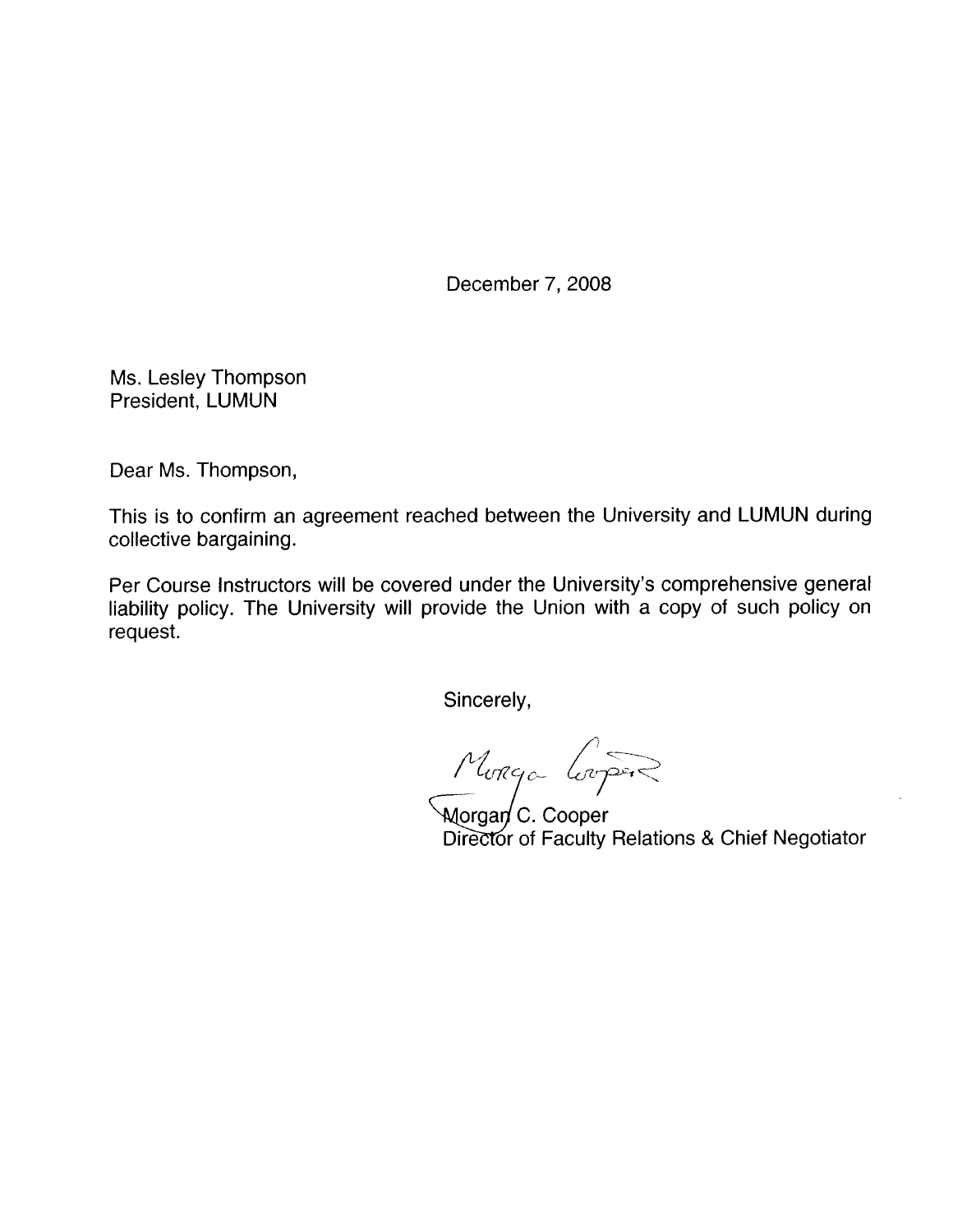### **APPENDIX D**

### **LETTER OF UNDERSTANDING: EMPLOYMENT EQUITY REPORT**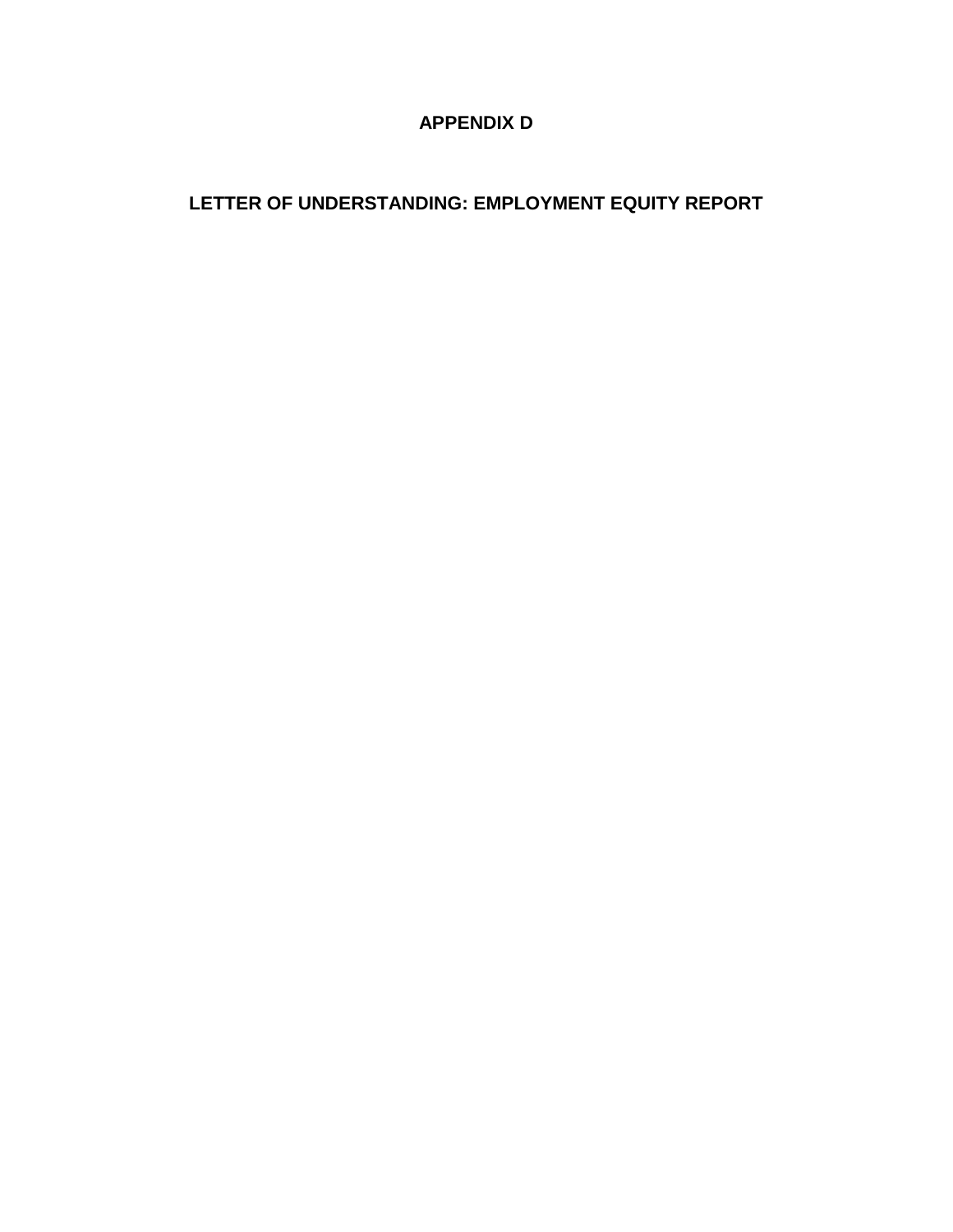February 27, 2013

Dr. Robert Lewis President. LUMUN

Dear Dr. Lewis,

This is to confirm an agreement reached between the University and LUMUN during collective bargaining.

Effective December 20, 2013, the University will provide employment equity reports to LUMUN no later than December 20 for Fall semester, April 30 for Winter semester, and August 31 for Spring, Intersession and Summer semesters. The reports shall include aggregate employment equity data on the percentage of Per Course Instructors who are women and the percentage of Per Course Instructors who have self-identified as visible minorities, aboriginal people and persons with disabilities.

Sincerely,

Amv Wyse Associate Director & Chief Negotiator **Office of Faculty Relations**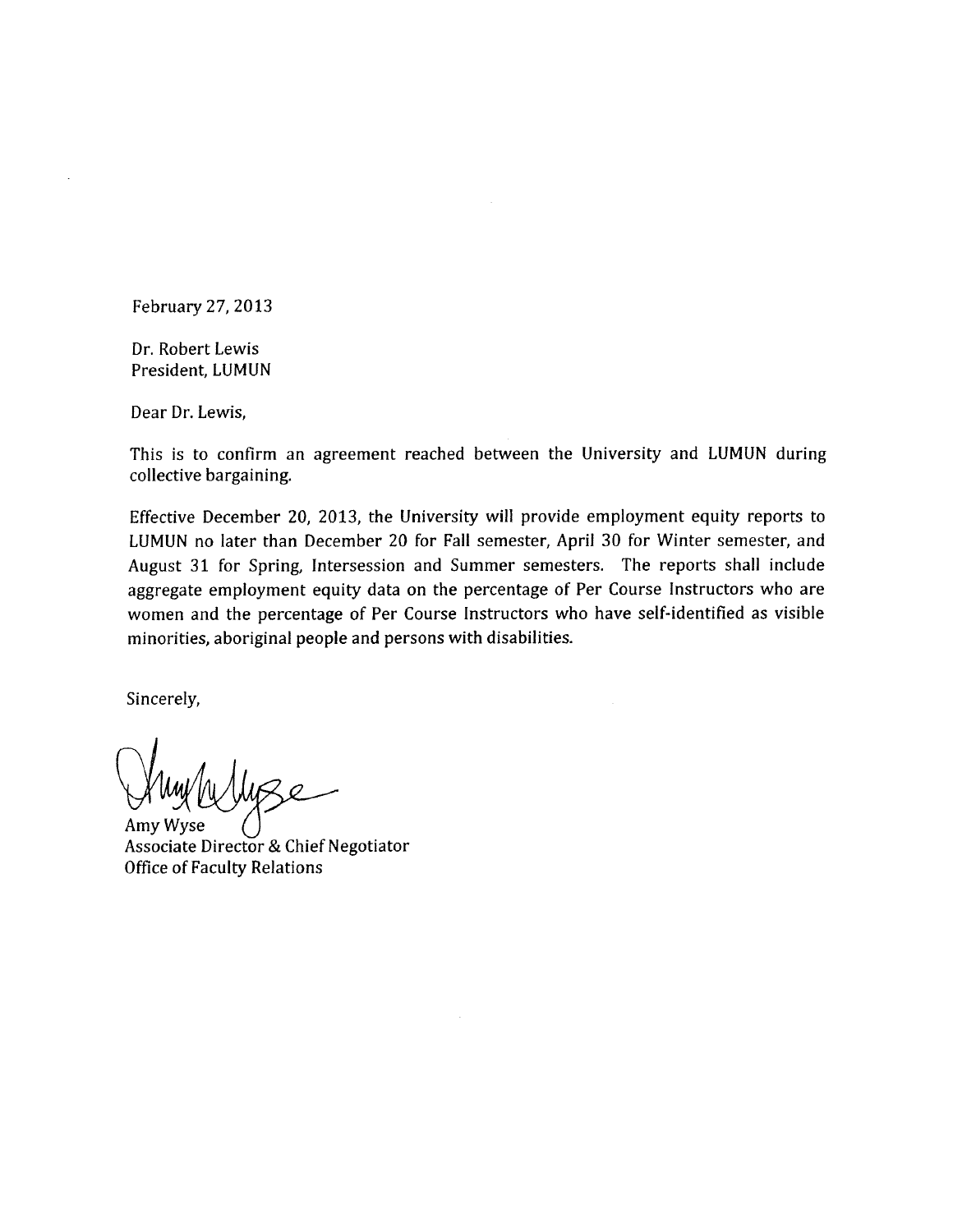### **APPENDIX E**

### **LETTER OF UNDERSTANDING: SALARY VARIANCE**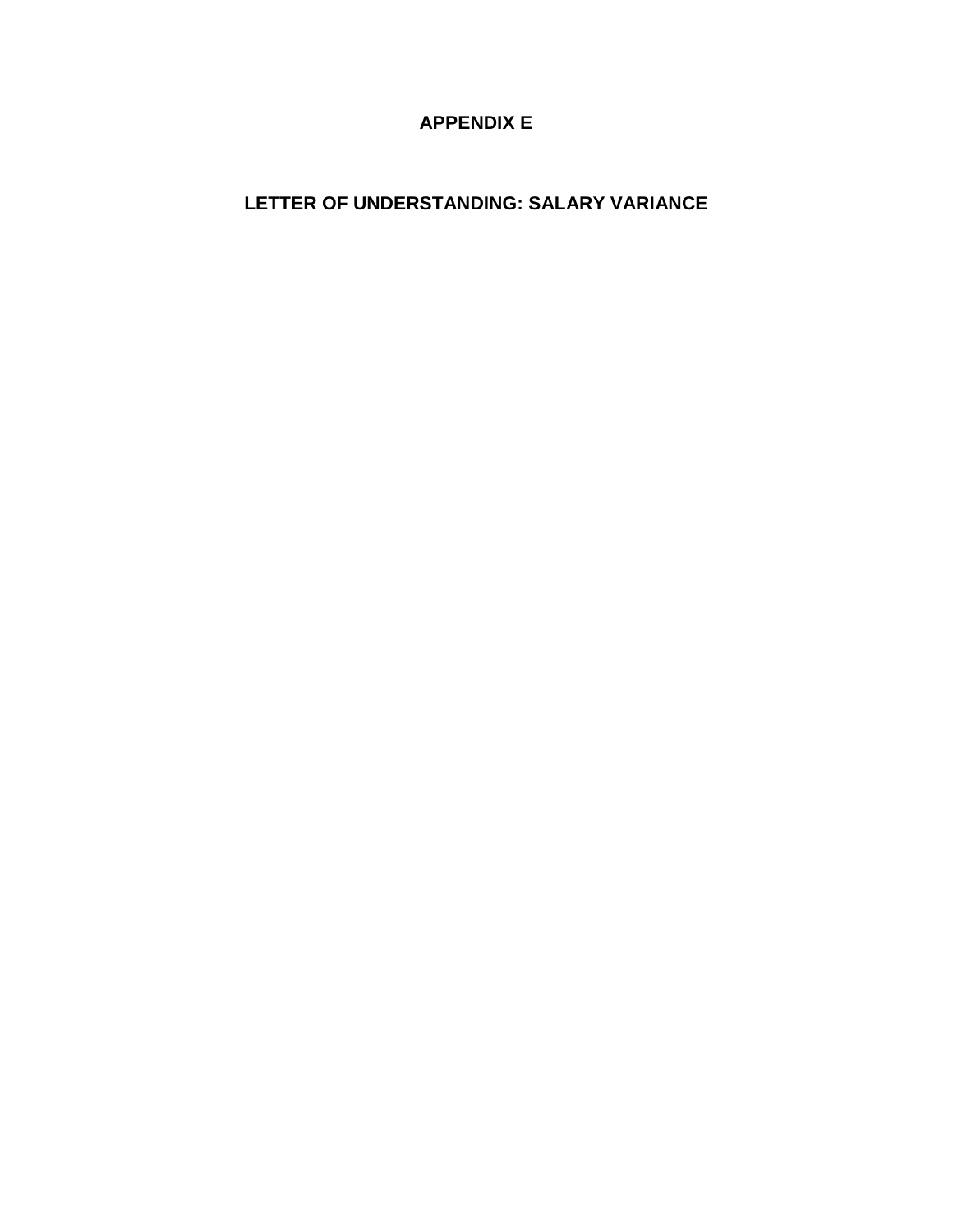December 7, 2008

Ms. Lesley Thompson President, LUMUN

Dear Ms. Thompson,

This is to confirm an agreement reached between the University and LUMUN during collective bargaining.

The University may, in special circumstances, pay Per Course Instructors more than the amounts specified in the collective agreement, but only with the prior written consent of LUMUN.

Sincerely,

Monga Cooper

Morgan C. Cooper Director of Faculty Relations & Chief Negotiator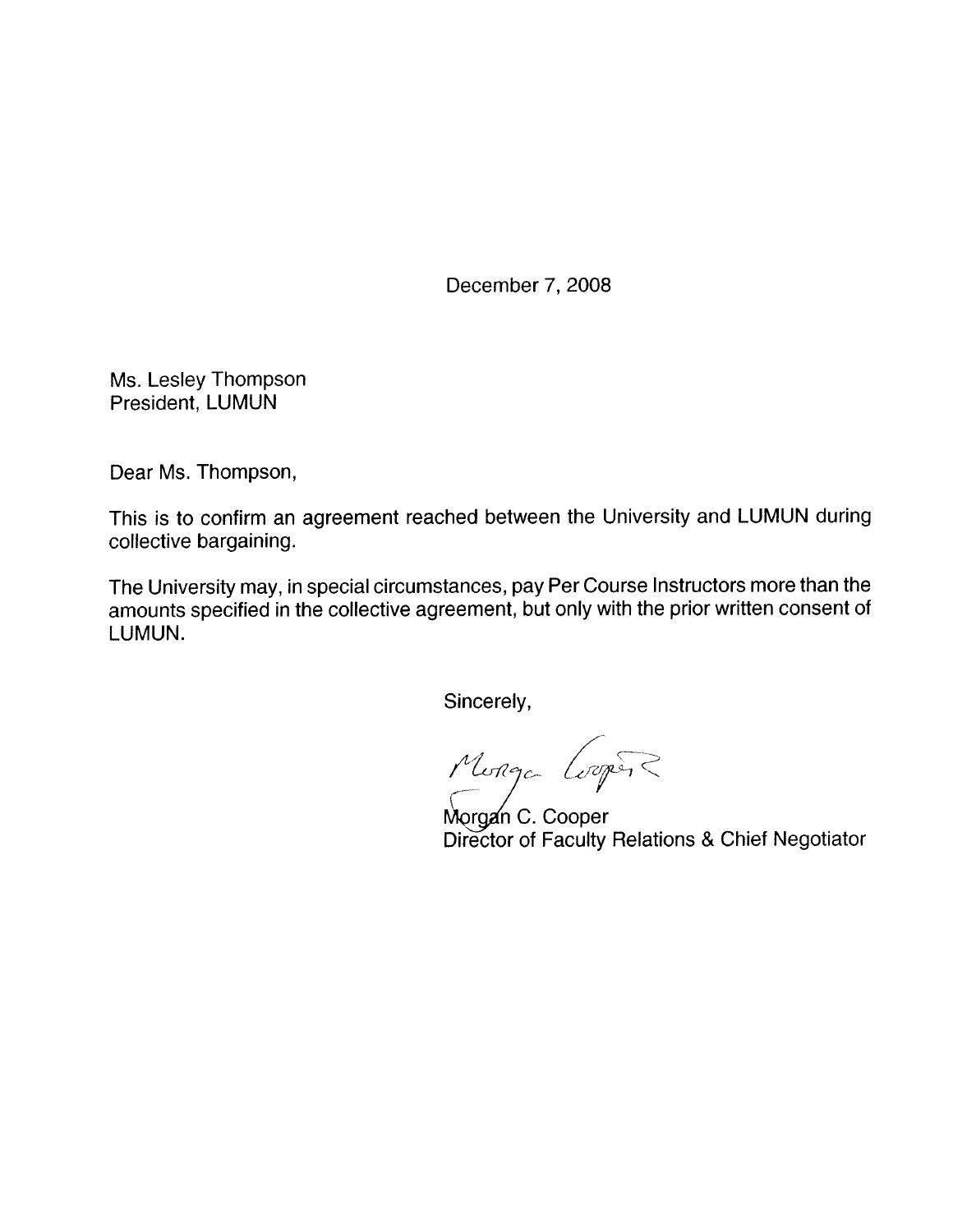### **APPENDIX F**

### **LETTER OF UNDERSTANDING: EMPLOYEE ASSISTANCE PROGRAM (EAP)**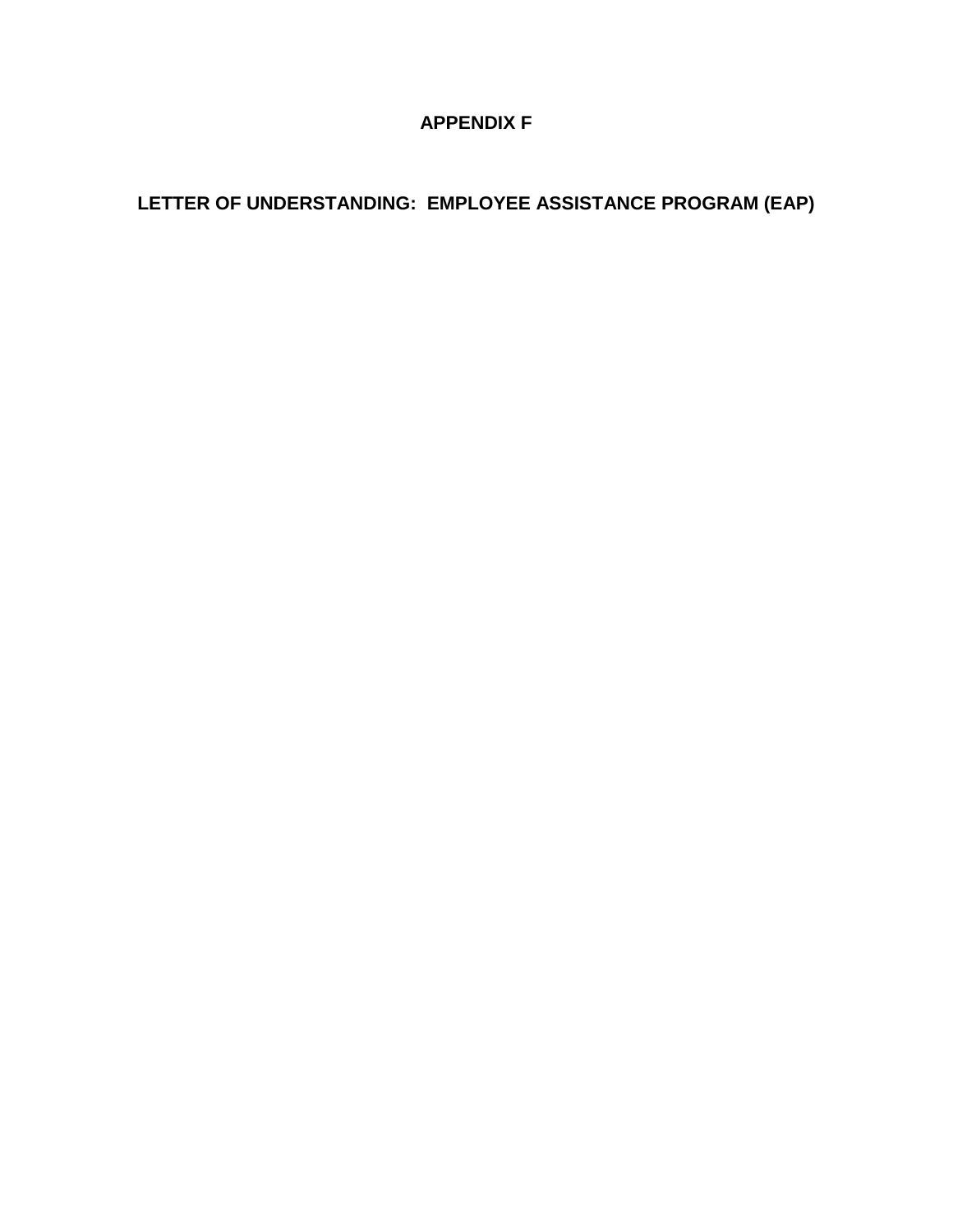December 11, 2013

Ms. Martha Wells President, LUMUN

Dear Ms. Wells:

This is to confirm an agreement reached between the University and LUMUN during collective bargaining.

Per Course Instructors shall be provided access to the University's Employee Assistance Program (EAP), subject to the access being initiated in the semester in which they hold a per course appointment. Such access shall be granted for the period of this Collective Agreement and on the same basis as other qualifying employees of Memorial University of Newfoundland. The terms of the University's EAP may change, be altered, or discontinued at any time. In the event that modifications are made to the University's EAP, they shall be communicated in advance to the Union.

Sincerely,

Amy Wyse Acting Director & Chief Negotiator **Office of Faculty Relations**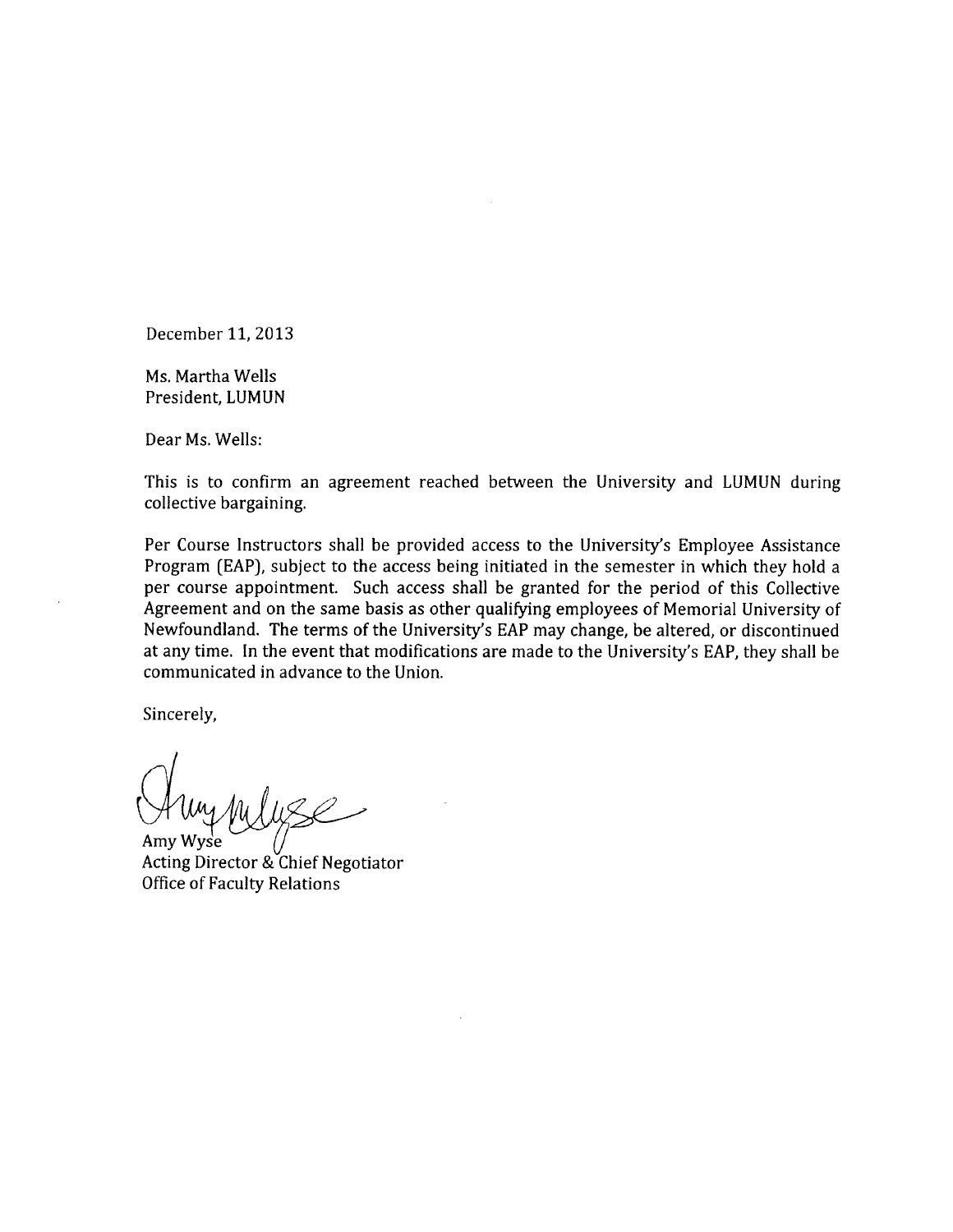### **APPENDIX G**

### **LETTER OF UNDERSTANDING: SCHEDULING and INVIGILATION of DISTANCE EXAMS**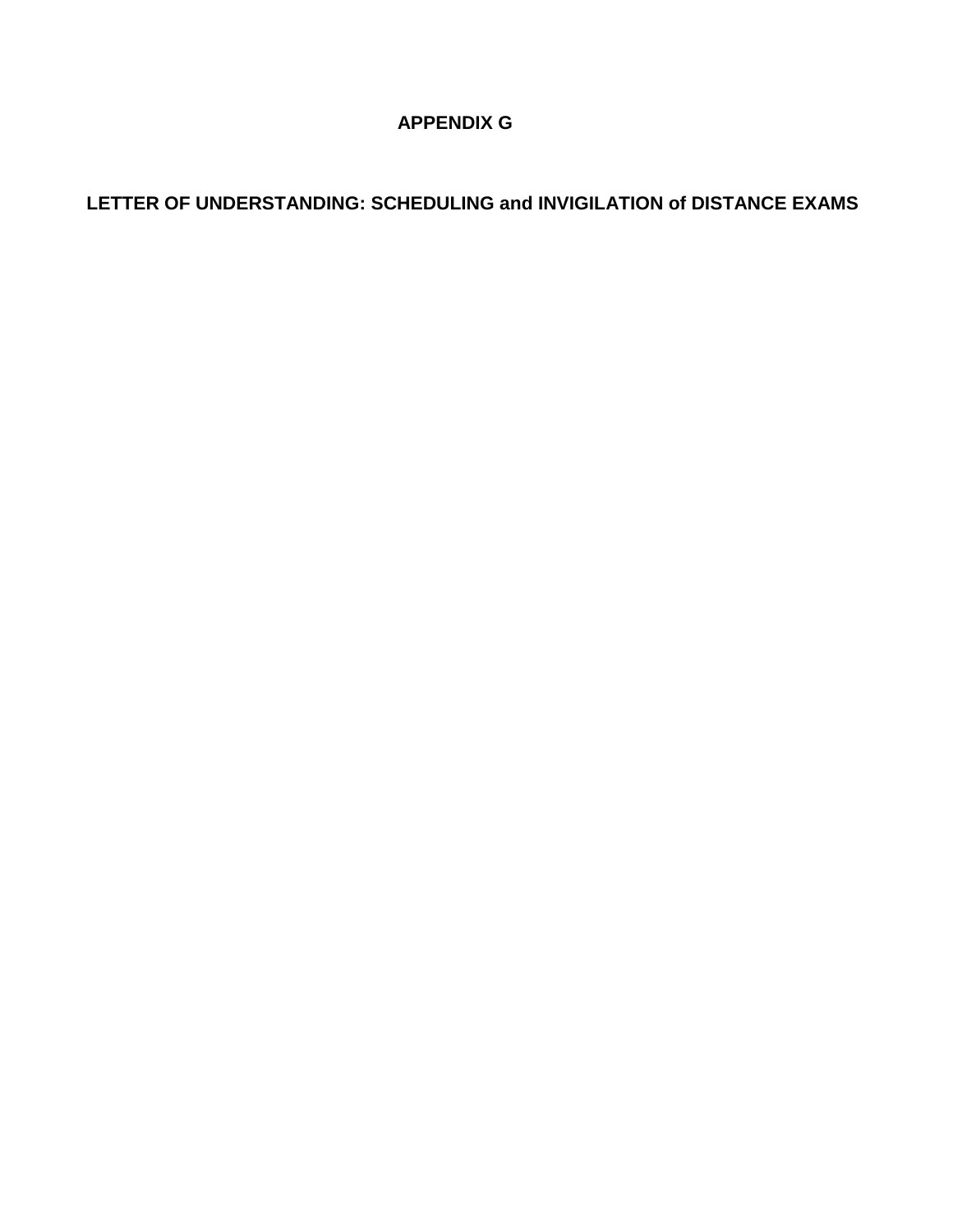January 31, 2013

Dr. Robert Lewis President, LUMUN

Dear Dr. Lewis,

This is to confirm an agreement reached between the University and LUMUN during collective bargaining regarding the scheduling and invigilation of term and final examinations for courses taught through distance education.

Per Course Instructors who are permanently based in the St. John's area are required to invigilate examinations being written by students at the St. John's campus for distance education courses that they are appointed to teach. The University shall provide reasonable advance notice to Per Course Instructors regarding the date, time and location of term examinations. Normally, term examinations shall be scheduled in a week determined by the Per Course Instructor, subject to the academic regulations in the University Calendar. The Office of the Registrar is responsible for scheduling final examinations during the period specified in the University Diary.

In extenuating circumstances, a Per Course Instructor may request that the University make alternate arrangements for the invigilation of distance education exams. Such requests shall not be unreasonably denied. In such circumstances, a Per Course Instructor shall provide as much notice as possible.

Sincerely,

Associate Director & Chief Negotiator **Office of Faculty Relations**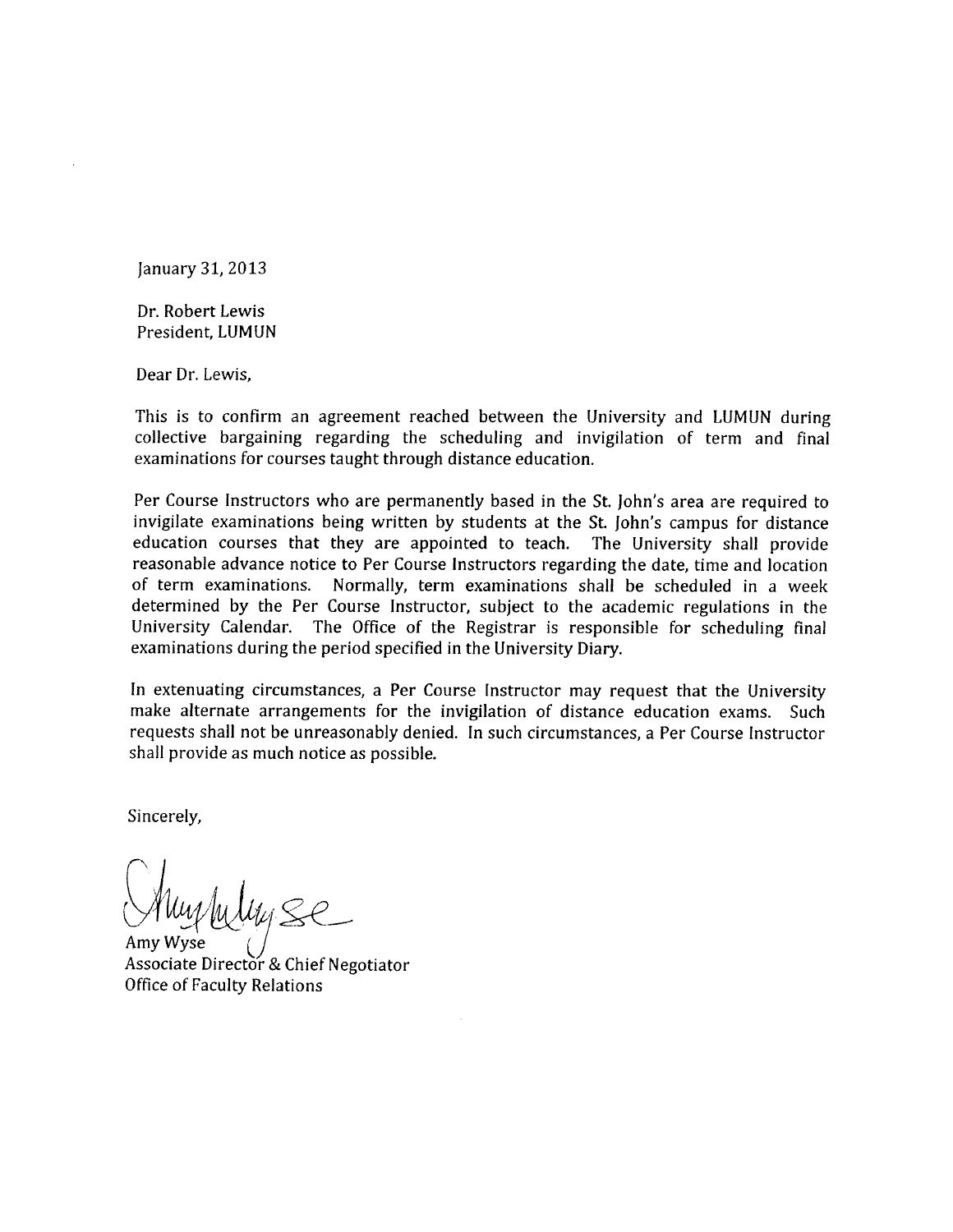### **APPENDIX H**

### **LETTER OF UNDERSTANDING: ACCESS TO LIBRARY COLLECTIONS**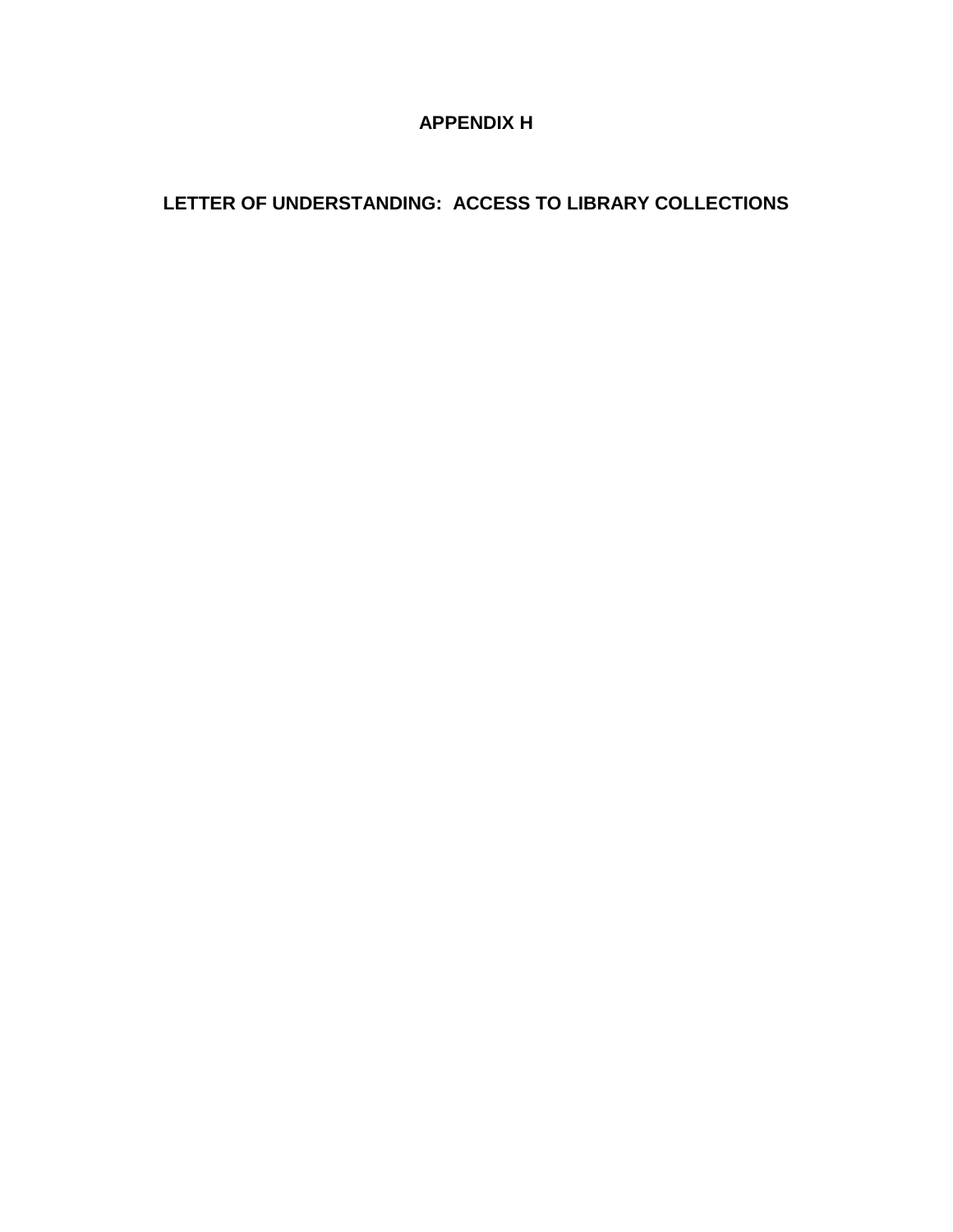February 27, 2013

Dr. Robert Lewis President, LUMUN

Dear Dr. Lewis,

This is to confirm an agreement reached between the University and LUMUN during collective bargaining.

The University shall provide Per Course Instructors with access to library collections, including e-journals (where permitted by the University's license), for a period of twelve months from the date of their most recent Per Course Instructor appointment.

Sincerely,

Amy Wyse

Associate Director & Chief Negotiator **Office of Faculty Relations**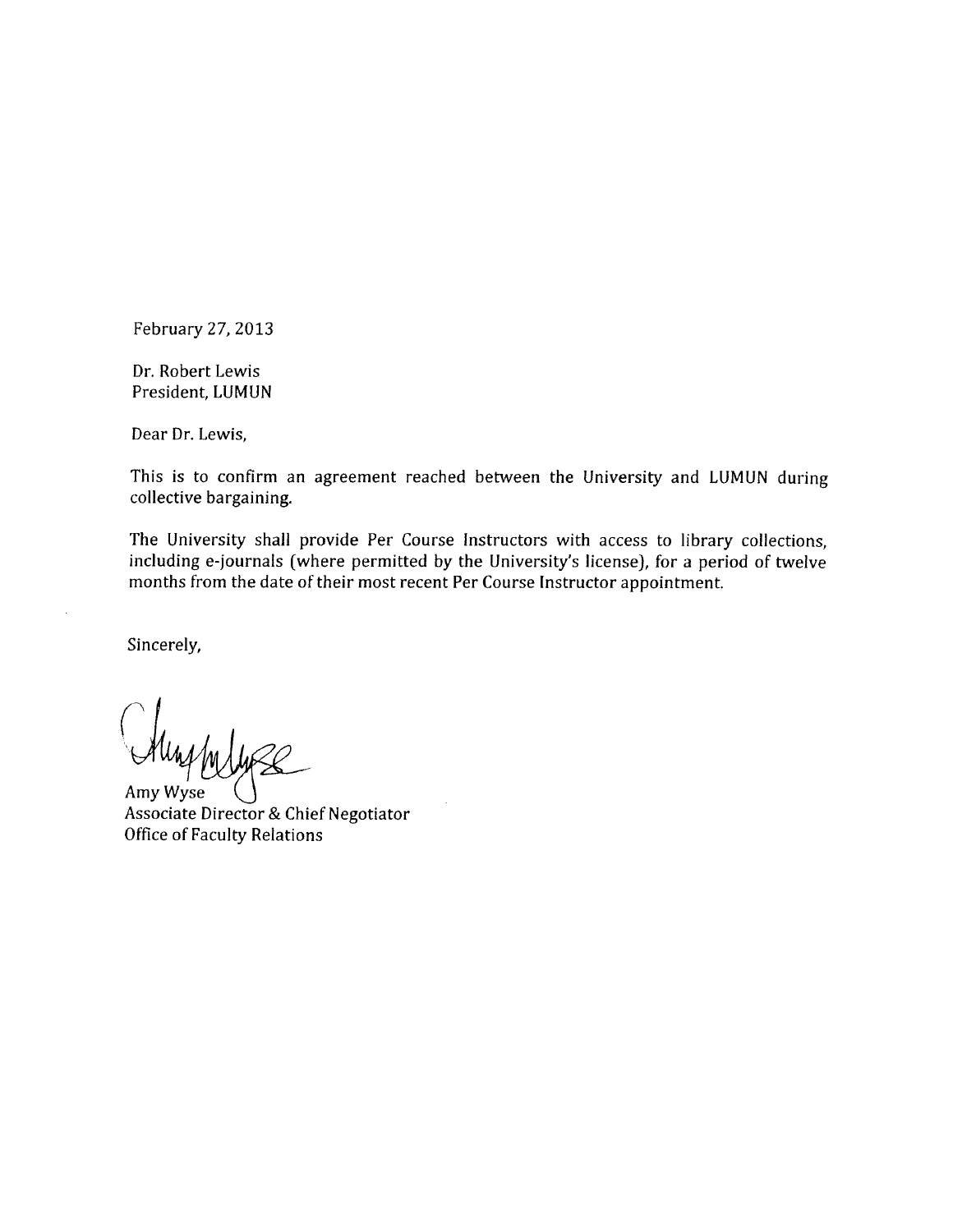### **APPENDIX I**

### **LETTER OF UNDERSTANDING: JOINT COMMITTEE on BENEFITS and COMPENSATION**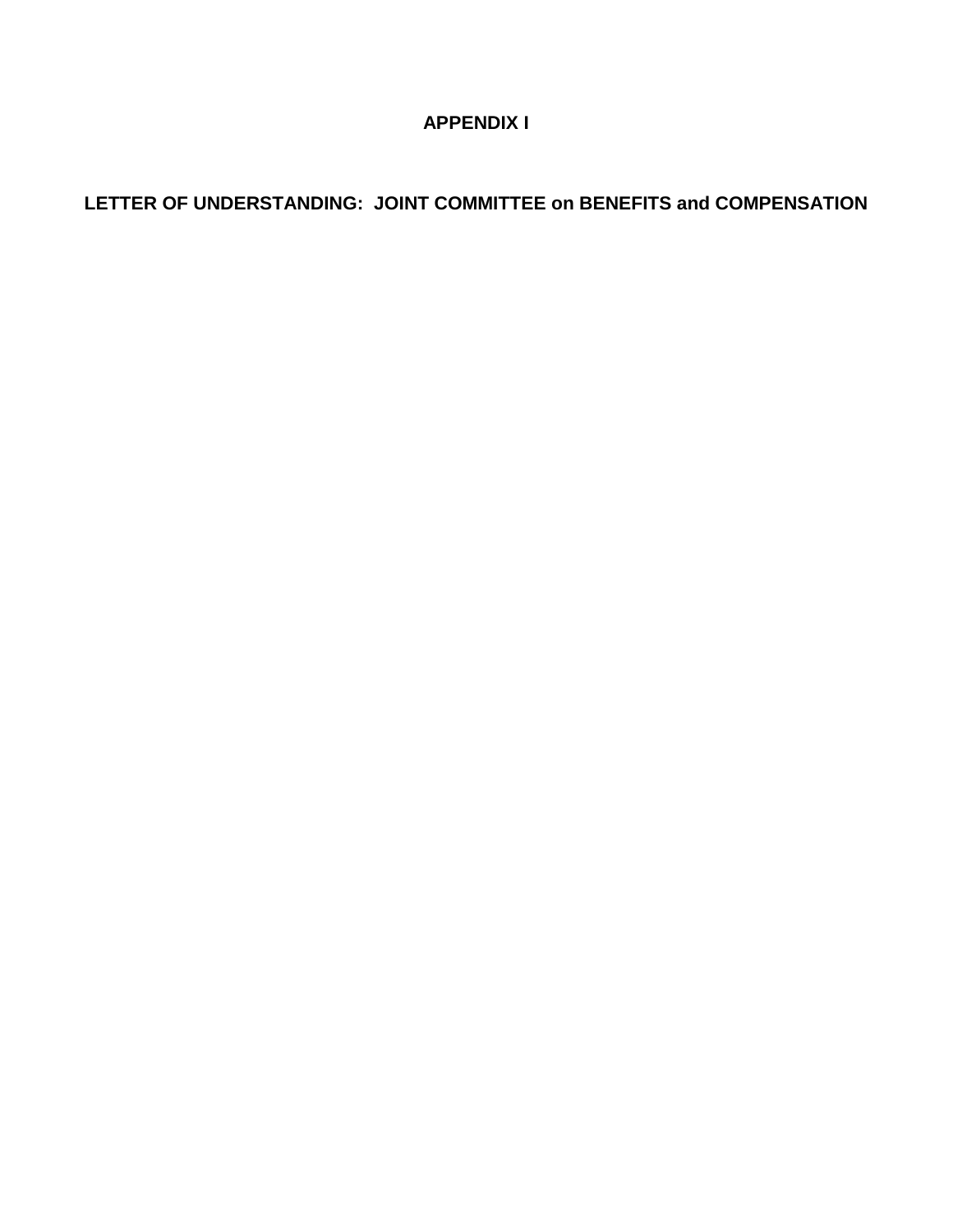January 24, 2014

Ms. Martha Wells President, LUMUN

Dear Ms. Wells,

This is to confirm an agreement reached between the University and LUMUN during collective bargaining.

The parties agree that within 90 days of ratification of this Collective Agreement by both parties, a joint committee composed of equal numbers of representatives of MUN and LUMUN will meet to begin a process of documenting the historical practices and internal comparators at the University regarding compensation and benefits for Per Course Instructors.

The Committee will also review and document benefits and compensation practices for part time university instructors at other Canadian universities.

Sincerely yours,

Amy Wyse Associate Director & Chief Negotiator **Office of Faculty Relations**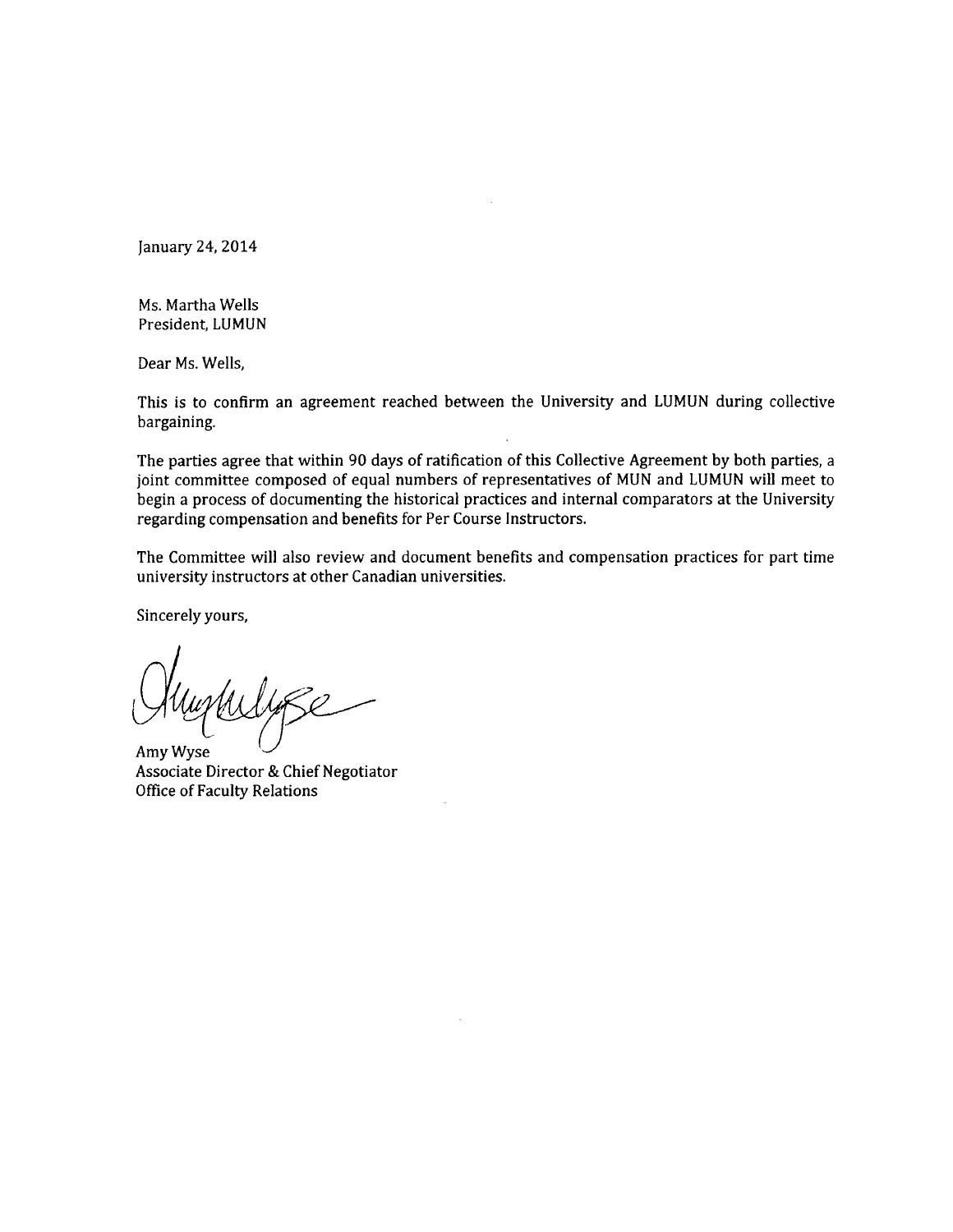### **APPENDIX J**

### **LETTER OF UNDERSTANDING: ONE-TIME PAYMENT**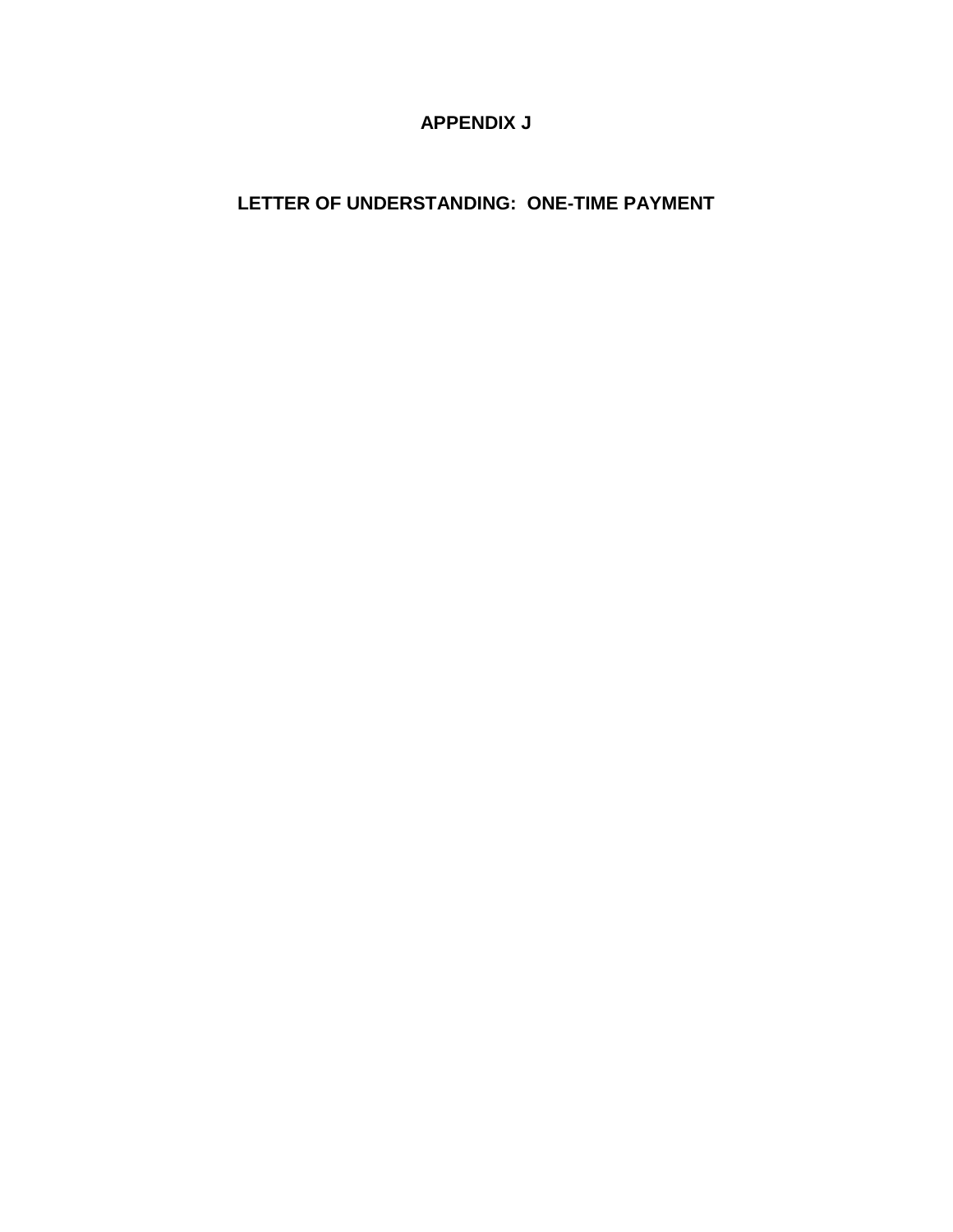January 24, 2014

Ms. Martha Wells President. LUMUN

Dear Ms. Wells,

This is to confirm an agreement reached between the University and LUMUN during Collective Bargaining.

Effective the date of signing of this Agreement, each Per Course Instructor who taught a lecture course during the Spring 2013 semester, Fall 2013 semester or Winter 2014 semester shall receive a one-time payment of \$184 per three hour lecture course taught, prorated for portions of courses.

Effective the date of signing of this Agreement, each Per Course Instructor who taught a laboratory course during the Spring 2013 semester, Fall 2013 semester or Winter 2014 semester shall receive a one-time payment of \$212 per laboratory course taught, prorated for portions of courses.

Yours sincerely,

Amy Wyse Associate Director & Chief Negotiator **Office of Faculty Relations**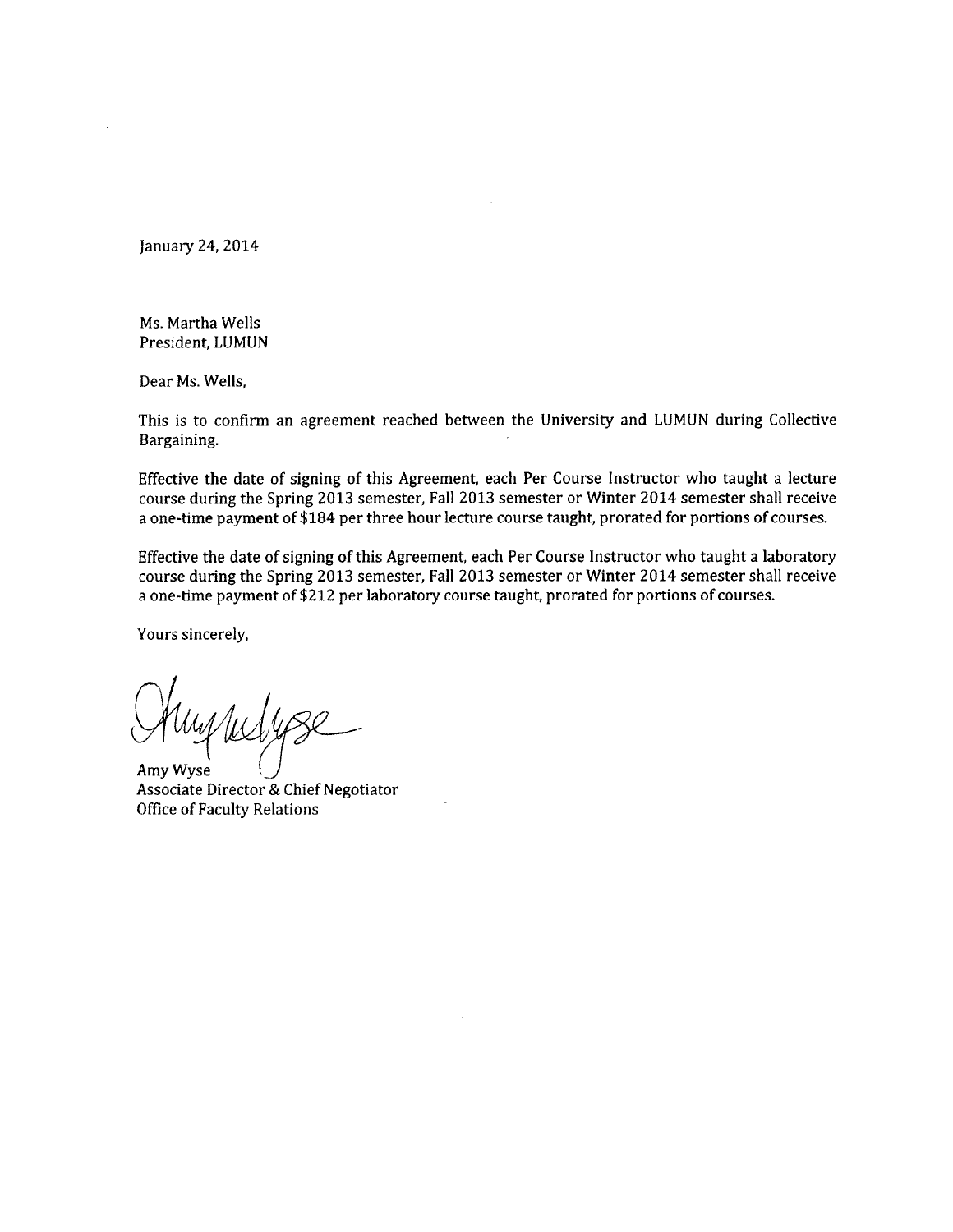### **APPENDIX K**

### **LETTER OF UNDERSTANDING: DISTANCE EDUCATION COURSE RATES**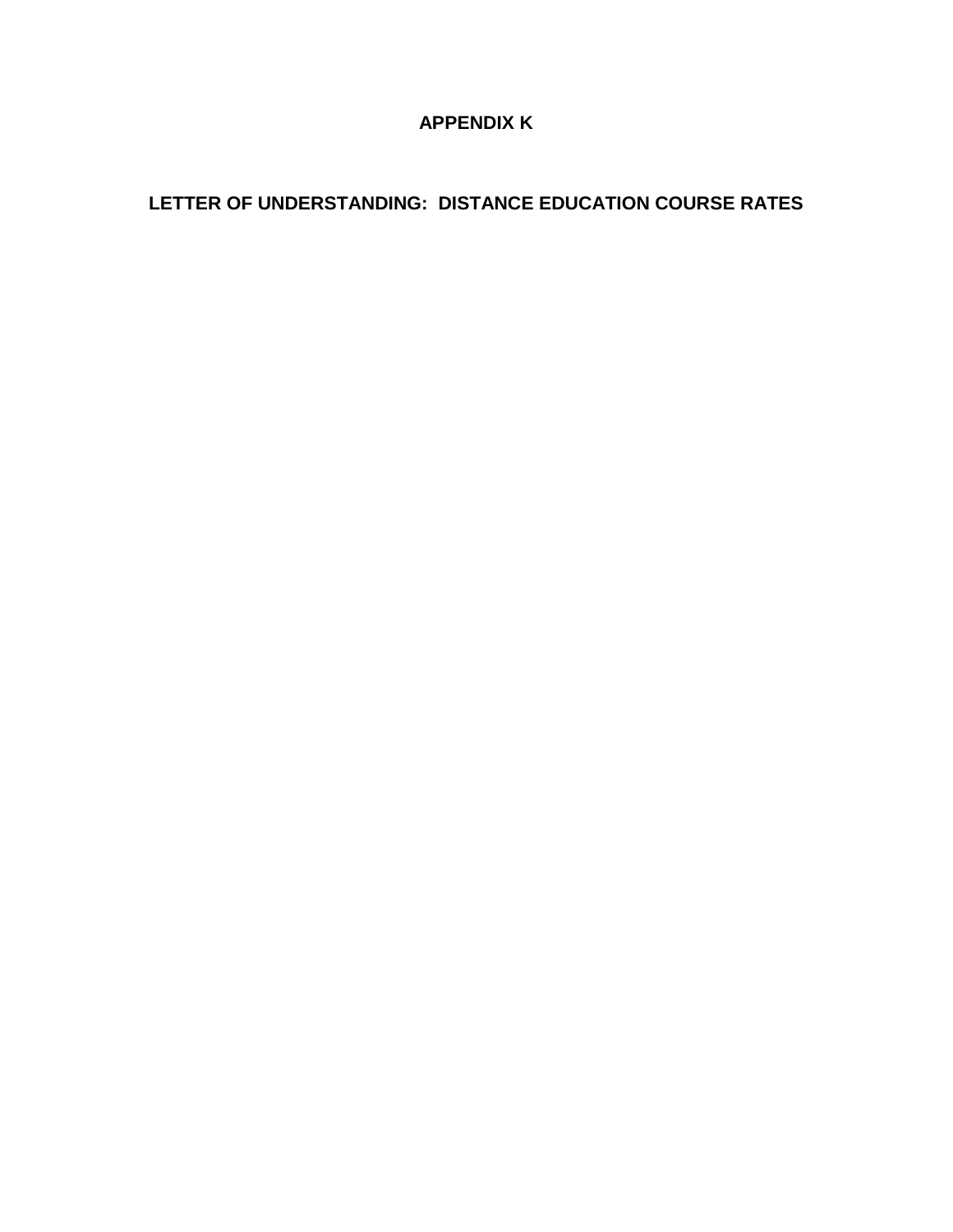January 24, 2014

Ms. Martha Wells President, LUMUN

Dear Ms. Wells,

This is to confirm an agreement reached between the University and LUMUN during collective bargaining.

Notwithstanding clause 28.02, Per Course Instructors who, between the Winter 2010 and Fall 2013 (inclusive) semesters,

- i. have taught at least three (3) courses via distance education;
- ii. had a minimum of 47 students enrolled in each of these courses; and
- iii. were on the seniority list in the academic unit

shall be paid the greater of the amount in clause 28.01 or \$106 per student registered as of the last day to drop courses without financial penalty according to the University Calendar.

Per Course Instructors who are removed from the seniority list in accordance with clause 12.06, and who are subsequently reappointed, shall be paid in accordance with clause 28.01.

This agreement shall be in effect until August 31, 2020.

Yours sincerely,

Associate Director & Chief Negotiator **Office of Faculty Relations**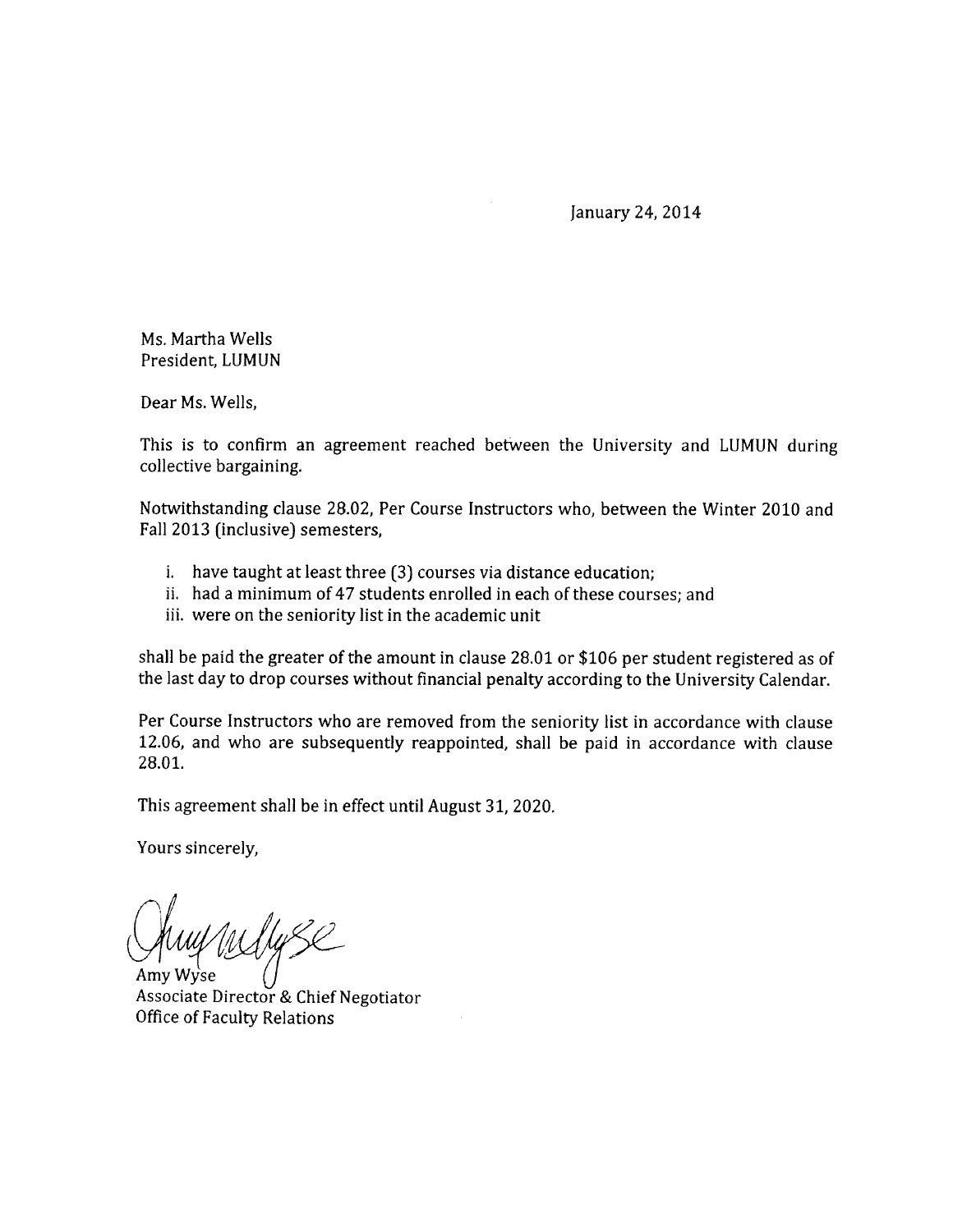### **APPENDIX L**

# **PROFESSIONAL DEVELOPMENT FUND FOR PER COURSE INSTRUCTORS AT ST. JOHN'S CAMPUS**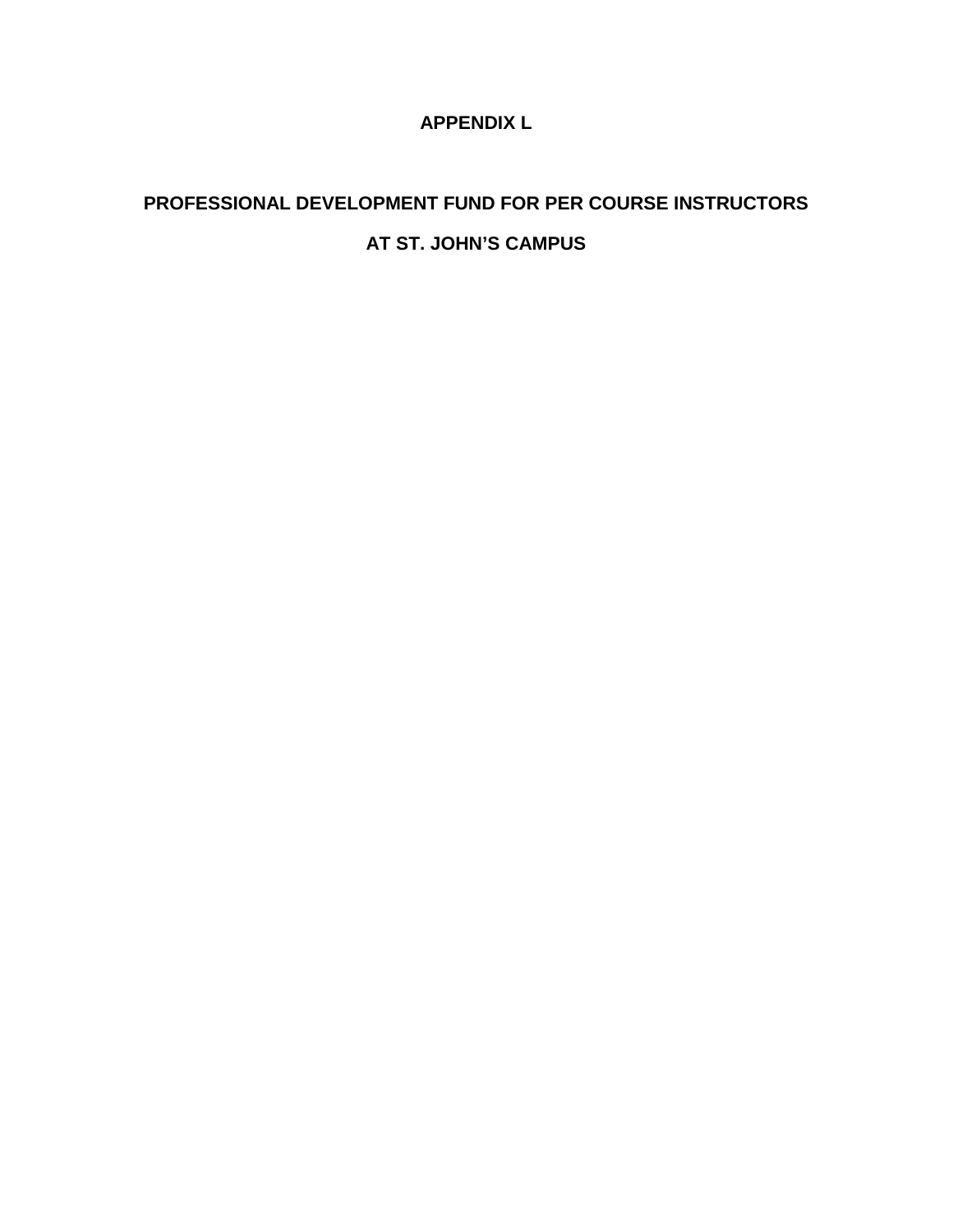### **PROFESSIONAL DEVELOPMENT FUND FOR PER COURSE INSTRUCTORS AT ST. JOHN'S CAMPUS**

The Provost and Vice-President (Academic) shall establish an annual Professional Development Fund for Per Course Instructors of \$7,500 per year.

Normally, six awards to a maximum of \$500 each shall be approved in each of the Fall and Winter semesters and three awards to a maximum of \$500 each shall be approved in the Spring semester.

Unallocated funds shall be available in accordance with the following:

- **Provide additional funding to successful applications where expenses may** exceed \$500 and/or provide an additional award(s)
- Unused portions of up to \$1000 may be carried forward to the next release.

Once an application for funding is approved, the Per Course Instructor shall have up to 8 months from the date of approval to use the funds.

#### Purpose of the Fund

Funds are used to support the presentation of papers (or creative works/performances) or participation in panels at academic conferences and/or attending relevant professional development opportunities.

Eligible expenses include registration fees, transportation, accommodation, and per diem, in accordance with the University's policy Travel – General.

#### Eligibility Criteria

- 1. The Per Course Instructor shall be on the seniority list and shall hold a Per Course Instructor appointment at the time of application.
- 2. Per Course Instructors hired under clause 13.08 are not eligible.
- 3. The academic conference or relevant professional development opportunity must be related to the Per Course Instructor's employment history (as a Per Course Instructor at Memorial) and her or his usual teaching assignment.

#### Approval Process

Applications shall be submitted to the Dean by September 15, January 15, or May 15. Eligible applications shall be forwarded to the Provost by September 30, January 30 or May 31.

Applications shall be approved by the Provost on the recommendation of the Dean.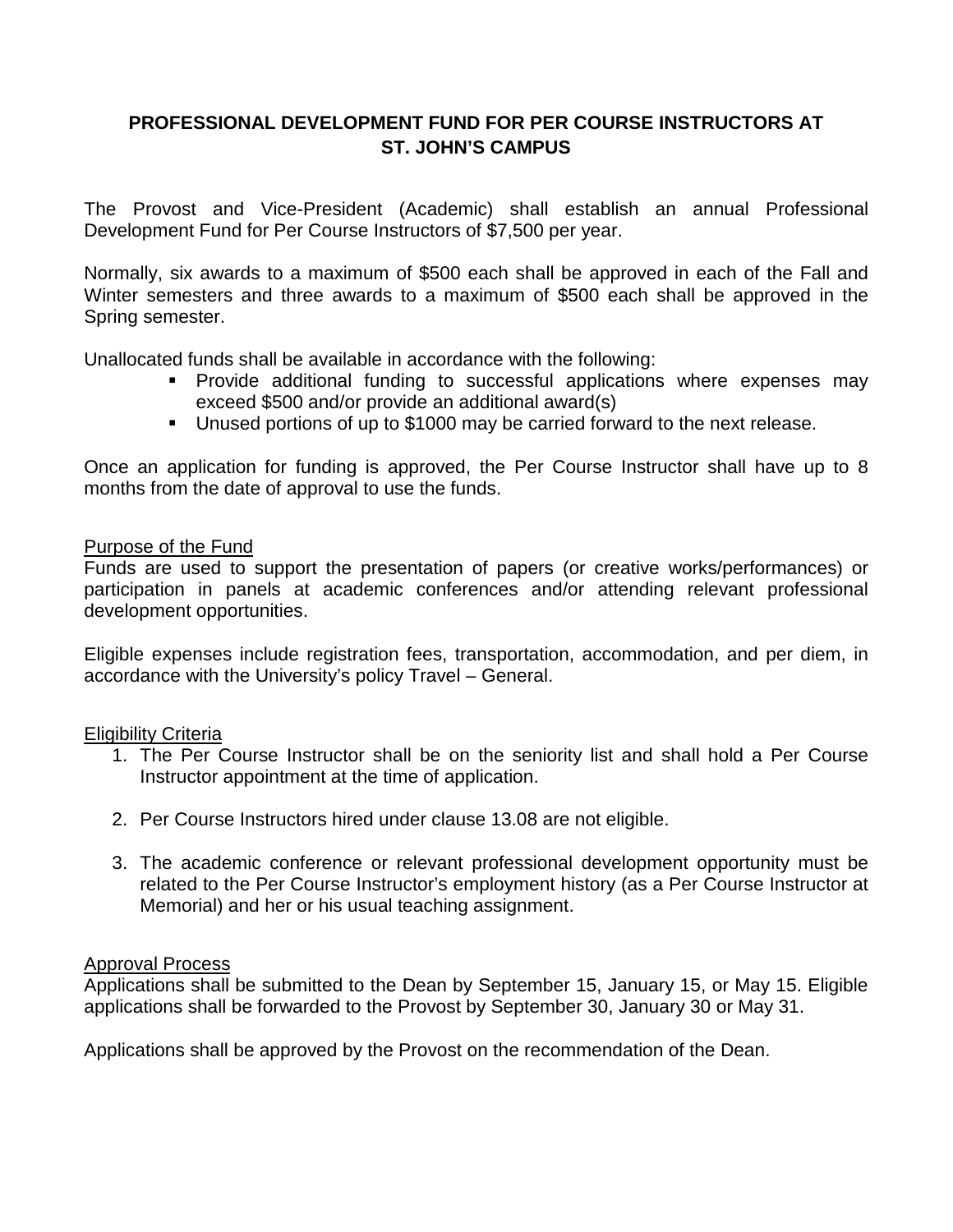In cases where demand for professional development funds exceeds the availability of funds, the Provost shall give priority to applications on the following basis:

- 1. Requests to present a paper at an academic conference or to present creative works or performances in an equivalent context
- 2. Requests to participate in a panel discussion at an academic conference
- 3. Applicants who have not previously received professional development funds
- 4. Applicants who have not previously received professional development funds in the past three years
- 5. If all of the above are equal, the applicant's seniority will be the deciding factor.

Successful applicants shall submit the requisite travel claim and supporting documentation (i.e. receipts) required by the Department of Financial and Administrative Services.

At no time shall the annual value of the Professional Development Fund exceed \$8,500.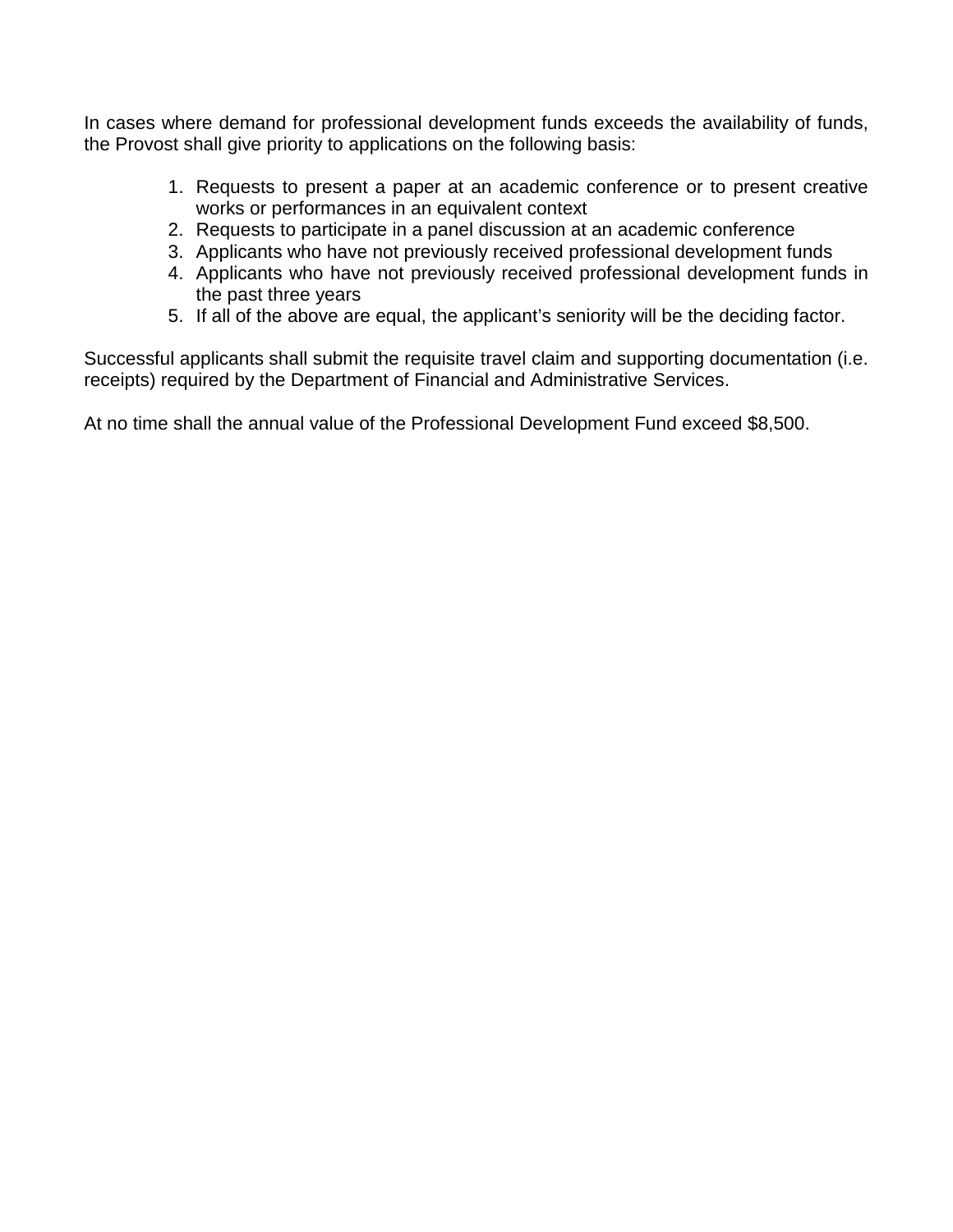### **APPENDIX M**

# **PROFESSIONAL DEVELOPMENT FUND FOR PER COURSE INSTRUCTORS AT GRENFELL CAMPUS**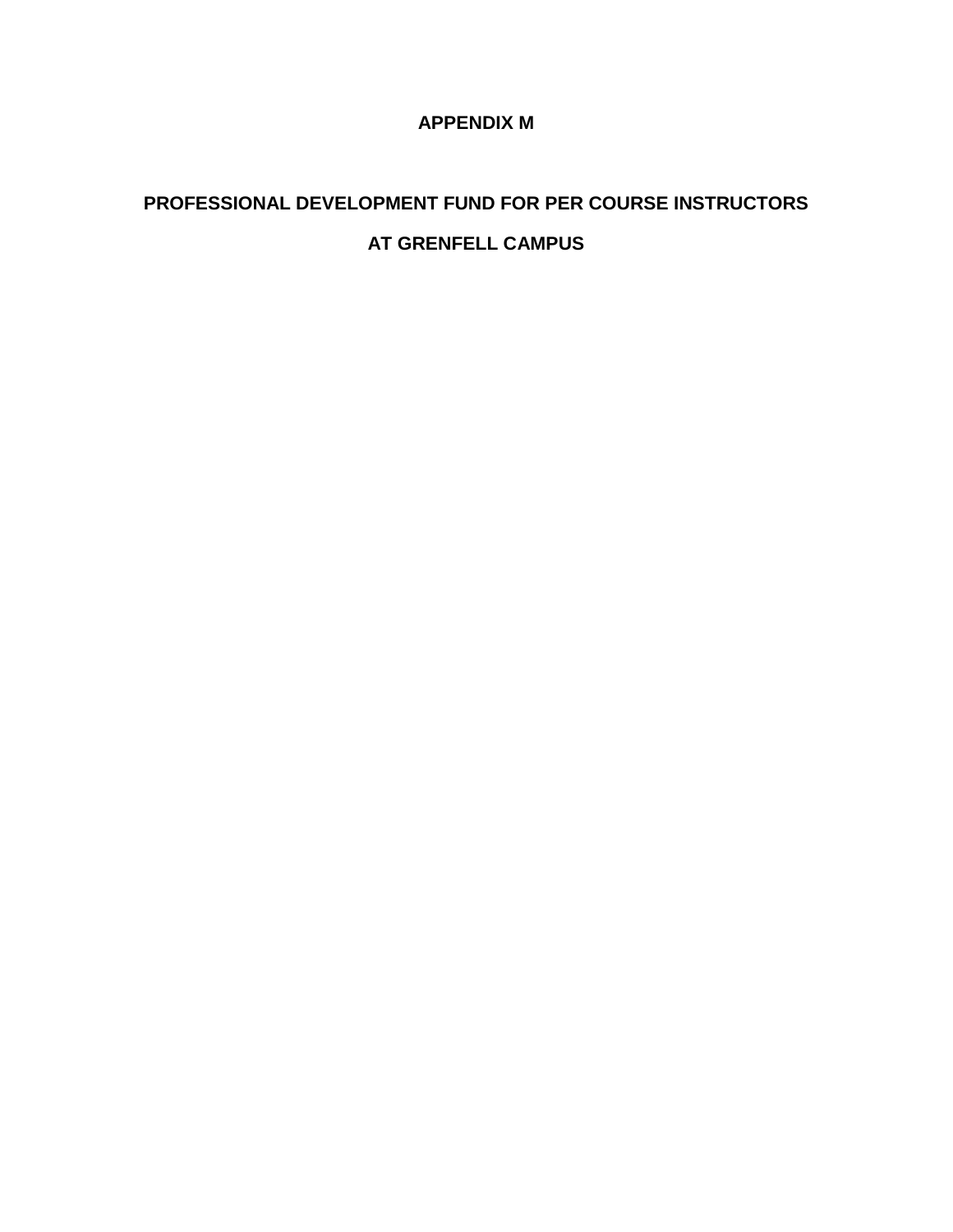### **PROFESSIONAL DEVELOPMENT FUND FOR PER COURSE INSTRUCTORS AT GRENFELL CAMPUS**

The Vice-President (Grenfell Campus) shall establish an annual Professional Development Fund for Per Course Instructors of \$500 per year.

Normally, one award to a maximum of \$500 shall be approved.

Unallocated funds shall be available in accordance with the following:

- **Provide additional funding to a successful application where expenses may** exceed \$500 and/or provide an additional award(s)
- Unused portions of up to \$1000 may be carried forward to the next release.

Once an application for funding is approved, the Per Course Instructor shall have up to 8 months from the date of approval to use the funds.

#### Purpose of the Fund

Funds are used to support the presentation of papers (or creative works/performances) or participation in panels at academic conferences and/or attending relevant professional development opportunities.

Eligible expenses include registration fees, transportation, accommodation, and per diem, in accordance with the University's policy Travel – General.

Eligibility Criteria

- 1. The Per Course Instructor shall be on the seniority list and shall hold a Per Course Instructor appointment at the time of application.
- 2. Per Course Instructors hired under clause 13.08 are not eligible.
- 3. The academic conference or relevant professional development opportunity must be related to the Per Course Instructor's employment history (as a Per Course Instructor at Memorial) and her or his usual teaching assignment.

#### Approval Process

Normally applications shall be submitted to the Division Head by September 30; eligible applications shall be forwarded to the Vice-President (Grenfell Campus) by October 15. Subject to funding availability, applications may also be submitted to the Division Head by February 15; eligible applications shall be forwarded to the Vice-President (Grenfell Campus) by February 28.

Applications shall be approved by the Vice-President (Grenfell Campus) on the recommendation of the Division Head.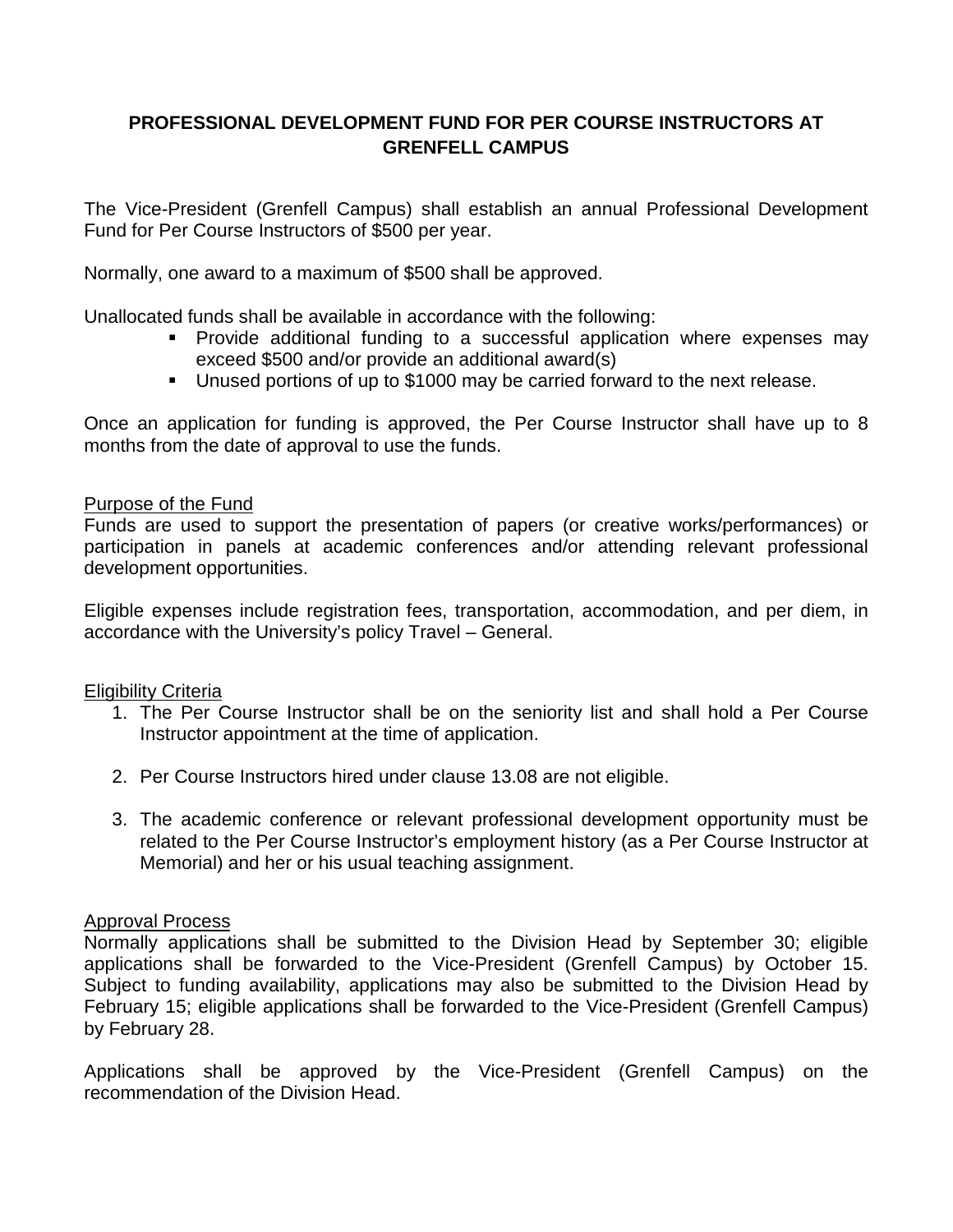In cases where demand for professional development funds exceeds the availability of funds, the Vice-President (Grenfell Campus) shall give priority to applications on the following basis:

- 1. Requests to present a paper at an academic conference or to present creative works or performances in an equivalent context
- 2. Requests to participate in a panel discussion at an academic conference
- 3. Applicants who have not previously received professional development funds
- 4. Applicants who have not previously received professional development funds in the past three years
- 5. If all of the above are equal, the applicant's seniority will be the deciding factor.

Successful applicants shall submit the requisite travel claim and supporting documentation (i.e. receipts) required by the Department of Financial and Administrative Services.

At no time shall the annual value of the Professional Development Fund exceed \$1,500.